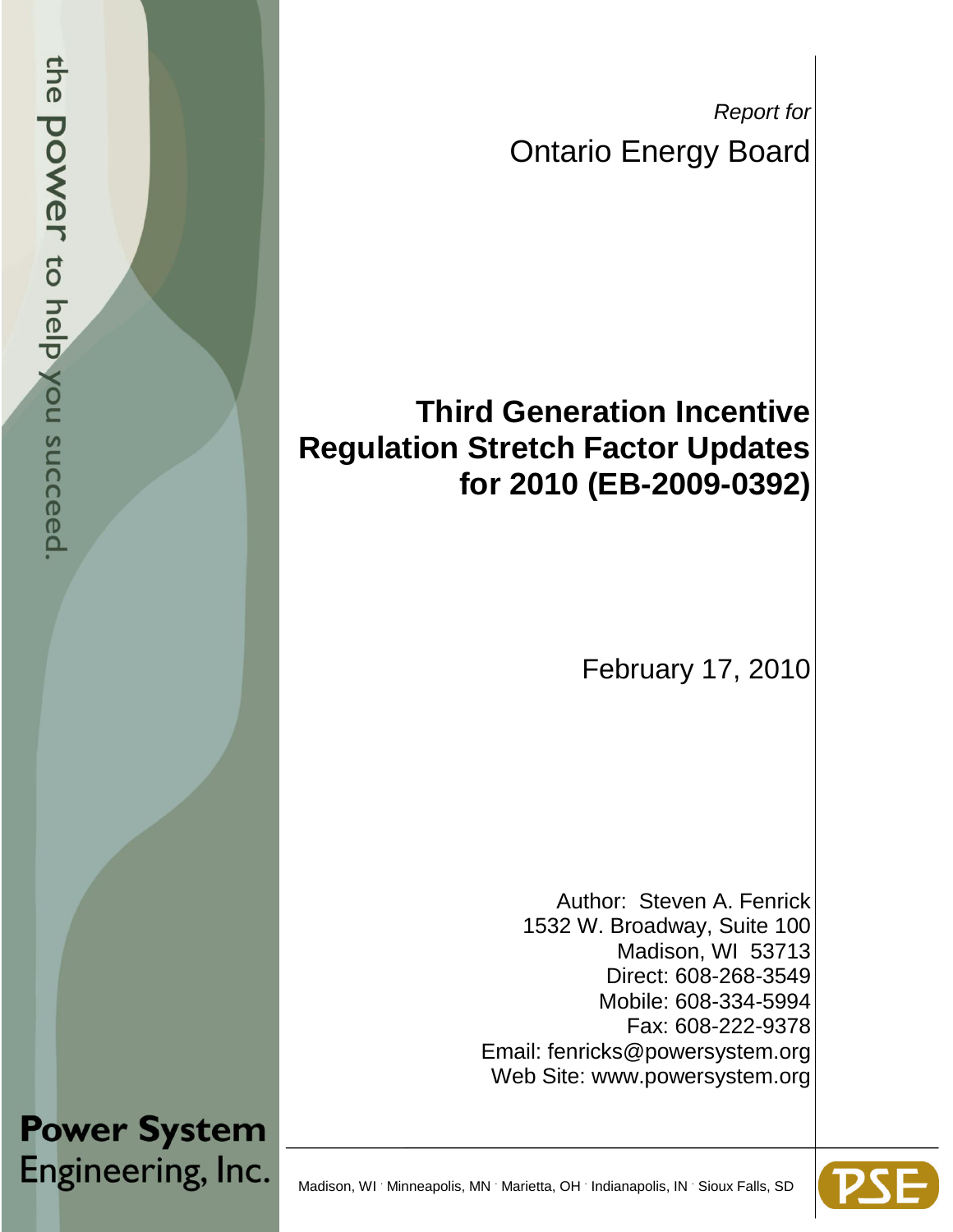# **About Power System Engineering, Inc.**

Founded in 1974, PSE is a full-service consulting firm serving the utility industry with offices in Wisconsin, Indiana, Minnesota, Ohio, and South Dakota. PSE's benchmarking experience includes research for regulatory purposes and utility management improvement applications. In addition to our statistical cost research, PSE has expertise in the areas of demand response, energy efficiency, T&D reliability benchmarking, merger valuations, load forecasting, T&D system planning and design, resource planning, communication technologies, smart grid integration, rate design, alternative regulation, and cost of service studies.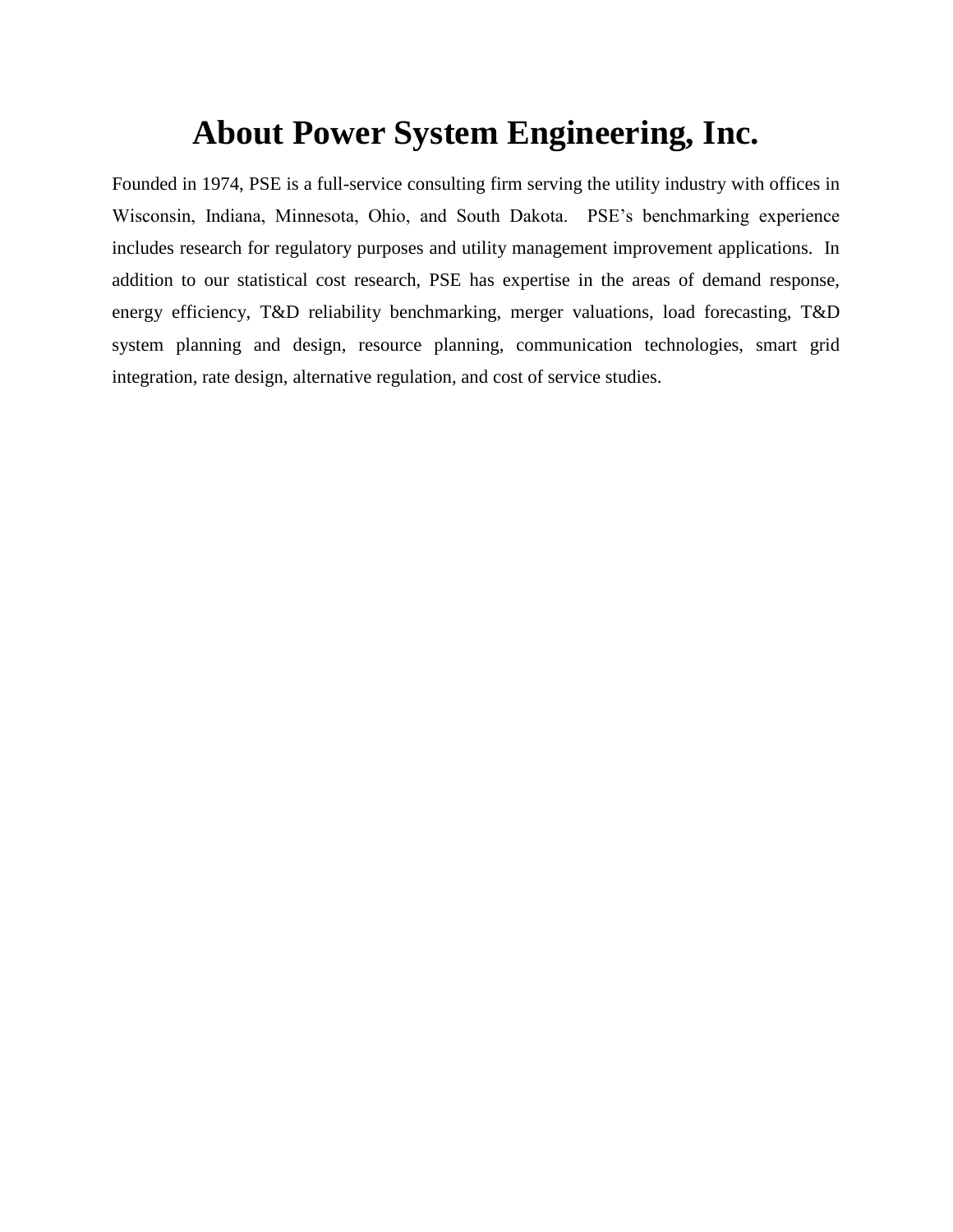# **Table of Contents**

| $\mathbf{1}$   |  |
|----------------|--|
| $\overline{2}$ |  |
| 2.1            |  |
| 2.2            |  |
| 2.3            |  |
| 2.4            |  |
| 2.4.1          |  |
| 2.4.2          |  |
| 2.4.2.1        |  |
| 2.4.2.2        |  |
| 2.4.2.3        |  |
| 2.4.2.4        |  |
| 2.4.3          |  |
| 2.5            |  |
| 2.5.1          |  |
| 2.5.2          |  |
| 2.5.3          |  |
| 3              |  |
| $\overline{4}$ |  |
| 4.1            |  |
| 4.2            |  |
| 4.3            |  |
| 4.4            |  |
|                |  |
|                |  |

# **Tables**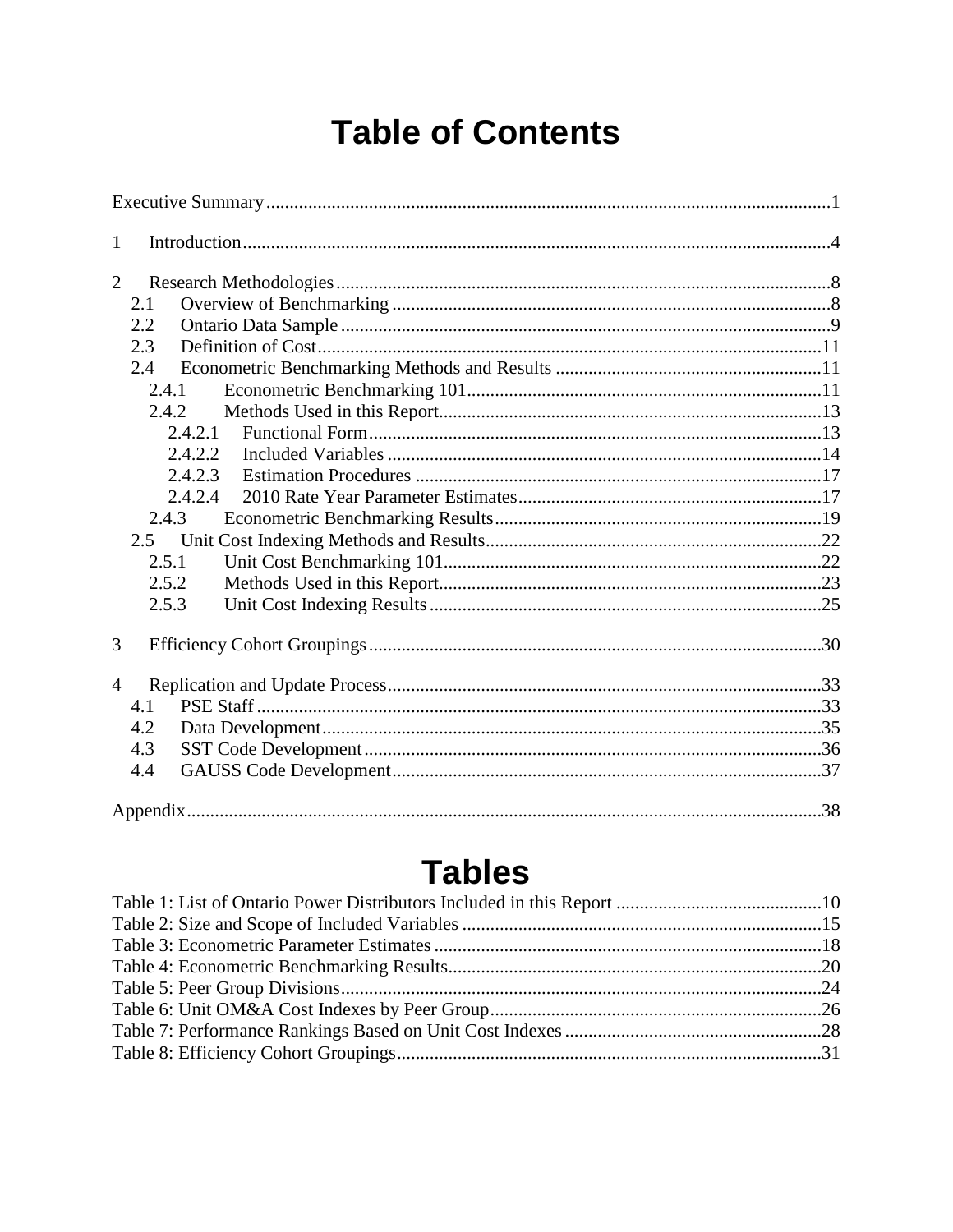# <span id="page-3-0"></span>**Executive Summary**

This report presents the methodologies and results of a benchmarking study that identifies the 2010 rate year efficiency cohort groupings intended to be used as an update to the Third Generation Incentive Regulation stretch factors for Ontario's power distribution industry. In November 2009, the Ontario Energy Board ("OEB") acquired the professional services of Power System Engineering, Inc. ("PSE") to provide benchmarking evaluations of Ontario power distributors' operations, maintenance and administrative ("OM&A") spending levels using 2002- 2008 data previously supplied to the OEB by each company. The study results divide the Ontario industry into three efficiency cohorts. These cohort groupings are based on econometric and unit cost index benchmarking results.

The methodologies employed in this report are founded on methods developed in previous consultations on the topic. The benchmarking approaches developed by Pacific Economics Group put forth in a report to the Ontario Energy Board, dated March 20, 2008 Benchmarking the Costs of Ontario Power Distributors ("Original Report"), are strictly followed.<sup>1</sup> Similarly, the previously established method of determining efficiency cohort groupings based on comparative cost analysis is adhered to. This method is described in the July 14, 2008 Report of the Board on 3<sup>rd</sup> Generation Incentive Regulation for Ontario's Electricity Distributors, pp. 21- $23.<sup>2</sup>$ 

On December 4, 2008 a document detailing the 2009 rate year efficiency cohorts was released ("2009 Update").<sup>3</sup> This document updated the Original Report by adding 2007 data into the benchmarking analysis. It followed the same methodologies described in the Original Report.<sup>4</sup>

This report details the integration of 2008 data into the benchmarking analysis. The 2010 efficiency cohort groups are summarized below. There are 11 members in cohort group one, 62

<sup>&</sup>lt;sup>1</sup> http://www.oeb.gov.on.ca/documents/cases/EB-2006-0268/PEG\_Final\_Benchmarking\_Report\_20080320.pdf

<sup>&</sup>lt;sup>2</sup> http://www.oeb.gov.on.ca/OEB/\_Documents/EB-2007-0673/Report\_of\_the\_Board\_3rd\_Generation\_20080715.pdf <sup>3</sup> http://www.oeb.gov.on.ca/OEB/\_Documents/EB-2007-0673/PEG\_Updates\_20081203.pdf

<sup>&</sup>lt;sup>4</sup> The 2009 Update also provided sensitivity analyses which are not incorporated in this research. The updated cohort groupings found in this report are based on the baseline methodology established in the Original Report and replicated in the 2009 Update.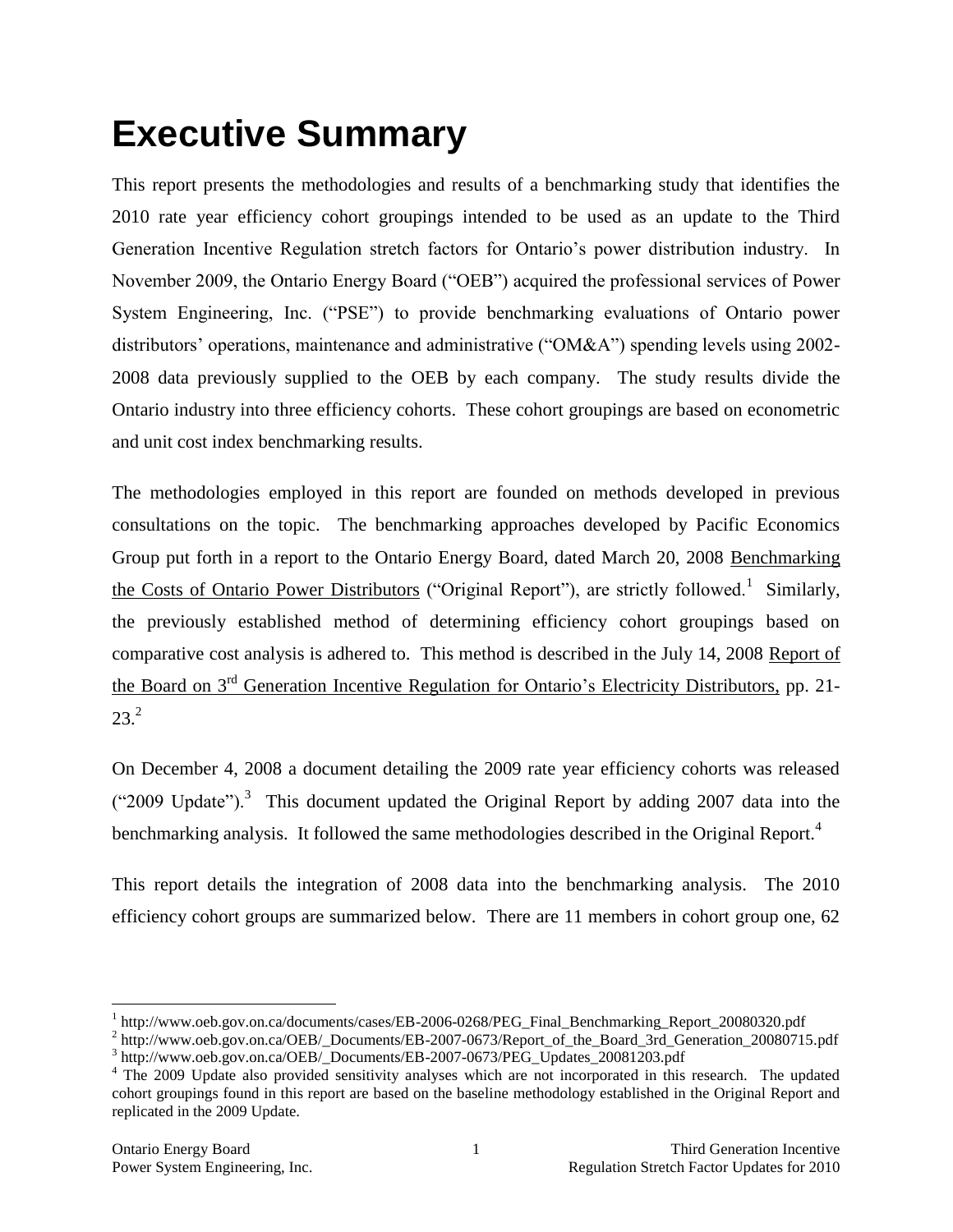members in cohort group two, and 9 members in cohort group three. Table 8, found in Section 3, displays the full list of companies with their corresponding cohort grouping.

## Cohort Group 1

- •Hydro Hawkesbury
- Chatham-Kent Hydro
- •Northern Ontario Wires
- •Cambridge and North Dumfries Hydro
- •Grimsby Power
- •Hydro 2000
- •Hydro One Brampton Networks
- Kitchner-Wilmot Hydro
- Festival Hydro
- •Barrie Hydro Distribution
- •Renfrew Hydro

## Cohort Group 2

• All LDCs not in Group 1 or 3

## Cohort Group 3

- •Greater Sudbury
- Centre Wellington Hydro
- •Whitby Hydro
- ENWIN Powerlines
- •West Coast Huron Energy
- •Chapleau Public Utilities
- Erie Thames Powerlines
- •Great Lakes Power
- Port Colborne (CNP)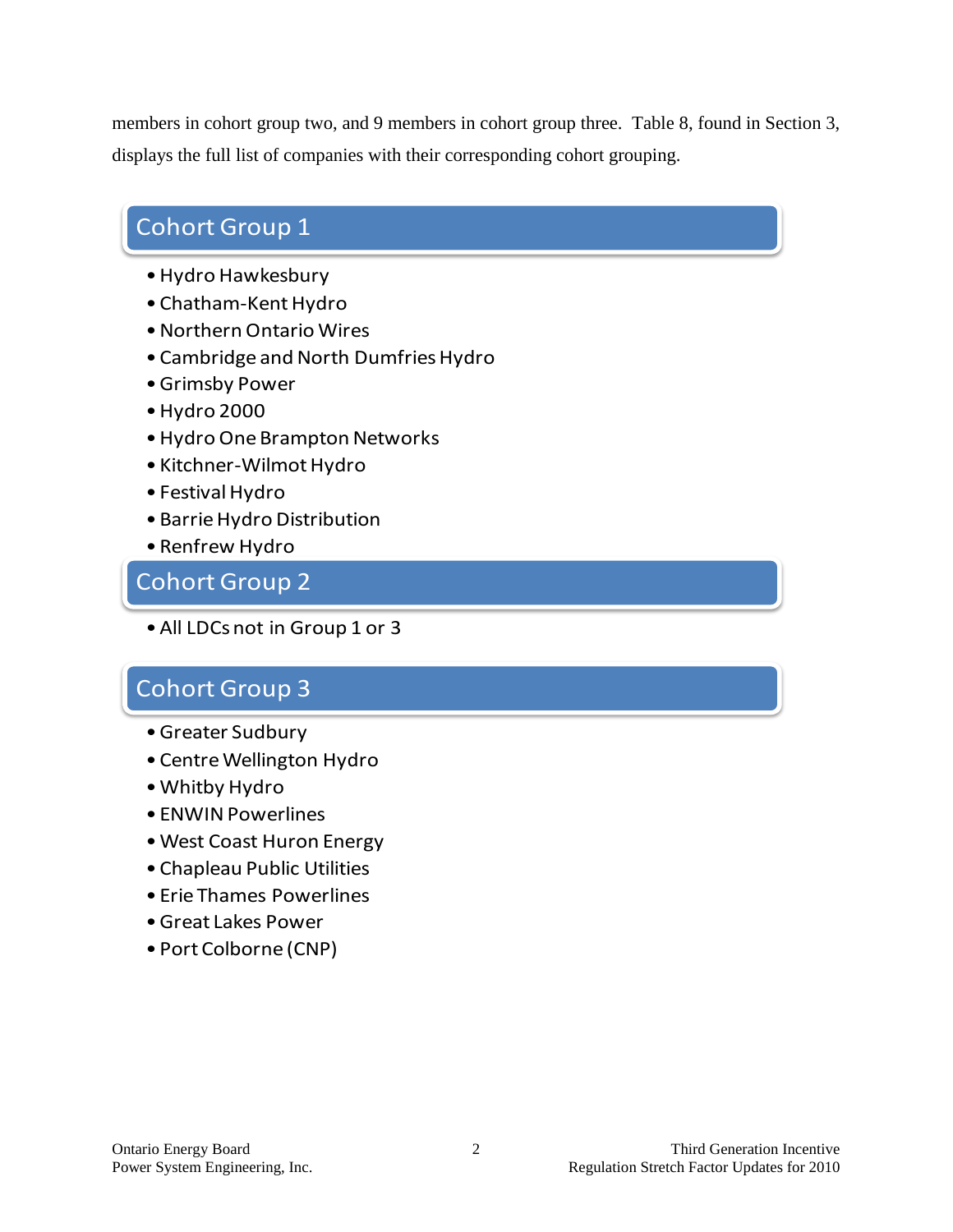The remainder of this report offers the benchmarking methodologies, results, and the research process engaged in by PSE. Following the Introduction, Section Two offers a summary of the benchmarking approaches used in designating efficiency cohort groupings. Section Two also reveals the results for each benchmarking technique. Section Three combines the two benchmarking results into three efficiency cohort groupings. Section Four discusses the replication and update process engaged in by PSE.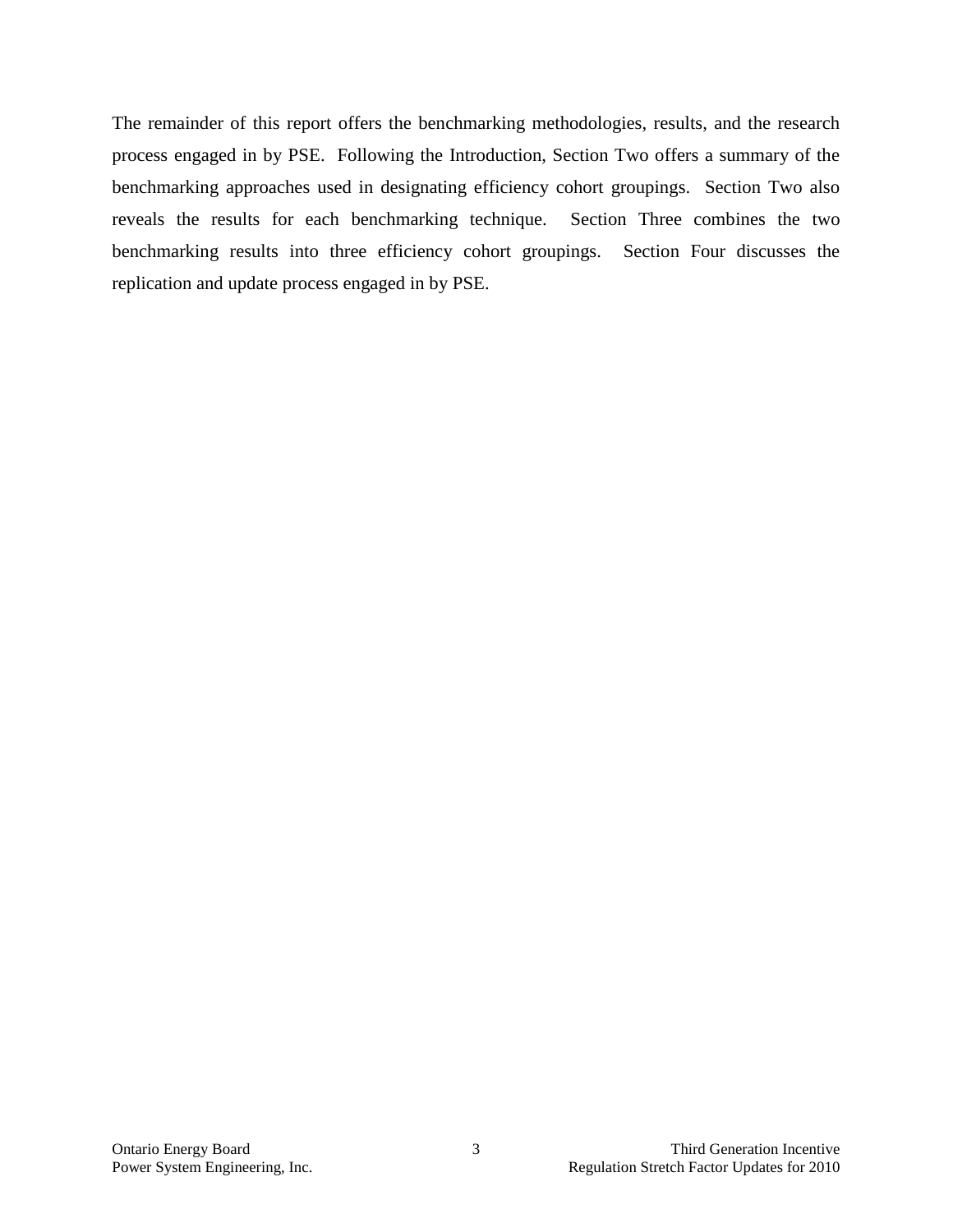# <span id="page-6-0"></span>**1 Introduction**

This report presents the methodologies and results of a benchmarking study that identifies the 2010 rate year efficiency cohort groupings intended to be used as an update to the Third Generation Incentive Regulation stretch factors for Ontario's power distribution industry. In November 2009, the Ontario Energy Board acquired the professional services of Power System Engineering, Inc. to provide benchmarking evaluations of Ontario power distributors' operations, maintenance, and administrative spending levels using 2002-2008 data previously supplied to the OEB by each company. The study results divide the Ontario industry into three efficiency cohorts which are based on both econometric and unit cost index benchmarking methods.

As a product of this study, each company will be assigned a productivity stretch factor for the 2010 rate year commensurate with their efficiency cohort group. The assigned stretch factor will be the same for all firms in a given cohort but will differ between cohorts. A full list of cohort groupings can be found in Section 3, Table 8 of this report.

Great care was taken to be consistent with previous benchmarking studies, therefore identical benchmarking methods and model specifications are employed in the 2010 update relative to those described in the Original Report and 2009 Update produced by Pacific Economics Group. The 2010 updated study results are the sole product of incorporating new data into a preestablished benchmarking paradigm. The benchmarking methods applied in this study are summarized in Section 2 of this report. Interested parties are encouraged to review the Original Report for a fuller description of these techniques.

In order to guarantee consistency, PSE engaged in a verification process to assure identical benchmarking methods relative to those previously employed. The verification process was lead by Mr. Steven A. Fenrick and assisted by the involvement of Dr. Donald J. Wyhowski, Mr. Duane T. Kexel, and Mr. Erik S. Sonju.

Mr. Fenrick co-authored the Original Report and also assisted with the 2009 Update.<sup>5</sup> Mr. Fenrick wrote the original OEB database management code using the software package SST,<sup>6</sup>

 $<sup>5</sup>$  Mr. Fenrick was employed by Pacific Economics Group during the time these reports were produced.</sup>

<sup>6</sup> Statistical Software Tools (SST) by J.A. Dubin and R.D. Rivers.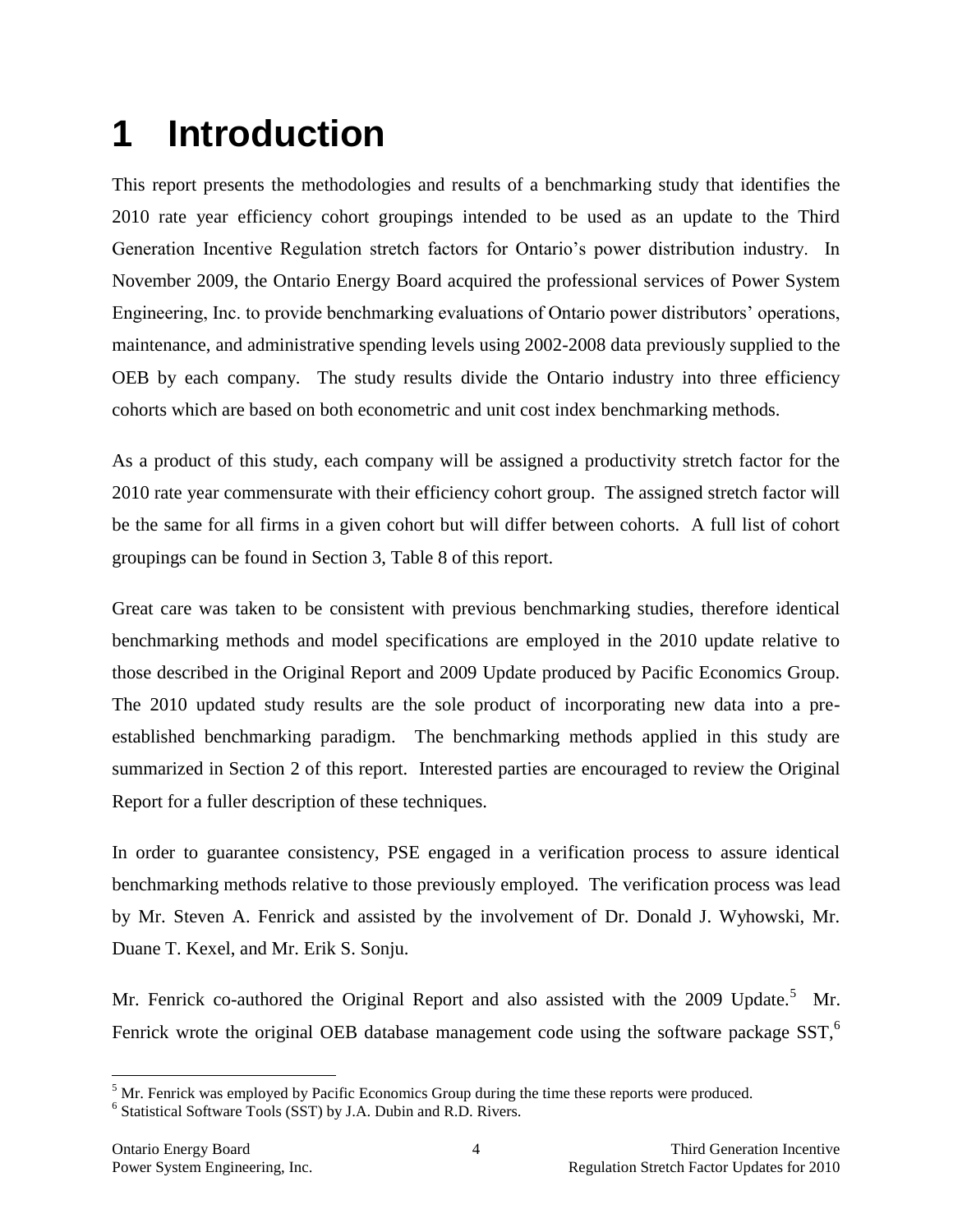calculated unit cost index benchmarking results, worked with other co-authors in the development of the econometric models, and assisted in the writing of the final report.

Dr. Wyhowski did not have any direct involvement in the Original Report or 2009 Update, however, he has over two decades of experience in econometric modeling. The econometric benchmarking code, that uses the GAUSS software package<sup>7</sup>, comes from the Original Report and 2009 Update, which were modified versions of benchmarking code originally written by Dr. Wyhowski during his tenure at Pacific Economics Group.

Mr. Kexel and Mr. Sonju provided technical assistance and comments on this report. Mr. Kexel is an economist with over 35 years of consulting experience. Mr. Sonju is a licensed Professional Engineer who leads the distribution System Planning and Line Design service offerings at Power System Engineering.

PSE staff has extensive experience in utility benchmarking. Mr. Fenrick leads PSE's regulatory and internal management improvement benchmarking practice. PSE's performance evaluation studies have included examinations of electric reliability, O&M costs, total costs, and more detailed expenses.<sup>8</sup> These studies have been sponsored by utilities, regulatory commissions, and consumer advocates.

 $7$  GAUSS version 8.0 from Aptech Systems, Inc.

<sup>&</sup>lt;sup>8</sup> With LDC trial balance data no longer being confidential, utility management will be able to better leverage this detailed data to derive least-cost strategies to increase utility cost performance.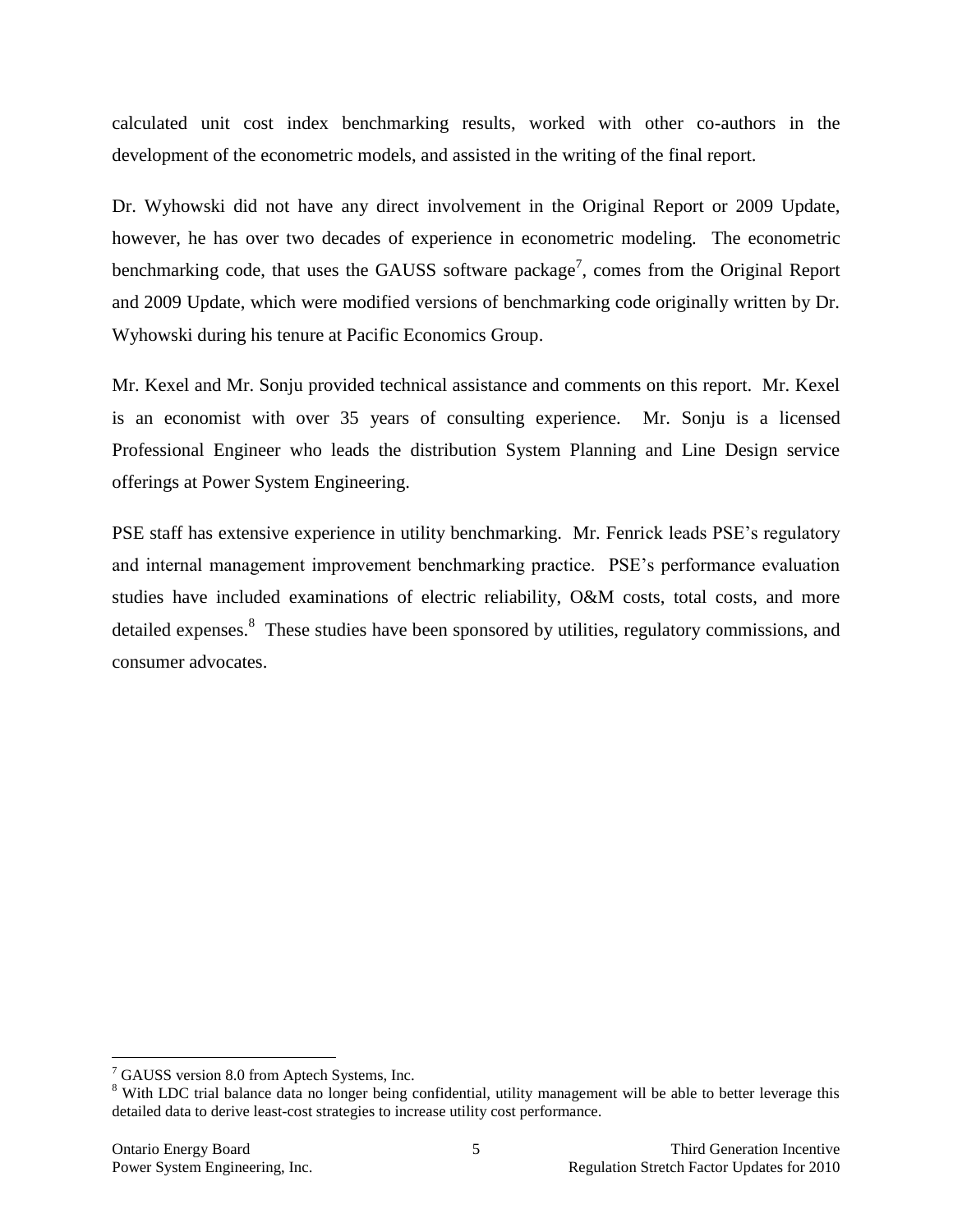The 2010 update team and their roles are detailed in the chart below.



In developing this report, PSE embarked on a two step process.

**Step 1:** Replicate 2009 rate year benchmarking results **Step 2:** Update 2010 rate year benchmarking results based on new 2008 data

First, PSE replicated the benchmarking results found in the 2009 Update. This step was intended to provide assurance that the methods and processes employed in the study are identical to those developed in the Original Report. After this replication effort, the update team incorporated new 2008 data to produce the 2010 rate year benchmarking results and efficiency cohort groupings.<sup>9</sup>

As previously indicated, both econometric and unit cost index benchmarking methods were applied. The econometric method uses regression analysis to fashion expected, or benchmark, costs after accounting for the external circumstances of each distributor. Performance is then measured by calculating the ratio of actual cost to benchmark costs. Statistical significance is measured to determine statistically superior and inferior cost performers.

<sup>9</sup> Two other changes were performed due to requests made by certain utilities. ENWIN Powerlines 2007 OM&A data was erroneously reported in their initial filing with the OEB and subsequently revised. This revision is now reflected in this update. After further investigation, Renfrew Hydro is reclassified as being off the Canadian Shield as opposed to on it.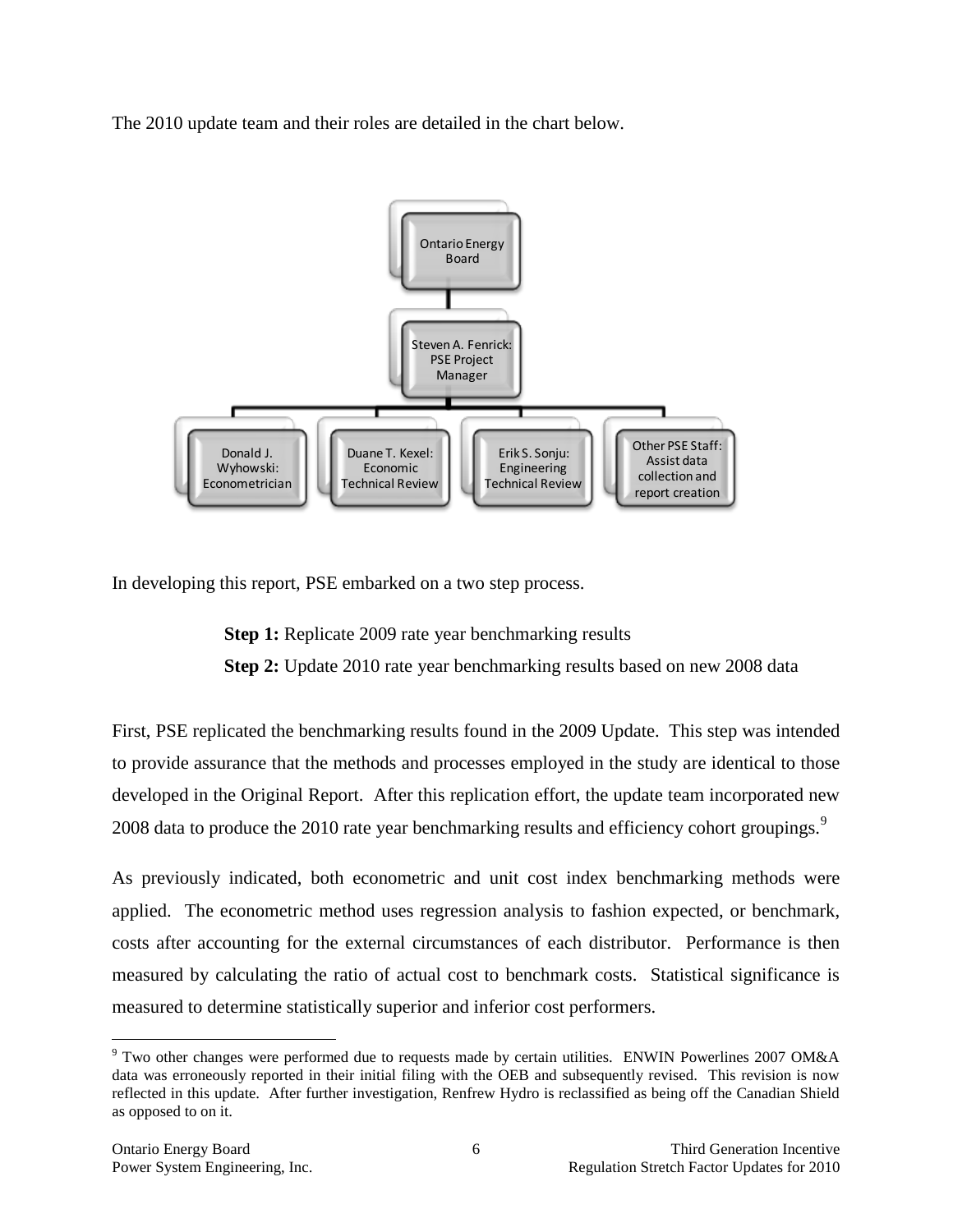The unit cost indexing method separates the Ontario industry into twelve peer groups based on characteristics found to be significant cost drivers in the econometric research. A unit cost metric is then calculated for each distributor by dividing OM&A cost by a comprehensive output index. The unit cost for each distributor is compared to the mean of their respective peer group to determine the OM&A cost performance of each company. Sorted on this ratio, top and bottom quartile cost performers are identified.

Cohort groupings are directly determined by the two benchmarking results. To be in efficiency cohort group one, the company is required to attain an evaluation of statistical superiority in the econometric benchmarking and in the top quartile of the unit cost indexing. Efficiency cohort group three members are determined by those utilities that are deemed statistically inferior by the econometric approach and are in the bottom quartile of the indexing results. All remaining utilities are placed in cohort group two.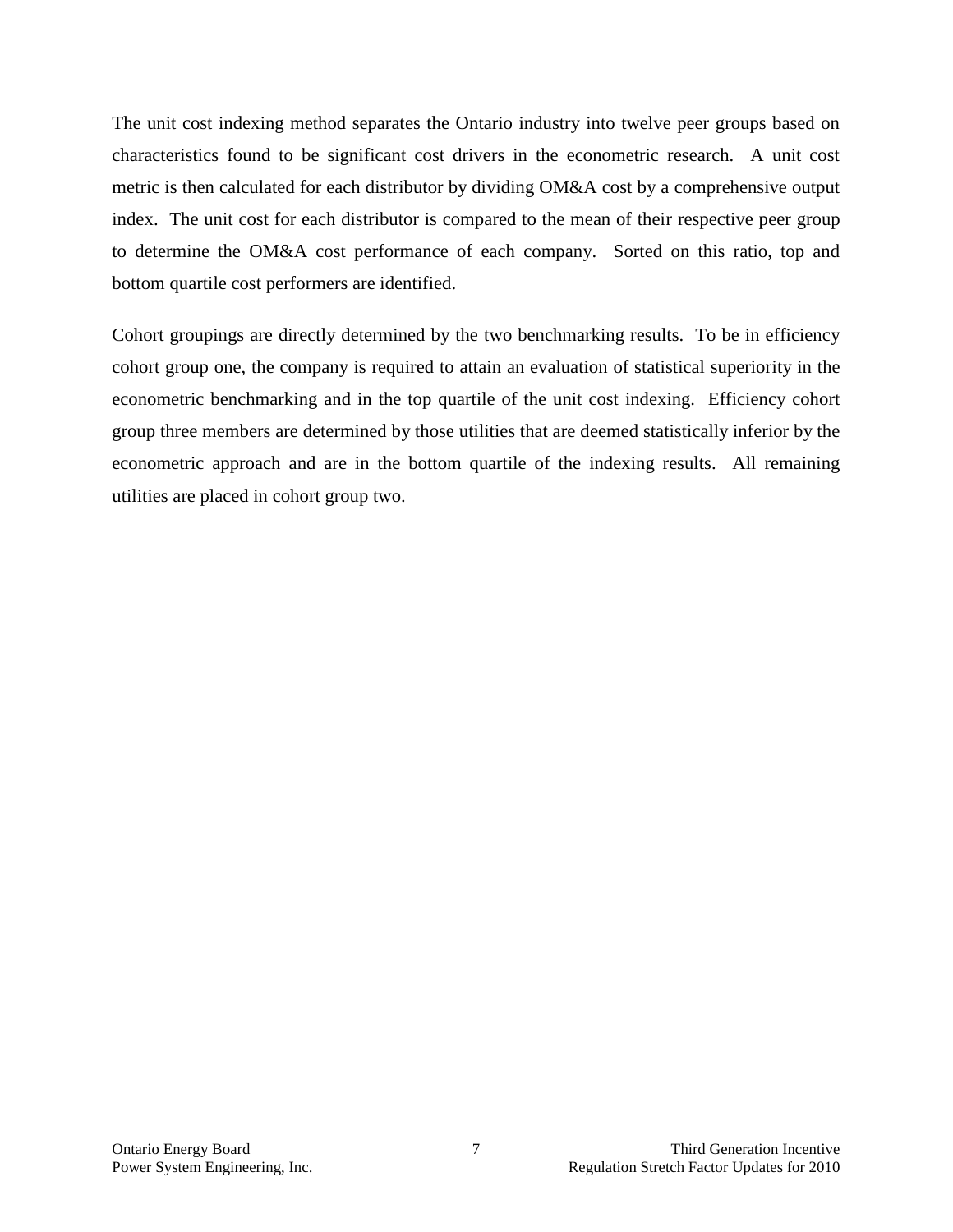# <span id="page-10-0"></span>**2 Research Methodologies**

This Section provides an overview of performance benchmarking, the data sample, definition of OM&A cost, and descriptions of econometric and unit cost benchmarking method, procedures, and results.

# <span id="page-10-1"></span>**2.1 Overview of Benchmarking**

Benchmarking allows regulators to objectively compare performance across utilities and jurisdictions. Regulators can use benchmarking when regulating electric reliability, determining appropriate cost or salary levels, evaluating energy efficiency attainment and goals, and in the escalation provisions of multi-year rate or revenue caps. Utility managers can use benchmarking to determine overall performance within the industry, pinpoint areas where cost effective improvements can be made, set challenging yet achievable goals, evaluate strategic options, assist in the development of business cases for specific technologies, and identify best practices.

Performance cost benchmarking enables a comparison to be constructed relating a utility's actual costs to a customized expectation of those costs. Relatively good cost performers will have actual costs below the expected amounts, whereas poor performers will have actual costs above the expected amounts.

$$
Performance = \frac{Costs^{Actual}}{Costs^{Expected}}
$$
 [1]

Equation 1 shows performance to be a function of two terms. Actual costs are reported directly from the utility, whereas expected costs must be estimated. The research challenge is to calculate expected costs in a fair and accurate way, accounting for the specific advantages and disadvantages inherent in the operating circumstances of each utility. This last point is crucial. For benchmarking to accurately evaluate cost management performance, the relevant external operating conditions encountered by each utility must be adjusted for the differences amongst sample members. For econometric benchmarking, these differences are adjusted for through the use of regression analysis. In regards to unit cost indexing, external operating conditions are controlled for through the stratification of utilities into separate peer groups.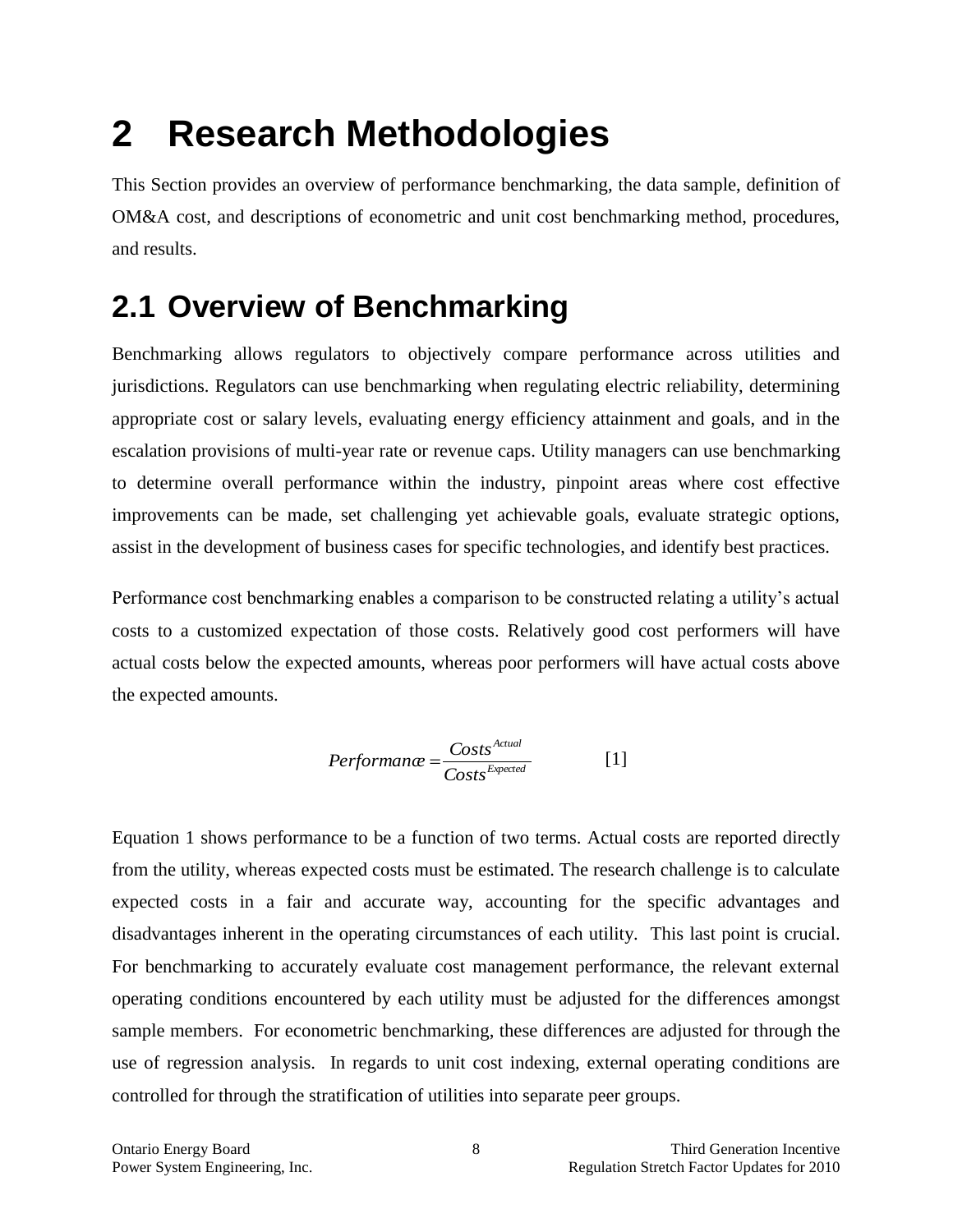# <span id="page-11-0"></span>**2.2 Ontario Data Sample**

For the 2010 update the sample includes 82 utilities which are listed in Table 1 of this Section. This number contrasts with the Original Report which consisted of 86 utilities. The reduction in number is due to subsequent amalgamations between industry members. In such cases, data for the individual companies have been combined to form one successor firm. The individual merged companies cease to be included in the benchmarking analysis.

The sample period for the 2010 update is 2002-2008. This is a seven year period allowing a large sample to be developed to increase the precision of the parameter estimates of the econometric model.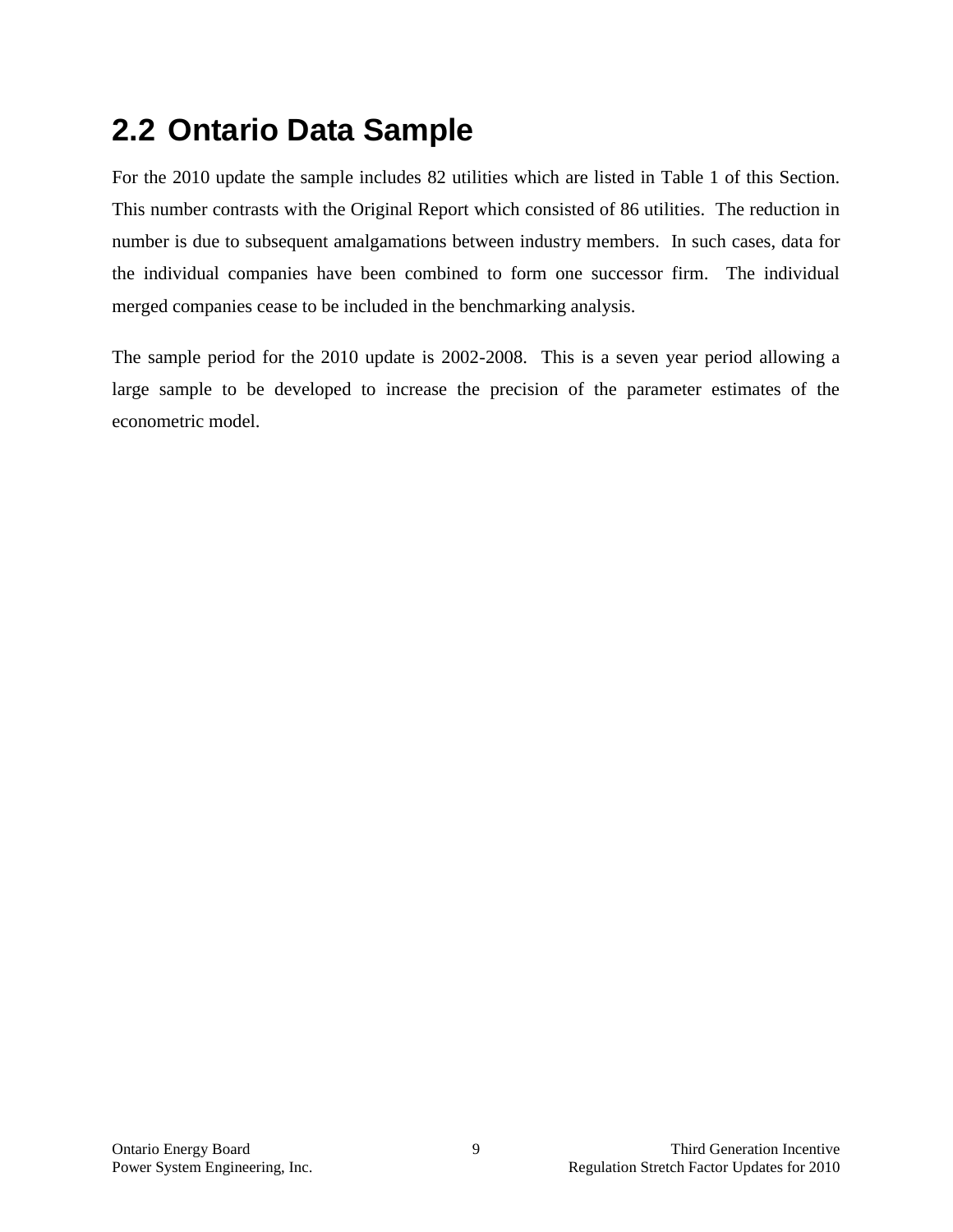<span id="page-12-0"></span>**Table 1: List of Ontario Power Distributors Included in this Report**

# **List of Ontario Power Distributors**

Atikokan Hydro **Kitchener-Wilmot Hydro** Kitchener-Wilmot Hydro Barrie Hydro Distribution Lakefront Utilities Bluewater Power Distribution Lakeland Power Distribution Brant County Power County Power County Power County Power County Power County Power County Power County Power Brantford Power **Middlesex Power Distribution** Burlington Hydro **Midland Power** Midland Power Cambridge and North Dumfries Hydro Milton Hydro Distribution Centre Wellington Hydro Newbury Power Chapleau Public Utilities Newmarket-Tay Hydro Electric Chatham-Kent Hydro **Nigara Peninsula Energy** Clinton Power Clinton Power Clinton Power COLLUS Power Norfolk Power Cooperative Hydro Embrun North Bay Hydro Distribution Dutton Hydro Northern Ontario Wires E.L.K. Energy Oakville Hydro Electricity Eastern Ontario Power (CNP) Canalysis Crangeville Hydro Enersource Hydro Mississauga **Channel Community** Orilla Power Distribution ENWIN Powerlines Oshawa PUC Erie Thames Powerlines Ottawa River Power Espanola Regional Hydro Distribution **Parry Sound Power** Essex Powerlines **Peterborough Distribution** Festival Hydro **Port Colborne** (CNP) Fort Erie (CNP) **Powerstream** Fort Frances Power **PUC** Distribution Grand Valley Energy **Rentriew Hydro** Renfrew Hydro Great Lakes Power **Rigeau St. Lawrence Distribution** Greater Sudbury **Sioux Lookout Hydro** Sioux Lookout Hydro Grimsby Power St. Thomas Energy Guelph Hydro Electric Thunder Bay Hydro Haldimand County Hydro Tillsonburg Hydro Halton Hills Hydro Toronto Hydro Hearst Power Distribution **Veridian Connections** Horizon Utilities **Wasaga Distribution** Hydro 2000 Waterloo North Hydro Hydro Hawkesbury Welland Hydro-Electric System Hydro One Brampton Networks Wellington North Power Hydro One Networks West Coast Huron Energy Hydro Ottawa West Perth Power Innisfil Hydro Distribution Westario Power Kenora Hydro Electric Whitby Hydro Kingston Electricity Distribution Woodstock Hydro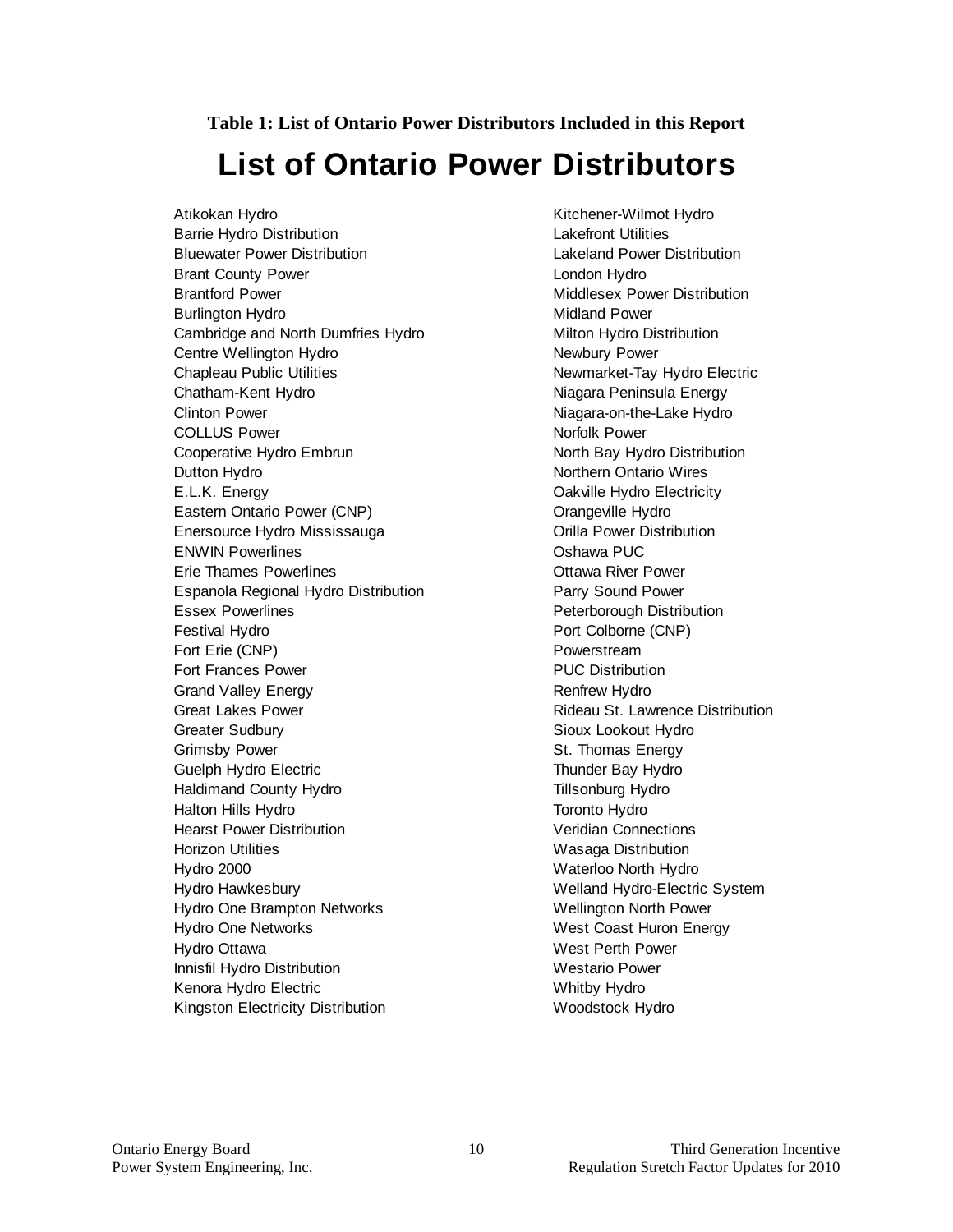# <span id="page-13-0"></span>**2.3 Definition of Cost**

The costs examined in this report are defined as total distribution OM&A expenses. The data was provided to PSE by the Ontario Energy Board. The data source was built from data submitted by each utility via the OEB Reporting and Record-keeping Requirements (RRR).<sup>10</sup>

# <span id="page-13-1"></span>**2.4 Econometric Benchmarking Methods and Results**

This section begins with a brief overview, in general terms, of the econometric benchmarking approach. It is followed by information specific to the benchmarking results found in this report.

### <span id="page-13-2"></span>**2.4.1 Econometric Benchmarking 101**

The econometric approach to benchmarking allows the researcher to fashion an appropriate target (or benchmark) for an examined metric. Econometric benchmarking calculates a prediction of cost customized for the specific operating conditions encountered by each utility. This model prediction is interpreted as the expected costs of a utility with identical characteristics and "average" relative performance. The established benchmark can be compared to a company's actual costs to determine performance, as shown in Equation 2 below.

$$
Performance = \frac{OM & A \text{ Cost}^{\text{Actual}}}{OM & A \text{ Cost}^{\text{Model Prediction}}} \qquad [2]
$$

The model prediction of the cost level is attained by choosing a functional form, based on theory, and using regression analysis to estimate the parameters embedded within this functional form. This approach not only allows for simultaneous consideration of multiple cost drivers, but also permits statistical testing of these variables and estimates their respective impact on cost. A simplified illustrative functional form is offered below.

#### *Expected*  $Cost = a + b * No. of Customers + c * Percent undergrounding$ [3]

If the researcher postulates that OM&A costs are only linearly influenced by the number of customers and the percent of lines underground, Equation 3 would be the functional form. The

<sup>10</sup> http://www.oeb.gov.on.ca/OEB/Industry/Media+Room/Publications/RRR+Reports/Yearbook+of+Distributors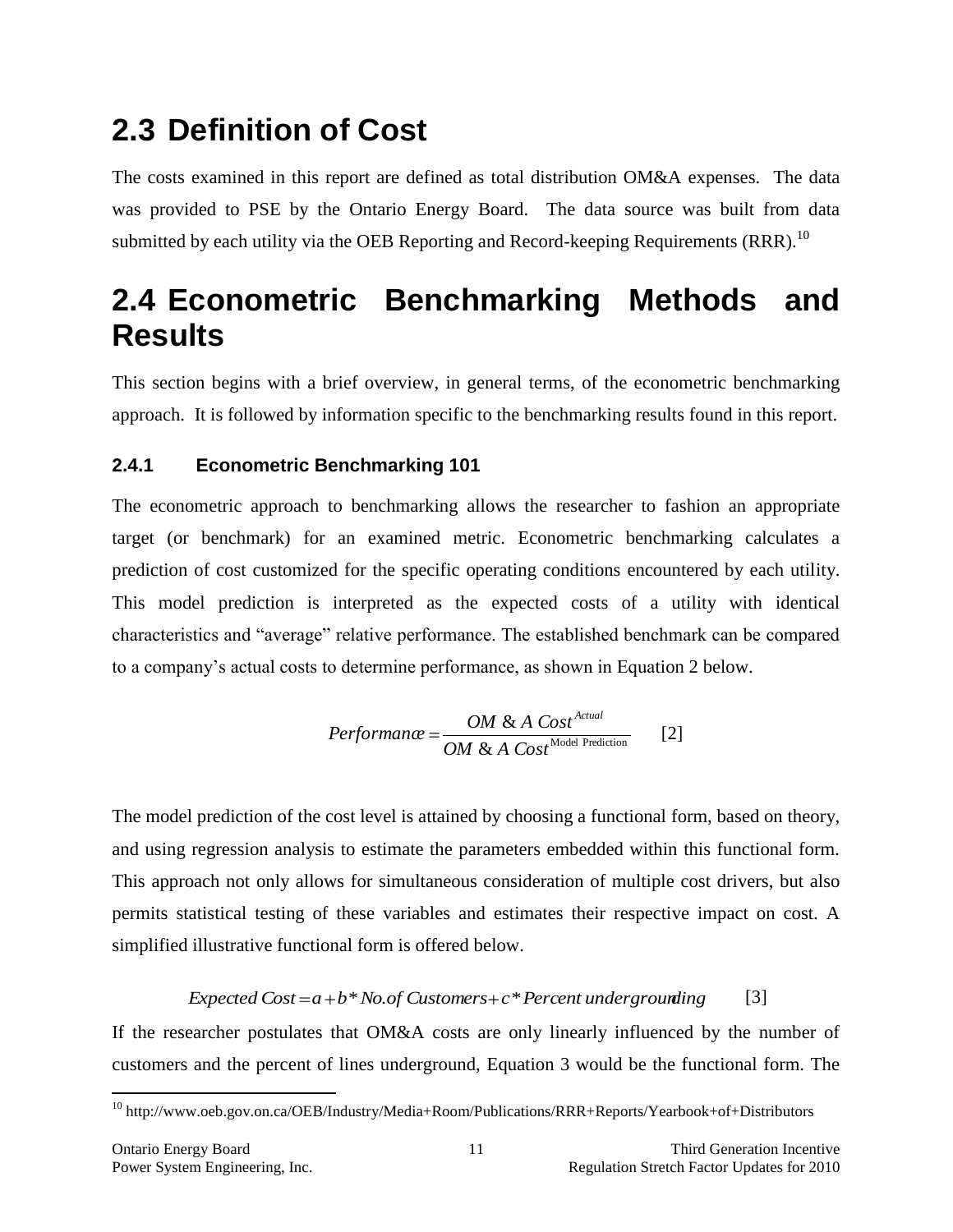coefficient "*a*" is the intercept term; its interpretation is that it costs money to be in business even if output is zero. The coefficient "*b*" signifies the marginal cost of adding a customer, and the coefficient "*c*" shows the marginal cost of increasing the proportion of undergrounding.

The researcher would then collect a data sample and use regression analysis to estimate these parameter values. The signs of the estimates would need to conform to theory and hypothesis testing would be conducted to assure the researcher that these variables are indeed statistically significant cost drivers. The values of *a*, *b*, and *c* serve as "weights" to determine the magnitude of the impact of each variable on expected cost.

Equation 3, although simplified, shows the advantage of the econometric benchmarking approach because it permits the simultaneous consideration of multiple variables. The researcher can test the significance of hypothetical cost drivers and incorporate them into the analysis. The econometric approach can also be used to better inform peer group selection.

The graph below is an illustrative example of the impact of undergrounding on O&M cost.<sup>11</sup> The x-axis is a measure of the amount of undergrounding; the y-axis is cost per customer. This figure reveals the relationship between undergrounding and distribution O&M expenses. As undergrounding increases, cost per customer tends to decline. The econometric method is able to capture this tendency and incorporate it in the expected cost value of each company.





 $11$  This graph is based on undergrounding and operation and maintenance expenses of U.S. investor-owned power distributors.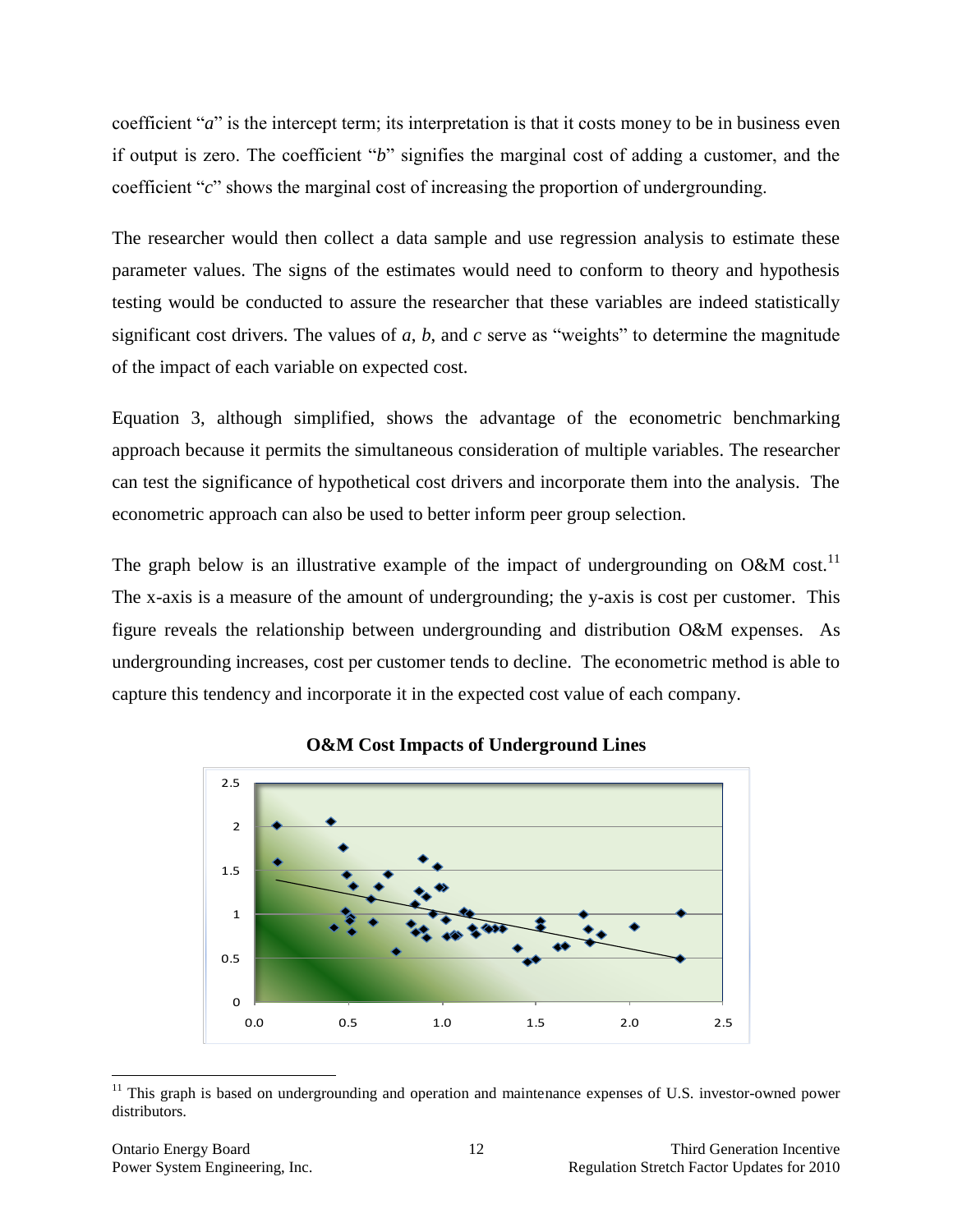Estimation is enhanced by taking the natural log of each variable. This transforms the parameter estimates from marginal cost to cost elasticity estimates. Cost elasticity measures the *percentage* change in cost relative to a *percentage* change in the cost driver. For example, with this transformation, the interpretation of *b* in Equation 3 is: if customers increase by 10 percent then cost is predicted to increase by *b* times 10 percent. If *b* equals 0.5, then a 10 percent increase in customers is estimated to increase cost by 5 percent.

Econometric benchmarking is further advanced by the inclusion of additional relevant variables. Each explanatory variable allows for an explicit adjustment of the differing circumstances found within the sampled utilities regarding the incorporated variable.

After the candidate variables are chosen, industry data is collected. The econometric approach enables a large sample since utilities with vastly differing operating conditions can be integrated into the analysis. Contrary to the peer group approach, since the econometric method adjusts for numerous conditions, a sample with varied operating conditions actually enhances the evaluation. For example, Hydro One Networks in Ontario lacks a suitable comparison group needed to perform benchmarking using the unit cost indexing method. It can, however, be included in the econometric benchmarking because of the ability of this approach to accommodate dissimilar utilities within the analysis.

### <span id="page-15-0"></span>**2.4.2 Methods Used in this Report**

The methods which originated in the Original Report are reiterated in this section in a compressed format.<sup>12</sup> Items such as the functional form of the OM&A econometric model, included variables, estimation procedures, and 2010 rate year parameter estimates are discussed.

### <span id="page-15-1"></span>*2.4.2.1 Functional Form*

The functional form used in this report is identical to that used in the Original Report and the 2009 Update. It is a "quadratic" functional form, which has the following general formula:

<sup>&</sup>lt;sup>12</sup> The reader is again urged to examine the Original Report prepared by Pacific Economics Group for a more indepth discussion of these items.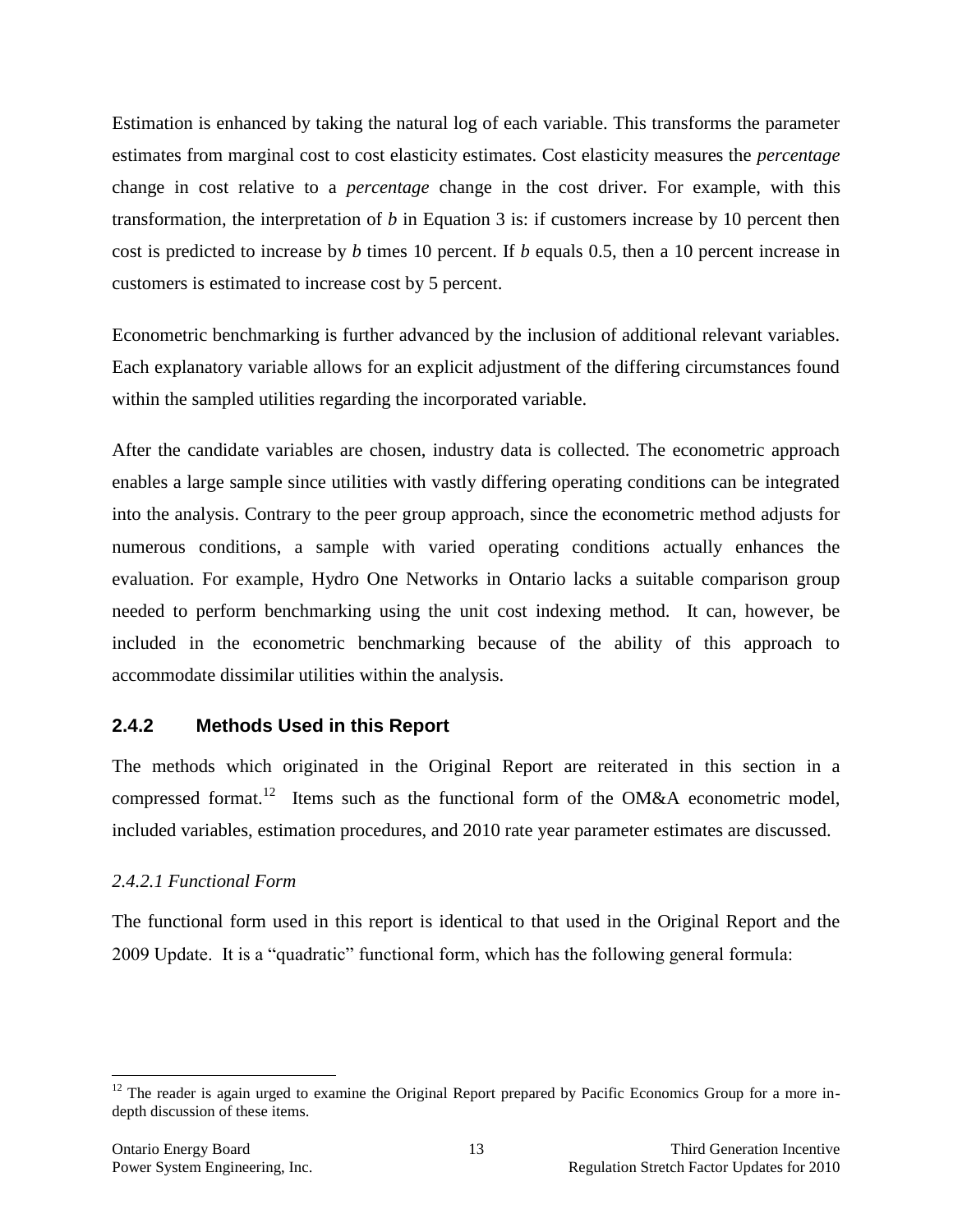$$
ln C = \alpha_o + \sum_{i} \alpha_i ln Y_i + \sum_{j} \alpha_j ln W_j + \sum_{j} \alpha_{\ell} ln Z_{\ell} + \alpha_i T
$$
  
+ 
$$
\frac{1}{2} \Bigg[ \sum_{i} \gamma_i ln Y_i ln Y_i + \sum_{j} \gamma_j ln W_j ln W_j \Bigg]^{ \ell}
$$
  
+ 
$$
\varepsilon.
$$
 [4]

Here,  $Y_i$  denotes one of several variables that quantify output and  $W_j$  denotes the input price. The *Z*-variables denote the additional business conditions,  $T$  is a trend variable, and  $\varepsilon$  denotes the error term. Also,  $\alpha$ 's and  $\gamma$ 's represent the econometric parameter estimates. These are elasticity estimates of the impact of each variable on OM&A costs.

#### <span id="page-16-0"></span>*2.4.2.2 Included Variables*

There are seven explanatory variables included in the OM&A econometric model. These variables can be separated into three categories. The first is an output category which quantifies the amount of output put forth by each distributor. Explanatory variables in the output category are: the number of customers, total volumes (kilowatt hours), and total kilometers of line.

The second category is an input price which is an external measure of the composite market price of procuring inputs. The final category of explanatory variables is the business condition category, also known as Z-variables. This category includes such variables as the percent of distribution lines underground, ten year customer growth divided by an output index<sup>13</sup>, and a binary variable of whether most or all of the service territory of the utility is on the Canadian Shield.

The latest year of available values of the included variables for each utility are presented in Table 2 below. This table reveals the actual reported data by each company regarding the latest available year.

<sup>&</sup>lt;sup>13</sup> Customer information derived from the prior regulator was assembled to calculate ten year customer growth numbers which allowed the construction of this variable.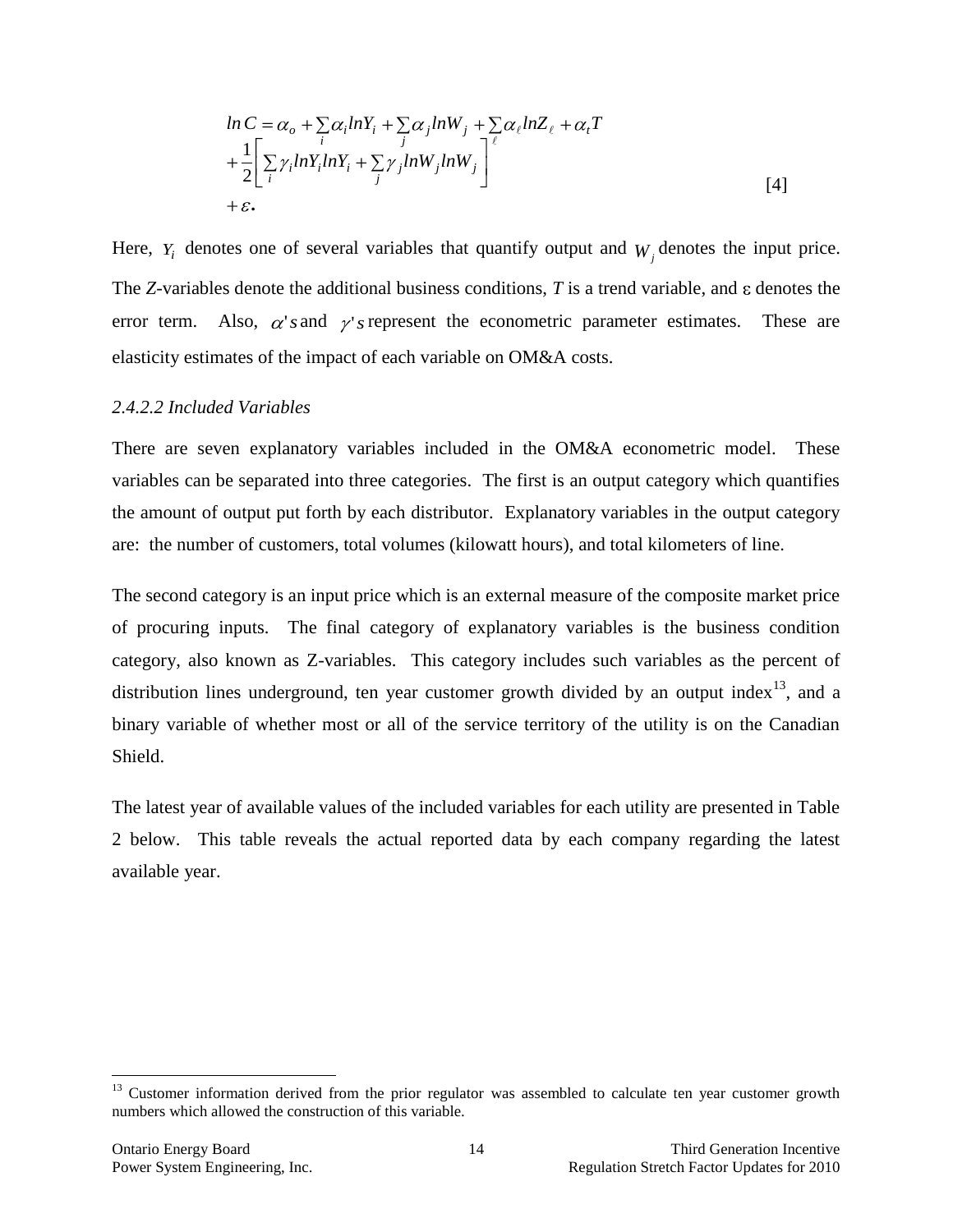## <span id="page-17-0"></span>**Size and Scope of Variables Used in Econometric Research by LDC**

|                                      |             |           |                                             |                | Input | Percent     |               | <b>Customer</b> |
|--------------------------------------|-------------|-----------|---------------------------------------------|----------------|-------|-------------|---------------|-----------------|
|                                      |             |           |                                             | Kilometers     | Price | Lines       | Canadian      | Growth/Output   |
| <b>LDC</b>                           |             |           | <b>OM&amp;A Cost Customers Total Volume</b> | of Line        | Index | Underground | <b>Shield</b> | Index           |
| Atikokan Hydro                       | 845,024     | 1,676     | 26,563,028                                  | 92             | 1.035 | 0.01        | 1.00          | $-1,801$        |
| <b>Barrie Hydro Distribution</b>     | 10,740,639  | 69,628    | 1,528,931,456                               | 1,482          | 1.097 | 0.55        | 0.00          | 4,925           |
| <b>Bluewater Power Distribution</b>  | 9,319,532   | 36,218    | 1,092,208,896                               | 747            | 1.079 | 0.23        | 0.00          | 947             |
| <b>Brant County Power</b>            | 3,334,000   | 9,456     | 282,717,120                                 | 320            | 1.043 | 0.12        | 0.00          | 2,191           |
| <b>Brantford Power</b>               | 7,783,208   | 37,473    | 981,223,872                                 | 486            | 1.043 | 0.45        | 0.00          | 2,278           |
| <b>Burlington Hydro</b>              | 13,485,638  | 62,737    | 1,650,537,856                               | 1,643          | 1.111 | 0.39        | 0.00          | 3,110           |
| Cambridge and North Dumfries Hydro   | 9,080,481   | 49,297    | 1,519,170,816                               | 1,112          | 1.093 | 0.34        | 0.00          | 2,644           |
| Centre Wellington Hydro              | 1,604,894   | 6,309     | 154,672,352                                 | 146            | 1.071 | 0.47        | 0.00          | 3,340           |
| <b>Chapleau Public Utilities</b>     | 600,210     | 1,335     | 28,582,032                                  | 27             | 1.042 | 0.04        | 1.00          | $-2,023$        |
| Chatham-Kent Hydro                   | 5,671,401   | 32,094    | 818, 165, 760                               | 795            | 1.053 | 0.28        | 0.00          | 388             |
| <b>Clinton Power</b>                 | 545,155     | 1,639     | 30,952,476                                  | 21             | 1.035 | 0.19        | 0.00          | 339             |
| <b>COLLUS Power</b>                  | 3,521,232   | 14,387    | 322,535,808                                 | 327            | 1.017 | 0.35        | 0.00          | 2,605           |
| Cooperative Hydro Embrun             | 404,633     | 1,936     | 29,483,564                                  | 27             | 1.132 | 0.44        | 0.00          | 6,832           |
| Dutton Hydro                         | 139,787     | 600       | 7,491,836                                   | $\overline{7}$ | 1.017 | 0.14        | 0.00          | 2,816           |
| E.L.K. Energy                        | 2,205,478   | 10,853    | 251, 163, 120                               | 147            | 1.153 | 0.39        | 0.00          | 2,234           |
| Eastern Ontario Power (CNP)          | 1,112,063   | 3,543     | 62,983,632                                  | 177            | 1.017 | 0.05        | 0.00          | 266             |
| Enersource Hydro Mississauga         | 45,590,804  | 186,929   | 7,821,062,656                               | 5,246          | 1.138 | 0.65        | 0.00          | 2.492           |
| <b>ENWIN Powerlines</b>              | 22,561,212  | 84,644    | 2,735,456,512                               | 1,133          | 1.153 | 0.36        | 0.00          | 1,262           |
| <b>Erie Thames Powerlines</b>        | 4,875,977   | 14,312    | 397,240,736                                 | 265            | 1.057 | 0.21        | 0.00          | 1,511           |
| Espanola Regional Hydro Distribution | 1,025,522   | 3,349     | 63,594,844                                  | 137            | 1.042 | 0.08        | 1.00          | 696             |
| <b>Essex Powerlines</b>              | 5,510,399   | 27,929    | 546,871,552                                 | 467            | 1.153 | 0.51        | 0.00          | 2,593           |
| <b>Festival Hydro</b>                | 3,662,822   | 19,394    | 593,387,456                                 | 274            | 1.044 | 0.33        | 0.00          | 1,602           |
| Fort Erie (CNP)                      | 4,560,381   | 15,616    | 287,832,992                                 | 524            | 1.036 | 0.08        | 0.00          | 597             |
| Fort Frances Power                   | 1,277,449   | 4,001     | 84,002,096                                  | 84             | 1.035 | 0.10        | 1.00          | 1.142           |
| <b>Grand Valley Energy</b>           | 212,833     | 681       | 9,082,809                                   | 9              | 1.117 | 0.11        | 0.00          | 1,165           |
| <b>Great Lakes Power</b>             | 8,655,085   | 11,587    | 179,203,328                                 | 1,845          | 1.004 | 0.00        | 1.00          | 273             |
| <b>Greater Sudbury</b>               | 10,819,570  | 46,215    | 966,827,008                                 | 871            | 1.042 | 0.20        | 1.00          | 21              |
| <b>Grimsby Power</b>                 | 1,773,242   | 9,937     | 172,845,120                                 | 238            | 1.111 | 0.25        | 0.00          | 3,570           |
| Guelph Hydro Electric                | 10,110,726  | 48,914    | 1,584,099,968                               | 1,049          | 1.071 | 0.59        | 0.00          | 3,423           |
| <b>Haldimand County Hydro</b>        | 7,119,039   | 20,815    | 413,377,440                                 | 1,716          | 1.043 | 0.05        | 0.00          | 785             |
| Halton Hills Hydro                   | 5,231,919   | 20,818    | 500,675,936                                 | 1,363          | 1.124 | 0.35        | 0.00          | 2,729           |
| <b>Hearst Power Distribution</b>     | 695,798     | 2,763     | 84,590,448                                  | 68             | 1.042 | 0.16        | 1.00          | 172             |
| <b>Horizon Utilities</b>             | 41,152,528  | 233,947   | 5,999,400,960                               | 3,294          | 1.111 | 0.54        | 0.00          | 1,322           |
| Hydro 2000                           | 244,203     | 1,177     | 26,306,508                                  | 21             | 0.995 | 0.14        | 0.00          | 1,274           |
| Hydro Hawkesbury                     | 823,628     | 5,375     | 185,032,768                                 | 65             | 0.995 | 0.14        | 0.00          | 1,713           |
| Hydro One Brampton Networks          | 18,913,216  | 129,585   | 3,791,763,456                               | 2.744          | 1.138 | 0.71        | 0.00          | 5,897           |
| <b>Hydro One Networks</b>            | 475,498,112 | 1,187,253 | 24, 181, 000, 192                           | 120,516        | 1.102 | 0.04        | 1.00          | 1,045           |
| Hydro Ottawa                         | 54,170,844  | 291,639   | 7,561,763,328                               | 5,353          | 1.132 | 0.49        | 0.00          | 2,735           |
| Innisfil Hydro Distribution          | 3,535,778   | 14,471    | 226,442,144                                 | 647            | 1.097 | 0.19        | 0.00          | 2,361           |
| Kenora Hydro Electric                | 1,565,665   | 5,583     | 110,421,192                                 | 98             | 1.069 | 0.10        | 1.00          | $-227$          |
| Kingston Electricity Distribution    | 5,379,723   | 26,940    | 712,456,128                                 | 386            | 1.017 | 0.35        | 0.00          | 172             |

<sup>&</sup>lt;sup>14</sup> Values reflect the latest year of available data for each LDC. For most companies this is year 2008 data.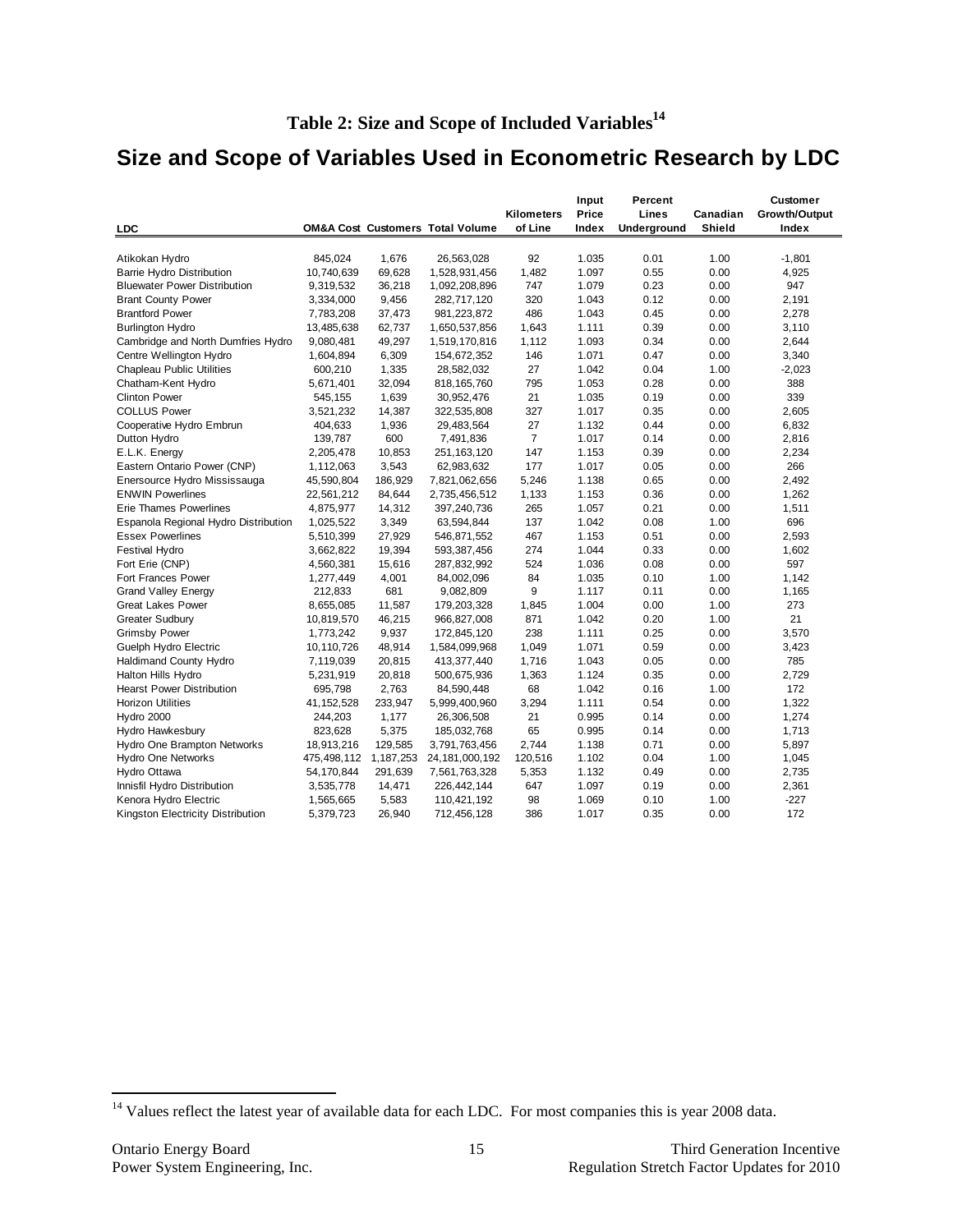#### **Continued**

### **Size and Scope of Variables Used in Econometric Research by LDC**

|                                  |                      |                  |                     | Kilometers     | Input<br>Price | Percent<br>Lines | Canadian      | Customer<br>Growth/Output |
|----------------------------------|----------------------|------------------|---------------------|----------------|----------------|------------------|---------------|---------------------------|
| LDC                              | <b>OM&amp;A Cost</b> | <b>Customers</b> | <b>Total Volume</b> | of Line        | Index          | Underground      | <b>Shield</b> | Index                     |
| Kitchener-Wilmot Hydro           | 13,009,348           | 84,195           | 1,877,476,992       | 1,872          | 1.093          | 0.44             | 0.00          | 2,892                     |
| <b>Lakefront Utilities</b>       | 1,927,512            | 9,215            | 282,245,920         | 114            | 1.046          | 0.17             | 0.00          | 2,164                     |
| Lakeland Power Distribution      | 2,676,016            | 9,295            | 219,438,640         | 355            | 1.050          | 0.20             | 1.00          | 1,116                     |
| London Hydro                     | 26,643,136           | 143,797          | 3,333,873,408       | 2,781          | 1.057          | 0.51             | 0.00          | 2,241                     |
| Middlesex Power Distribution     | 1,418,198            | 7,026            | 191, 155, 216       | 106            | 1.053          | 0.24             | 0.00          | 1,842                     |
| <b>Midland Power</b>             | 1,781,207            | 6,773            | 215, 492, 784       | 115            | 1.008          | 0.31             | 0.00          | 1,865                     |
| Milton Hydro Distribution        | 5,184,084            | 25,373           | 689,929,280         | 866            | 1.111          | 0.37             | 0.00          | 7,106                     |
| Newbury Power                    | 59,531               | 199              | 4,251,408           | $\overline{4}$ | 1.035          | 0.25             | 0.00          | 1,194                     |
| Newmarket-Tay Hydro Electric     | 6,621,476            | 31,874           | 735,465,664         | 1,050          | 1.117          | 0.44             | 0.00          | 2,839                     |
| Niagara Peninsula Energy         | 13,023,884           | 50,255           | 1,223,657,088       | 1,820          | 1.036          | 0.24             | 0.00          | 3,119                     |
| Niagara-on-the-Lake Hydro        | 1,755,417            | 7,798            | 174,363,680         | 337            | 1.036          | 0.27             | 0.00          | 2,665                     |
| Norfolk Power                    | 5,313,448            | 18,806           | 374,499,680         | 691            | 1.043          | 0.12             | 0.00          | 3,042                     |
| North Bay Hydro Distribution     | 5,292,130            | 23,669           | 567,021,568         | 612            | 1.006          | 0.16             | 1.00          | 398                       |
| Northern Ontario Wires           | 1,946,382            | 6,055            | 122,730,088         | 370            | 1.062          | 0.01             | 1.00          | $-865$                    |
| Oakville Hydro Electricity       | 10,476,294           | 62,038           | 1,572,154,624       | 1,414          | 1.124          | 0.61             | 0.00          | 4,356                     |
| Orangeville Hydro                | 2,179,609            | 10,200           | 240,633,232         | 161            | 1.117          | 0.41             | 0.00          | 3,335                     |
| Orilla Power Distribution        | 3,843,839            | 12,797           | 319,007,968         | 304            | 1.097          | 0.19             | 0.00          | 1,286                     |
| Oshawa PUC                       | 9,111,936            | 51,813           | 1,116,913,280       | 948            | 1.138          | 0.46             | 0.00          | 2,244                     |
| <b>Ottawa River Power</b>        | 2,366,857            | 10,381           | 196,409,504         | 146            | 0.967          | 0.13             | 1.00          | 1,084                     |
| Parry Sound Power                | 1,171,645            | 3,356            | 88,199,456          | 128            | 1.069          | 0.09             | 1.00          | 661                       |
| Peterborough Distribution        | 7,141,506            | 34,349           | 819,538,752         | 550            | 1.013          | 0.30             | 0.00          | 1,351                     |
| Port Colborne (CNP)              | 3,785,033            | 9,229            | 192,894,432         | 311            | 1.036          | 0.05             | 0.00          | 417                       |
| Powerstream                      | 47,616,464           | 244,573          | 6,828,655,104       | 6,109          | 1.138          | 0.68             | 0.00          | 4,771                     |
| <b>PUC Distribution</b>          | 7,271,868            | 32,734           | 710,698,624         | 728            | 1.004          | 0.16             | 1.00          | 345                       |
| <b>Renfrew Hydro</b>             | 1,046,327            | 4,194            | 101,925,472         | 55             | 0.967          | 0.04             | 0.00          | 633                       |
| Rideau St. Lawrence Distribution | 1,505,360            | 5,859            | 111,785,104         | 88             | 1.038          | 0.10             | 0.00          | 246                       |
| Sioux Lookout Hydro              | 1,143,778            | 2,734            | 77,324,320          | 211            | 1.035          | 0.03             | 1.00          | 36                        |
| St. Thomas Energy                | 3,274,890            | 16,133           | 343,399,648         | 244            | 1.057          | 0.35             | 0.00          | 2,751                     |
| Thunder Bay Hydro                | 11,721,791           | 49,361           | 1,006,260,736       | 1,172          | 1.035          | 0.20             | 1.00          | 389                       |
| <b>Tillsonburg Hydro</b>         | 1,631,765            | 6,622            | 208,969,856         | 156            | 1.073          | 0.35             | 0.00          | 1,656                     |
| <b>Toronto Hydro</b>             | 179,729,296          | 684,145          | 25, 139, 058, 688   | 9,816          | 1.138          | 0.57             | 0.00          | 618                       |
| Veridian Connections             | 19,971,080           | 110,861          | 2,501,313,792       | 2,135          | 1.141          | 0.35             | 0.00          | 2,924                     |
| <b>Wasaga Distribution</b>       | 1,920,444            | 11,660           | 116,309,552         | 232            | 1.097          | 0.46             | 0.00          | 6,492                     |
| Waterloo North Hydro             | 9,270,146            | 50,478           | 1,369,710,336       | 1,542          | 1.093          | 0.31             | 0.00          | 2,924                     |
| Welland Hydro-Electric System    | 4,578,177            | 21,706           | 467,724,992         | 443            | 1.036          | 0.26             | 0.00          | 937                       |
| Wellington North Power           | 1,199,547            | 3,535            | 93,707,616          | 75             | 1.041          | 0.12             | 0.00          | 1,259                     |
| West Coast Huron Energy          | 1,291,065            | 3,878            | 154, 353, 216       | 65             | 1.093          | 0.20             | 0.00          | 1,012                     |
| West Perth Power                 | 600,908              | 2,007            | 58,793,540          | 36             | 1.044          | 0.31             | 0.00          | 1,270                     |
| <b>Westario Power</b>            | 5,055,293            | 21,592           | 472,219,424         | 440            | 0.991          | 0.30             | 0.00          | 1,372                     |
| Whitby Hydro                     | 8,149,072            | 39,225           | 868,996,096         | 1,030          | 1.141          | 0.52             | 0.00          | 5,415                     |
| Woodstock Hydro                  | 3,364,829            | 14,645           | 394, 324, 000       | 246            | 1.073          | 0.37             | 0.00          | 1,817                     |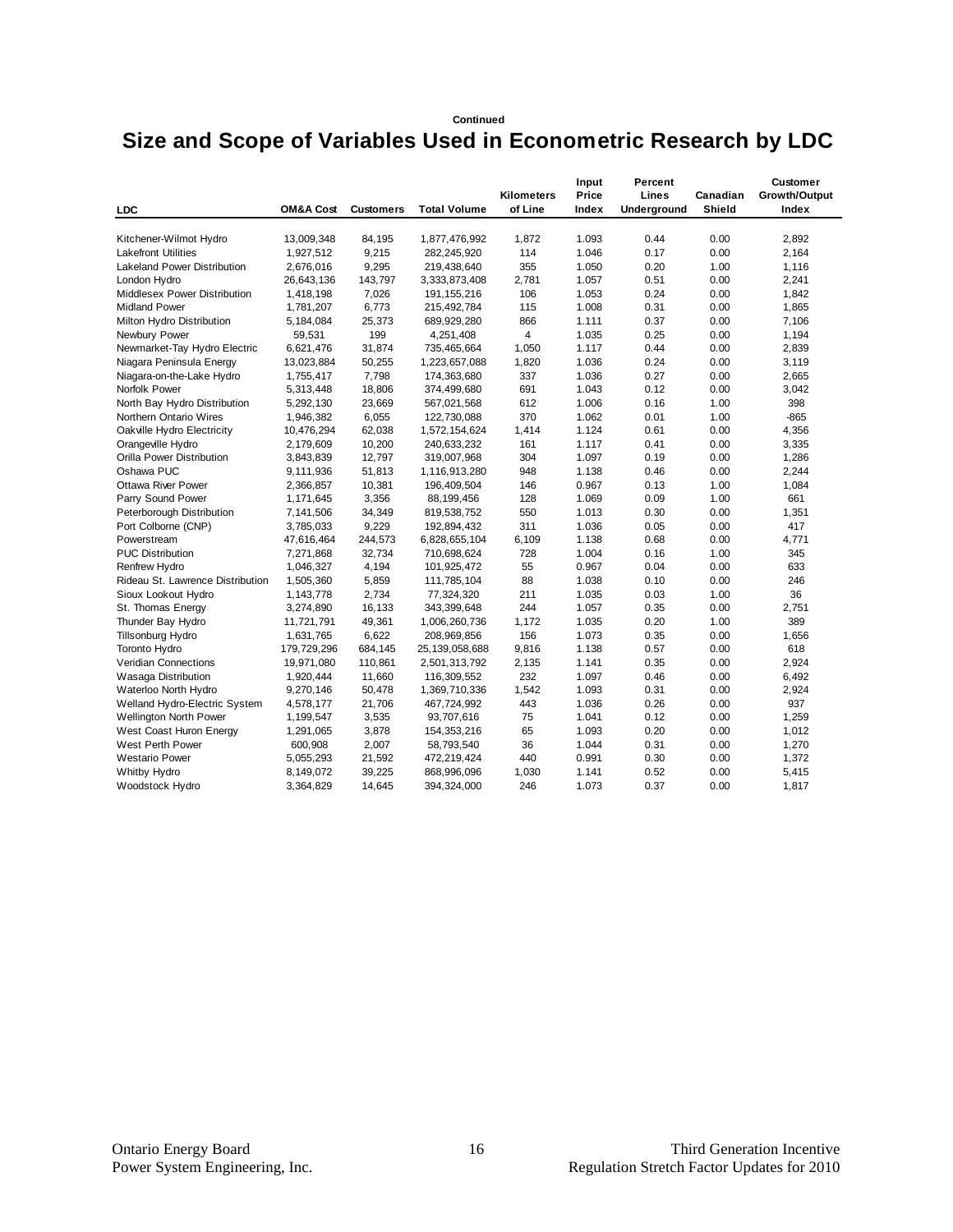#### <span id="page-19-0"></span>*2.4.2.3 Estimation Procedures*

Benchmarking performance results are calculated by taking three-year averages of the most recently available scores. For nearly all of the Ontario distributors this entails a 2006-2008 average.

The software package, GAUSS, used in the 2010 rate year update is the same econometric software package used in the Original Report and 2009 Update.<sup>15</sup> The use of GAUSS allows for custom estimation procedures to be developed, in the case of this research corrections for groupwise heteroskedasticity were developed. This allowed for more precision in coefficient estimates relative to an Ordinary Least Squares (OLS) regression.

### <span id="page-19-1"></span>*2.4.2.4 2010 Rate Year Parameter Estimates*

Parameter estimates are provided in Table 3. This table corresponds to Table 3 in the Original Report. All parameter estimates are signed according to theory and plausible in magnitude. Explanatory variables are statistically different from zero, at a 90% confidence level, except for the coefficient on the Canadian Shield variable which is statistically significant at an 87% confidence level.

The model quantifies the relationship between OM&A cost and the included variables. As expected, as outputs (customers, volumes, kilometer of line) increase so does predicted OM&A cost. Similarly, higher input prices result in higher expected OM&A costs, all else being equal. OM&A expenses tend to be higher the older a system is and if the system is on the Canadian Shield. Expenses tend to decrease as the percent of underground lines increases.

The adjusted  $\mathbb{R}^2$  statistic is also reported in Table 3. This is a measure of the explanatory power of the model relative to the overall variation in sampled OM&A costs. A value of 1.0 indicates that all variation in OM&A expenses amongst distributors is explained by the model, whereas a value of 0.0 indicates that none of the variation is explained. The  $R^2$  value for the 2010 update is 0.984.

 $15$  PSE did use a newer version of GAUSS than was used in the previous work.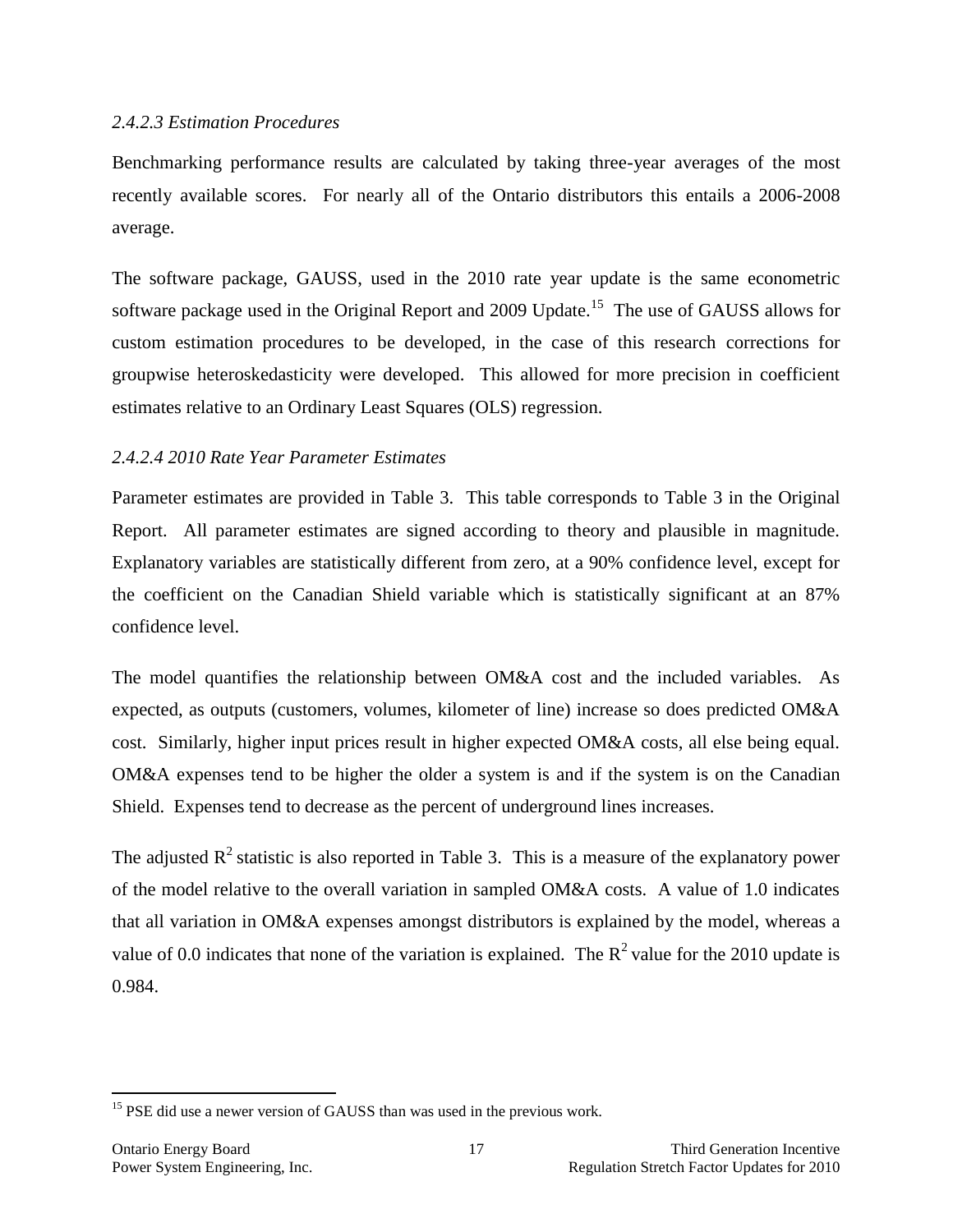### **Table 3: Econometric Parameter Estimates**

### <span id="page-20-0"></span>**Econometric Model of OM&A Expenses**

# **VARIABLE KE**<br>N= Number of Cus<br>V= Total Volumes<br>M= Total Kilomete **VARIABLE KEY**

- N= Number of Customers N= Number of Customers<br>
V= Total Volumes<br>
M= Total Kilometers of Line<br>
W= Input Price Index<br>
UN= Percent of Distribution Lines Underground
- 
- M= Total Kilometers of Line
- 
- 
- CG= 10 Year Customer Growth / Output Index
- CS= Canadian Shield (binary)

| <b>EXPLANATORY</b><br><b>VARIABLE</b> | <b>PARAMETER</b><br><b>ESTIMATE</b> | <b>T-STATISTIC</b> | <b>EXPLANATORY</b><br><b>VARIABLE</b> | <b>PARAMETER</b><br><b>ESTIMATE</b> | <b>T-STATISTIC</b> |
|---------------------------------------|-------------------------------------|--------------------|---------------------------------------|-------------------------------------|--------------------|
|                                       |                                     |                    |                                       |                                     |                    |
| N                                     | 0.456                               | 14.17              | W                                     | 0.505                               | 5.29               |
| <b>NN</b>                             | $-0.146$                            | $-9.42$            | <b>WW</b>                             | $-1.765$                            | $-2.06$            |
|                                       |                                     |                    |                                       |                                     |                    |
| $\mathbf v$                           | 0.376                               | 12.42              | <b>UN</b>                             | $-0.106$                            | $-9.94$            |
| VV                                    | 0.127                               | 10.01              |                                       |                                     |                    |
|                                       |                                     |                    | CG                                    | $-0.092$                            | $-10.95$           |
| M                                     | 0.126                               | 5.17               |                                       |                                     |                    |
| MМ                                    | 0.004                               | 0.43               | $\mathsf{CS}\phantom{0}$              | 0.009                               | 1.52               |
| <b>MCS</b>                            | 0.004                               | 1.75               |                                       |                                     |                    |
|                                       |                                     |                    |                                       |                                     |                    |
| Constant                              | 16.339                              | 759.78             |                                       |                                     |                    |
|                                       |                                     |                    |                                       |                                     |                    |
| Trend                                 | 0.021                               | 6.61               |                                       |                                     |                    |

### **Other Results**

| Rbar-Squared           | 0.984     |
|------------------------|-----------|
| Sample Period          | 2002-2008 |
| Number of Observations | 560       |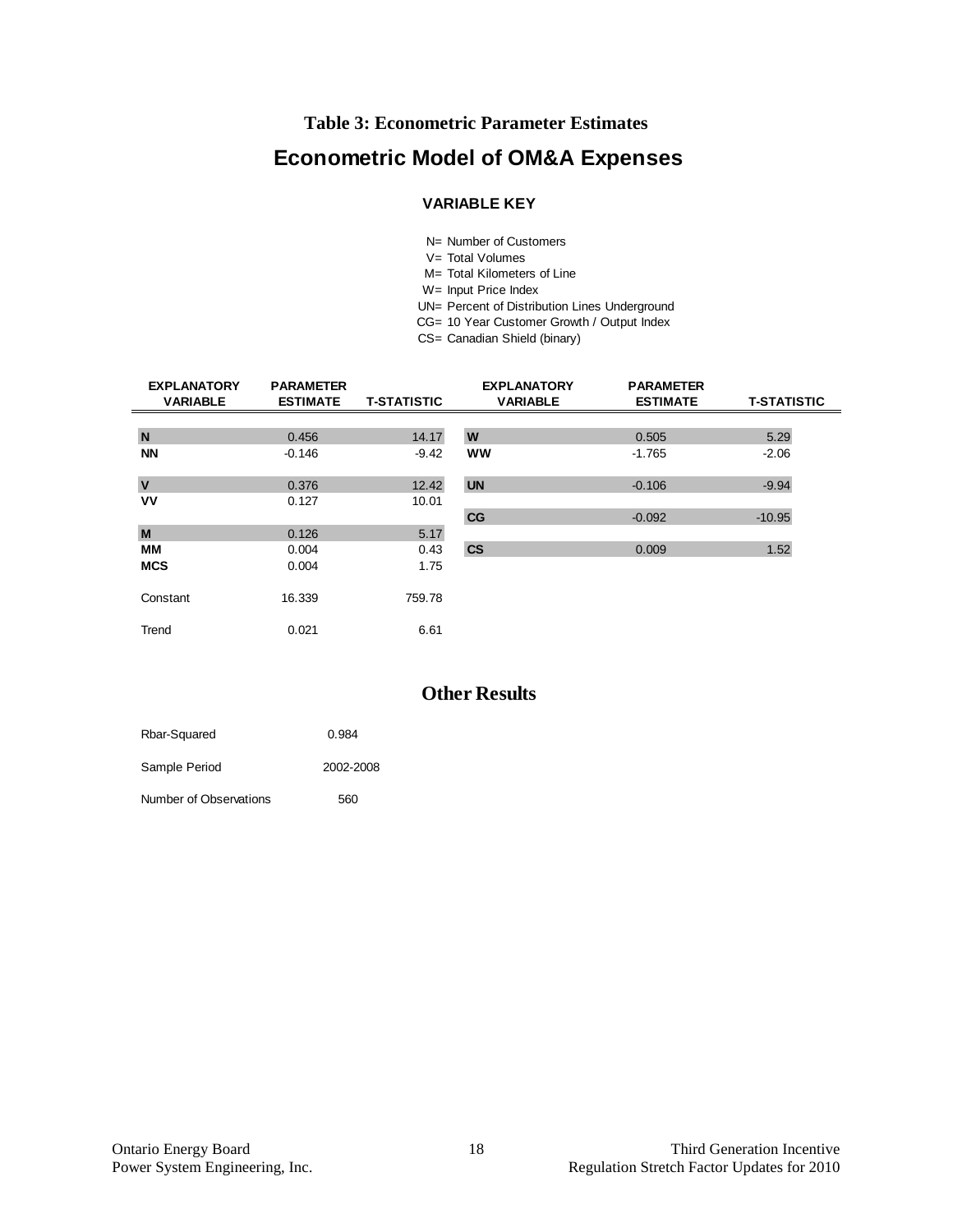### <span id="page-21-0"></span>**2.4.3 Econometric Benchmarking Results**

The OM&A performance evaluations are presented in Table 4. The ratio of the average actual OM&A costs of each company in the last three years to the model's benchmark cost projections over the same years is reported. A lower ratio of actual cost to predicted cost implies better performance. Distributors have been ranked according to this ratio.

P-value statistical tests were conducted for each utility to test the hypothesis of it being an average cost performer. If a distributor is a good cost performer with a p-value between 0 and 0.10, the hypothesis of average performance is rejected in favor of a statistically superior performer designation. Likewise, if a distributor is a poor cost performer with a p-value between 0 and 0.10, the hypothesis of average performance is rejected in favor of a statistically inferior performer designation. Sixteen companies fit into the statistically superior classification versus twelve distributors which are classified as statistically inferior.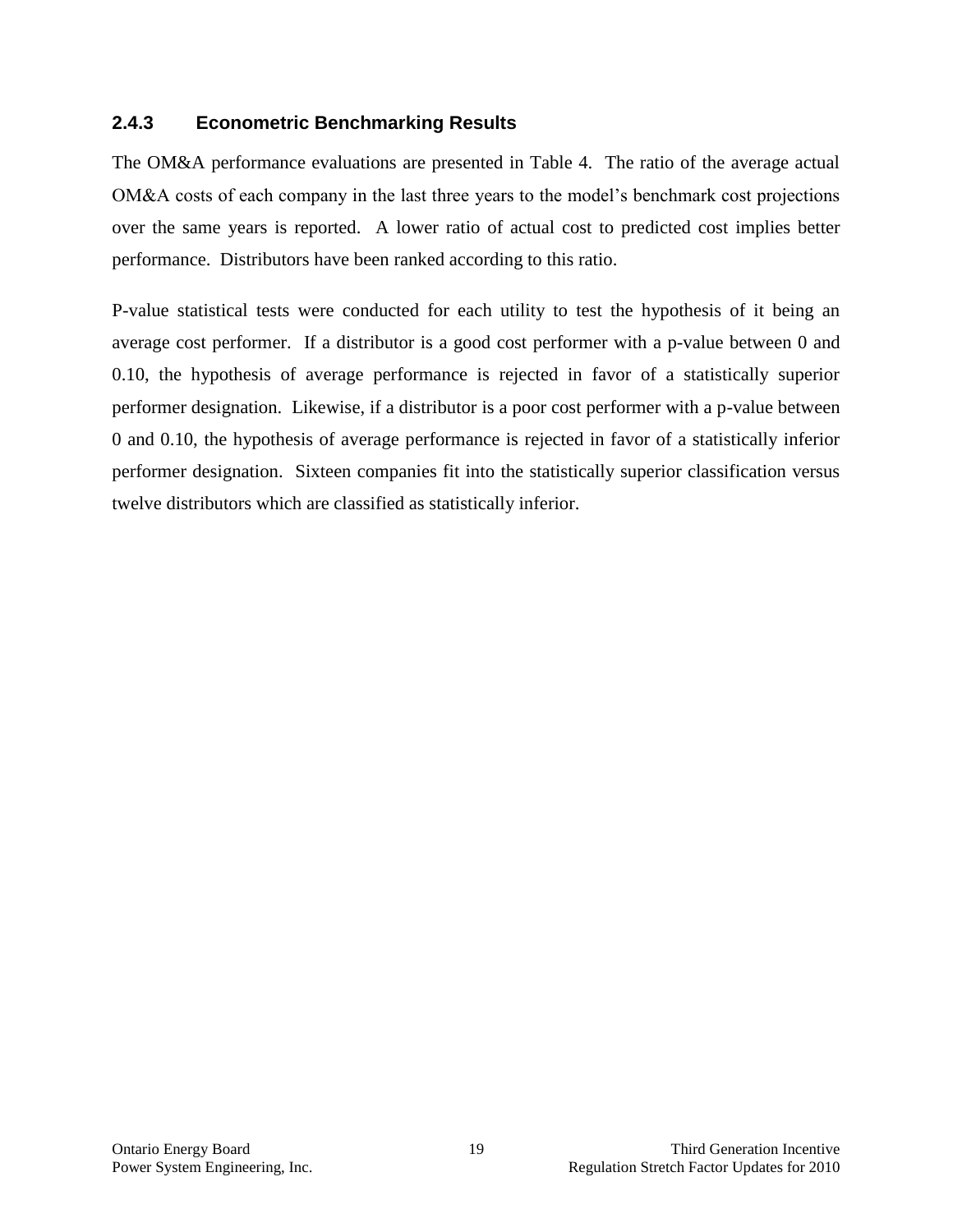### <span id="page-22-0"></span>**Performance Rankings Based on Econometric Benchmarks**

|                                       |                                                                               |       | Deviation |                |                   |
|---------------------------------------|-------------------------------------------------------------------------------|-------|-----------|----------------|-------------------|
|                                       | Years Benchmarked Actual/Predicted <sup>1</sup> Percentage [A-1] <sup>1</sup> |       |           | P-Value        | Rank <sup>1</sup> |
| Hydro Hawkesbury                      | 2006-2008                                                                     | 0.623 | $-0.377$  | 0.000          | 1                 |
| Chatham-Kent Hydro                    | 2006-2008                                                                     | 0.699 | $-0.301$  | 0.001          | $\overline{2}$    |
| Northern Ontario Wires                | 2006-2008                                                                     | 0.720 | $-0.280$  | 0.002          | 3                 |
| Cambridge North Dumfries Hydro        | 2006-2008                                                                     | 0.753 | $-0.247$  | 0.005          | 4                 |
| <b>Grimsby Power</b>                  | 2006-2008                                                                     | 0.767 | $-0.233$  | 0.008          | 5                 |
| Hydro 2000                            | 2006-2008                                                                     | 0.770 | $-0.230$  | 0.009          | 6                 |
| Hydro One Brampton Networks           | 2006-2008                                                                     | 0.805 | $-0.195$  | 0.025          | $\overline{7}$    |
| Oshawa PUC                            | 2006-2008                                                                     | 0.806 | $-0.194$  | 0.026          | 8                 |
| Kitchener-Wilmot Hydro                | 2006-2008                                                                     | 0.814 | $-0.186$  | 0.032          | 9                 |
| Renfrew Hydro                         | 2006-2008                                                                     | 0.820 | $-0.180$  | 0.037          | 10                |
| <b>Barrie Hydro</b>                   | 2006-2008                                                                     | 0.836 | $-0.164$  | 0.053          | 11                |
| Waterloo North Hydro                  | 2006-2008                                                                     | 0.838 | $-0.162$  | 0.055          | 12                |
| <b>Festival Hydro</b>                 | 2006-2008                                                                     | 0.844 | $-0.156$  | 0.063          | 13                |
| Kingston Electricity                  | 2006-2008                                                                     | 0.859 | $-0.141$  | 0.084          | 14                |
| E.L.K. Energy                         | 2006-2008                                                                     | 0.861 | $-0.139$  | 0.088          | 15                |
| Welland Hydro-Electric                | 2006-2008                                                                     | 0.864 | $-0.136$  | 0.092          | 16                |
| <b>Hearst Power</b>                   | 2006-2008                                                                     | 0.875 | $-0.125$  | 0.113          | 17                |
| <b>Horizon Utilities</b>              | 2006-2008                                                                     | 0.880 | $-0.120$  | 0.125          | 18                |
| Middlesex Power                       | 2006-2008                                                                     | 0.884 | $-0.116$  | 0.133          | 19                |
| <b>Lakeland Power</b>                 | 2006-2008                                                                     | 0.888 | $-0.112$  | 0.142          | 20                |
| Kenora Hydro                          | 2006-2008                                                                     | 0.896 | $-0.104$  | 0.159          | 21                |
| <b>Lakefront Utilities</b>            | 2006-2008                                                                     | 0.897 | $-0.103$  | 0.162          | 22                |
| Rideau St. Lawrence Distribution      |                                                                               | 0.902 | $-0.098$  | 0.177          | 23                |
|                                       | 2006-2008<br>2006-2008                                                        | 0.913 |           | 0.205          | 24                |
| Newmarket-Tay Hydro Electric          |                                                                               | 0.913 | $-0.087$  |                | 25                |
| Niagara-on-the-Lake Hydro             | 2006-2008                                                                     | 0.922 | $-0.087$  | 0.205<br>0.232 | 26                |
| Atikokan Hydro<br><b>Halton Hills</b> | 2006-2008                                                                     | 0.926 | $-0.078$  | 0.242          | 27                |
|                                       | 2006-2008                                                                     | 0.927 | $-0.074$  |                |                   |
| Innisfil Hydro                        | 2006-2008                                                                     | 0.935 | $-0.073$  | 0.246          | 28                |
| North Bay Hydro                       | 2006-2008                                                                     | 0.935 | $-0.065$  | 0.271          | 29                |
| Newbury Power                         | 2005-2007                                                                     | 0.941 | $-0.065$  | 0.272          | 30                |
| Hydro Ottawa                          | 2006-2008                                                                     | 0.951 | $-0.059$  | 0.291          | 31                |
| <b>PUC Distribution</b>               | 2006-2008                                                                     |       | $-0.049$  | 0.326          | 32                |
| Orangeville Hydro                     | 2006-2008                                                                     | 0.954 | $-0.046$  | 0.334          | 33                |
| <b>Veridian Connections</b>           | 2006-2008                                                                     | 0.958 | $-0.042$  | 0.350          | 34                |
| Wasaga Distribution                   | 2006-2008                                                                     | 0.966 | $-0.034$  | 0.377          | 35                |
| Peterborough Distribution             | 2006-2008                                                                     | 0.966 | $-0.034$  | 0.379          | 36                |
| Enersource Hydro Mississauga          | 2006-2008                                                                     | 0.984 | $-0.016$  | 0.441          | 37                |
| Espanola Regional Hydro               | 2006-2008                                                                     | 0.989 | $-0.011$  | 0.459          | 38                |
| Tillsonburg Hydro                     | 2006-2008                                                                     | 1.004 | 0.004     | 0.485          | 39                |
| <b>Haldimand County Hydro</b>         | 2006-2008                                                                     | 1.011 | 0.011     | 0.460          | 40                |
| <b>Burlington Hydro</b>               | 2006-2008                                                                     | 1.018 | 0.018     | 0.437          | 41                |
| Oakville Hydro                        | 2006-2008                                                                     | 1.019 | 0.019     | 0.432          | 42                |
| Milton Hydro                          | 2006-2008                                                                     | 1.020 | 0.020     | 0.429          | 43                |
| <b>Grand Valley Energy</b>            | 2006-2008                                                                     | 1.031 | 0.031     | 0.392          | 44                |
| <b>Brantford Power</b>                | 2006-2008                                                                     | 1.033 | 0.033     | 0.384          | 45                |
| <b>Westario Power</b>                 | 2006-2008                                                                     | 1.042 | 0.042     | 0.355          | 46                |
| Woodstock Hydro                       | 2006-2008                                                                     | 1.043 | 0.043     | 0.351          | 47                |
| <b>Ottawa River Power</b>             | 2006-2008                                                                     | 1.045 | 0.045     | 0.344          | 48                |
| London Hydro                          | 2006-2008                                                                     | 1.046 | 0.046     | 0.341          | 49                |
| Parry Sound Power                     | 2006-2008                                                                     | 1.052 | 0.052     | 0.325          | 50                |
| <b>Bluewater Power</b>                | 2006-2008                                                                     | 1.052 | 0.052     | 0.322          | 51                |
| Thunder Bay Hydro                     | 2006-2008                                                                     | 1.060 | 0.060     | 0.300          | 52                |
| Cooperative Hydro                     | 2006-2008                                                                     | 1.065 | 0.065     | 0.283          | 53                |
| Guelph Hydro                          | 2006-2008                                                                     | 1.068 | 0.068     | 0.274          | 54                |
| Sioux Lookout Hydro                   | 2006-2008                                                                     | 1.071 | 0.071     | 0.269          | 55                |
| Toronto Hydro Electric                | 2006-2008                                                                     | 1.072 | 0.072     | 0.265          | 56                |
| <b>Brant County Power</b>             | 2006-2008                                                                     | 1.075 | 0.075     | 0.256          | 57                |
| St. Thomas Energy                     | 2006-2008                                                                     | 1.076 | 0.076     | 0.253          | 58                |
| <b>Wellington North Power</b>         | 2006-2008                                                                     | 1.078 | 0.078     | 0.249          | 59                |

<sup>1</sup> Lower values imply better performance.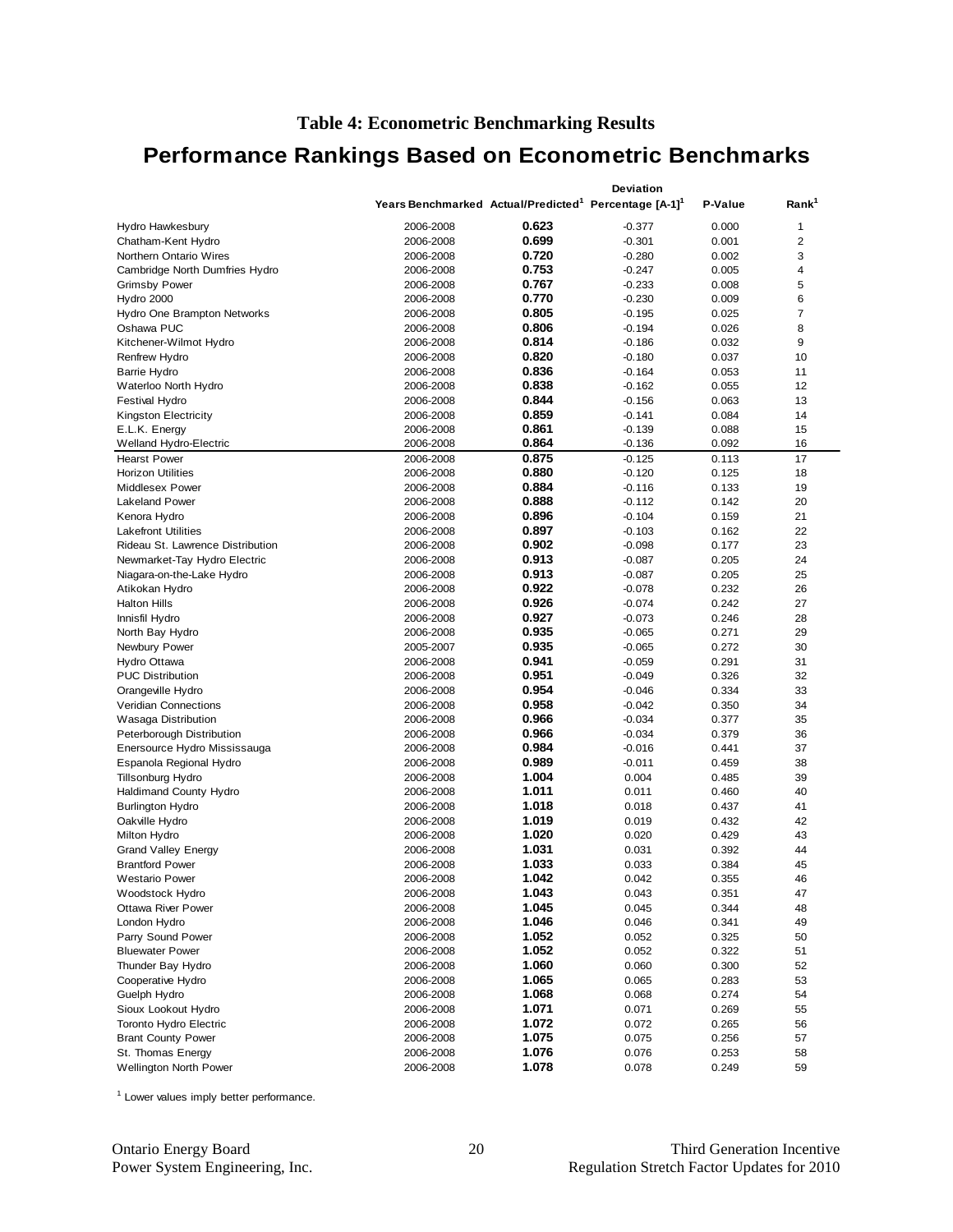#### **Continued**

## **Performance Rankings Based on Econometric Benchmarks**

|                          | <b>Deviation</b>                                                              |       |       |         |                   |  |  |  |
|--------------------------|-------------------------------------------------------------------------------|-------|-------|---------|-------------------|--|--|--|
|                          | Years Benchmarked Actual/Predicted <sup>1</sup> Percentage [A-1] <sup>1</sup> |       |       | P-Value | Rank <sup>1</sup> |  |  |  |
| Powerstream              | 2006-2008                                                                     | 1.078 | 0.078 | 0.247   | 60                |  |  |  |
| Norfolk Power            | 2006-2008                                                                     | 1.079 | 0.079 | 0.247   | 61                |  |  |  |
| <b>Clinton Power</b>     | 2005-2007                                                                     | 1.085 | 0.085 | 0.230   | 62                |  |  |  |
| Dutton Hydro             | 2004-2006                                                                     | 1.089 | 0.089 | 0.219   | 63                |  |  |  |
| Orillia Power            | 2006-2008                                                                     | 1.113 | 0.113 | 0.166   | 64                |  |  |  |
| Eastern Ontario Power    | 2006-2008                                                                     | 1.121 | 0.121 | 0.150   | 65                |  |  |  |
| <b>Essex Powerlines</b>  | 2006-2008                                                                     | 1.132 | 0.132 | 0.132   | 66                |  |  |  |
| Fort Erie                | 2006-2008                                                                     | 1.133 | 0.133 | 0.129   | 67                |  |  |  |
| Fort Frances Power       | 2006-2008                                                                     | 1.136 | 0.136 | 0.125   | 68                |  |  |  |
| <b>COLLUS Power</b>      | 2006-2008                                                                     | 1.139 | 0.139 | 0.120   | 69                |  |  |  |
| Hydro One Networks       | 2006-2008                                                                     | 1.148 | 0.148 | 0.106   | 70                |  |  |  |
| <b>ENWIN Powerlines</b>  | 2006-2008                                                                     | 1.154 | 0.154 | 0.098   | 71                |  |  |  |
| <b>Greater Sudbury</b>   | 2006-2008                                                                     | 1.167 | 0.167 | 0.081   | 72                |  |  |  |
| West Perth Power         | 2006-2008                                                                     | 1.173 | 0.173 | 0.074   | 73                |  |  |  |
| Centre Wellington Hydro  | 2006-2008                                                                     | 1.179 | 0.179 | 0.069   | 74                |  |  |  |
| <b>Midland Power</b>     | 2006-2008                                                                     | 1.205 | 0.205 | 0.046   | 75                |  |  |  |
| Whitby Hydro             | 2006-2008                                                                     | 1.208 | 0.208 | 0.044   | 76                |  |  |  |
| Niagara Peninsula Energy | 2006-2008                                                                     | 1.213 | 0.213 | 0.040   | 77                |  |  |  |
| Chapleau Public          | 2006-2008                                                                     | 1.258 | 0.258 | 0.019   | 78                |  |  |  |
| West Coast Huron Energy  | 2006-2008                                                                     | 1.296 | 0.296 | 0.010   | 79                |  |  |  |
| Erie Thames Powerlines   | 2006-2008                                                                     | 1.384 | 0.384 | 0.002   | 80                |  |  |  |
| <b>Great Lakes Power</b> | 2006-2008                                                                     | 1.430 | 0.430 | 0.001   | 81                |  |  |  |
| Port Colborne            | 2006-2008                                                                     | 1.452 | 0.452 | 0.000   | 82                |  |  |  |

<sup>1</sup> Lower values imply better performance.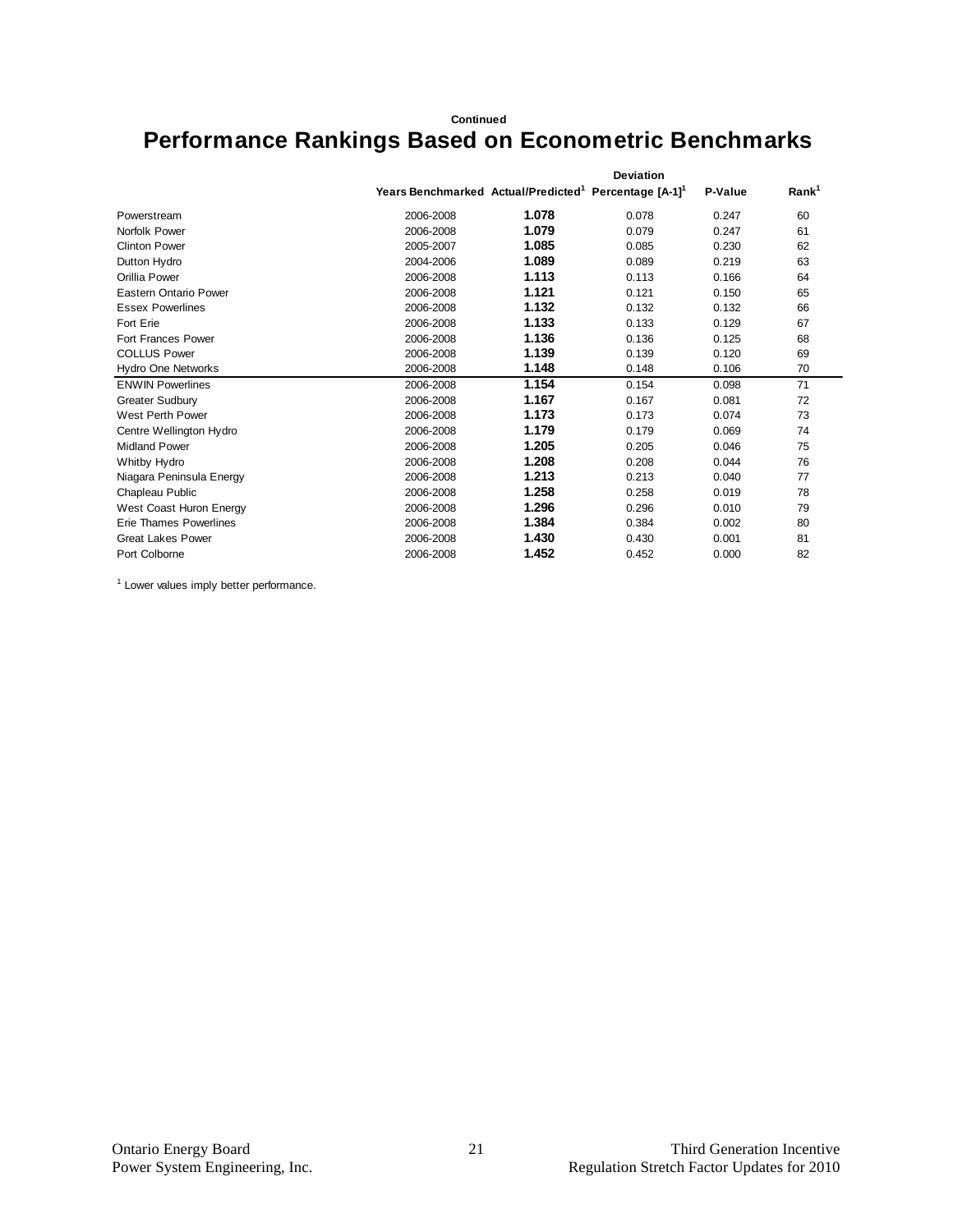# <span id="page-24-0"></span>**2.5 Unit Cost Indexing Methods and Results**

This section begins with a brief overview, in general terms, of the unit cost benchmarking approach. It is followed by information specific to the benchmarking methods found in this report.

### <span id="page-24-1"></span>**2.5.1 Unit Cost Benchmarking 101**

When implementing the unit cost index benchmarking approach, the analyst calculates the ratio of the relevant statistic being measured (e.g., OM&A cost) to a measure of output (e.g., number of customers). This ratio is compared to the mean metric of a group of firms sharing similar business and operating conditions to the company being investigated. This group of firms is called a peer group. The peer group's mean serves as an estimate for the expected unit cost of the target utility. If a firm's unit cost ratio is below the peer group average, they are classified as an above average performer, if the unit cost ratio of a company is above the peer group average they are classified as a below average cost performer.

$$
Performance = \frac{OM & A Unit Cost^{Actual}}{OM & A Unit Cost^{Per Group Average}} \tag{5}
$$

As is the case for the econometric approach, multiple outputs can be integrated in devising an appropriate measure of output. A multi-output index can incorporate the cost impacts inherent in multiple output measures such as, the number of customers, volumes, or kilometers of line. The weights for each individual output measure can be derived from the cost elasticity measurements of the econometric model to calculate a more accurate output index than would be present if only one measure of output were used. A multi-output index is used in this research and will be discussed in further detail in Section 2.5.2.

It should be noted, the unit cost indexing approach does not explicitly adjust for the reality that utilities encounter significantly different external circumstances. Adjustments for heterogeneous conditions rest solely upon the selection of an appropriate peer group. Therefore, peer group selection must be done with care. This is the reason for dividing the Ontario industry into twelve peer groups based on identified significant cost drivers which resulted from the econometric research.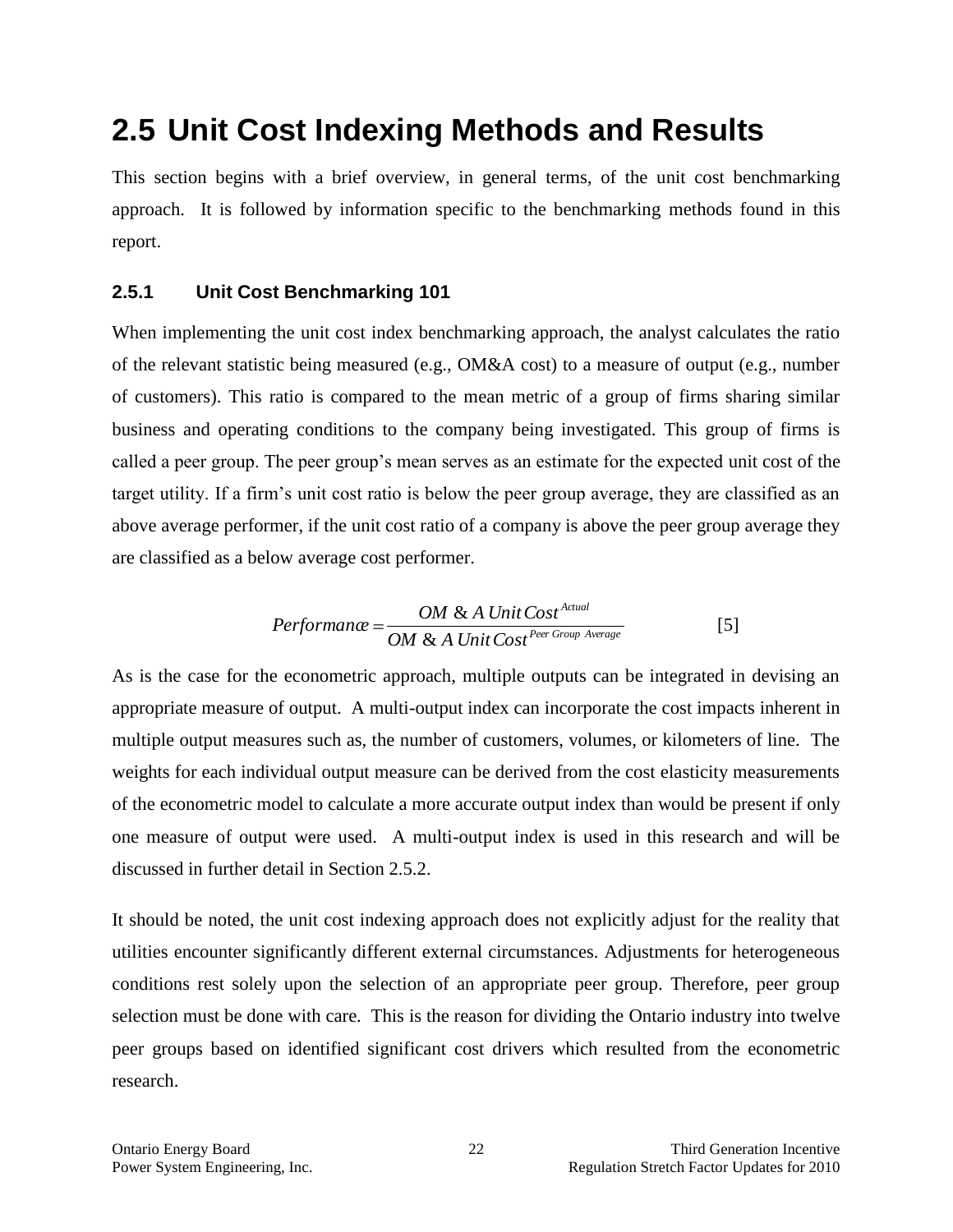#### <span id="page-25-0"></span>**2.5.2 Methods Used in this Report**

The Ontario power distribution industry was divided into twelve separate peer groups.<sup>16</sup> The peer groups were based on the criteria of location, size, geography, percent undergrounding, and recent customer growth. These variables were identified on the basis of the OM&A econometric model previously estimated. Table 5 displays the peer groups and the variable data that was used in the development of peer group divisions.

A unit cost index was constructed for each distributor and for each year of available data. The construction of this index has total OM&A expenses as the numerator and a multi-output index as the denominator. This unit cost index is constructed according to Equation 6 for utility *h* in year *t*.

Unit 
$$
Cost_{h,t} = Cost_{h,t} / Output Index_{h,t}
$$
 [6]

The output index in Equation 6 is calculated by weighting up the identified outputs and creating a composite output index. The estimated output elasticities for customers, volumes, and kilometers of lines were 0.46, 0.38, and 0.13, respectively. The corresponding elasticity weights were 0.48, 0.39, and  $0.13$ <sup>17</sup> These output elasticities result from the econometric model. Equation 7 offers the formula for calculating this output index.

In Output 
$$
Index_{h,t} = \sum_{i} s e_i \cdot (\ln Y_{i,h,t} - \overline{\ln Y_{i,t}})
$$
 [7]

Here for each company h in year *t*,

 $Y_{i,h,t}$  = quantity of output dimension *i* 

- $ln Y_{i,t}$  = sample mean of the logged quantity of output dimension *i* provided by all utilities
- $se_i$  = share of output dimension *i* in the sum of the econometric estimates of the cost elasticities of the output quantities.

<sup>&</sup>lt;sup>16</sup> This number includes the "Large Northern" peer group which only consists of one utility, Hydro One Networks. No other Ontario power distributors are similar enough to offer a fair comparison to Hydro One Networks using the unit cost indexing approach.

 $17$  The weights are derived by summing the output elasticities and dividing each component output elasticity by this sum.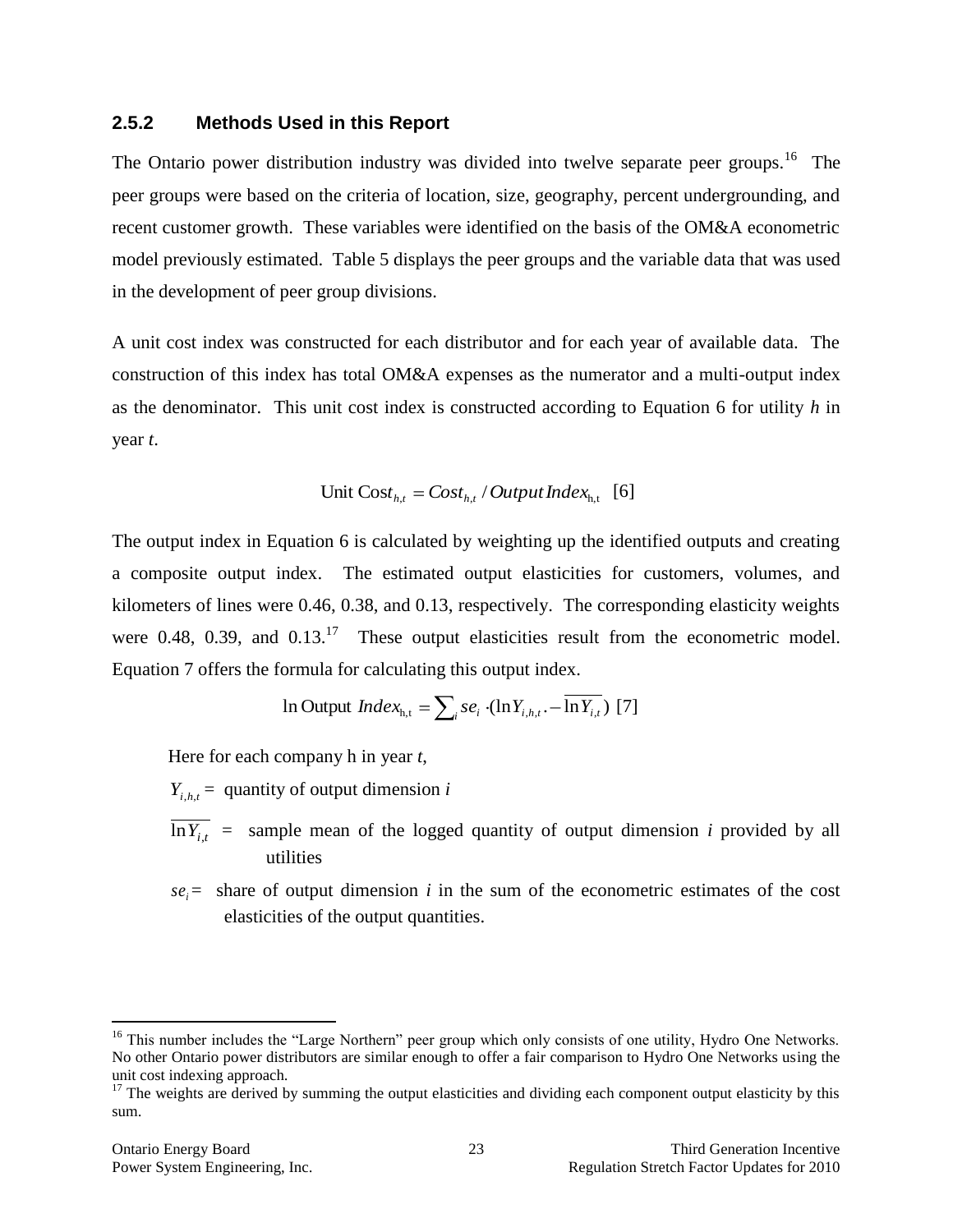### **Table 5: Peer Group Divisions<sup>18</sup>**

# **Peer Groups for Ontario LDCs**

<span id="page-26-0"></span>

|                                                                                              |                                                                   |                    |                |            | Customer                                                                       |
|----------------------------------------------------------------------------------------------|-------------------------------------------------------------------|--------------------|----------------|------------|--------------------------------------------------------------------------------|
| <b>Peer Group Designation</b>                                                                | <b>Distributor</b>                                                | <b>Customers</b>   |                |            | % Undergrounding <sup>1</sup> Canadian Shield Growth/Output Index <sup>1</sup> |
|                                                                                              |                                                                   |                    |                |            |                                                                                |
| Small Northern Low Undergrounding                                                            | Atikokan Hydro                                                    | 1,676              | 0.5%           | Yes        | $-1801$                                                                        |
| Small Northern Low Undergrounding<br>Small Northern Low Undergrounding                       | Chapleau Public Utilities<br>Espanola Regional Hydro Distribution | 1,335<br>3,349     | 3.7%<br>8.0%   | Yes<br>Yes | $-2023$<br>696                                                                 |
| Small Northern Low Undergrounding                                                            | Fort Frances Power                                                | 4,001              | 9.5%           | Yes        | 1142                                                                           |
| Small Northern Low Undergrounding                                                            | <b>Great Lakes Power</b>                                          | 11,587             | 0.2%           | Yes        | 273                                                                            |
| Small Northern Low Undergrounding                                                            | Northern Ontario Wires                                            | 6,055              | 1.4%           | Yes        | $-865$                                                                         |
| Small Northern Low Undergrounding                                                            | Parry Sound Power                                                 | 3,356              | 8.6%           | Yes        | 661                                                                            |
| Small Northern Low Undergrounding                                                            | Renfrew Hydro                                                     | 4,194              | 3.6%           | No         | 633                                                                            |
| Small Northern Low Undergrounding                                                            | Sioux Lookout Hydro                                               | 2,734              | 2.8%           | Yes        | 36                                                                             |
| Small Northern Medium Undergrounding                                                         | <b>Hearst Power Distribution</b>                                  | 2,763              | 16.2%          | Yes        | 172                                                                            |
| Small Northern Medium Undergrounding                                                         | Kenora Hydro Electric                                             | 5,583              | 10.2%          | Yes        | $-227$                                                                         |
| Small Northern Medium Undergrounding<br>Small Northern Medium Undergrounding                 | Lakeland Power Distribution<br>Ottawa River Power                 | 9,295<br>10,381    | 20.0%<br>13.0% | Yes<br>Yes | 1116<br>1084                                                                   |
| Mid-Size Northern                                                                            | Greater Sudbury Hydro                                             | 46,215             | 20.1%          | Yes        | 21                                                                             |
| Mid-Size Northern                                                                            | North Bay Hydro Distribution                                      | 23,669             | 15.7%          | Yes        | 398                                                                            |
| Mid-Size Northern                                                                            | <b>PUC Distribution</b>                                           | 32,734             | 15.9%          | Yes        | 345                                                                            |
| Mid-Size Northern                                                                            | Thunder Bay Hydro Electricity Distribution                        | 49,361             | 19.8%          | Yes        | 389                                                                            |
| Large Northern                                                                               | Hydro One Networks                                                | 1,187,253          | 3.5%           | Yes        | 1045                                                                           |
| Small Southern Low & Medium Undergrounding                                                   | <b>Brant County Power</b>                                         | 9,456              | 11.9%          | No         | 2191                                                                           |
| Small Southern Low & Medium Undergrounding                                                   | <b>Clinton Power</b>                                              | 1,639              | 19.0%          | No         | 339                                                                            |
| Small Southern Low & Medium Undergrounding                                                   | Dutton Hydro                                                      | 600                | 14.3%          | No         | 2816                                                                           |
| Small Southern Low & Medium Undergrounding                                                   | Eastern Ontario Power                                             | 3,543              | 5.1%           | No         | 266                                                                            |
| Small Southern Low & Medium Undergrounding                                                   | <b>Grand Valley Energy</b>                                        | 681                | 11.1%          | No         | 1165                                                                           |
| Small Southern Low & Medium Undergrounding                                                   | Hydro 2000                                                        | 1,177              | 14.3%          | No         | 1274                                                                           |
| Small Southern Low & Medium Undergrounding                                                   | Hydro Hawkesbury                                                  | 5,375              | 13.8%          | No         | 1713                                                                           |
| Small Southern Low & Medium Undergrounding                                                   | <b>Lakefront Utilities</b>                                        | 9,215              | 16.7%          | No         | 2164                                                                           |
| Small Southern Low & Medium Undergrounding                                                   | Port Colborne                                                     | 9,229              | 4.8%           | No         | 417<br>246                                                                     |
| Small Southern Low & Medium Undergrounding<br>Small Southern Low & Medium Undergrounding     | Rideau St. Lawrence Distribution<br>Wellington North Power        | 5,859<br>3,535     | 10.2%<br>12.0% | No<br>No   | 1259                                                                           |
| Small Southern Medium-High Undergrounding                                                    | Middlesex Power Distribution                                      | 7,026              | 23.6%          | No         | 1842                                                                           |
| Small Southern Medium-High Undergrounding                                                    | Midland Power Utility                                             | 6,773              | 31.3%          | No         | 1865                                                                           |
| Small Southern Medium-High Undergrounding                                                    | Newbury Power                                                     | 199                | 25.0%          | No         | 1194                                                                           |
| Small Southern Medium-High Undergrounding                                                    | Tillsonburg Hydro                                                 | 6,622              | 34.6%          | No         | 1656                                                                           |
| Small Southern Medium-High Undergrounding                                                    | West Coast Huron Energy                                           | 3,878              | 20.0%          | No         | 1012                                                                           |
| Small Southern Medium-High Undergrounding                                                    | West Perth Power                                                  | 2,007              | 30.6%          | No         | 1270                                                                           |
| Small Southern Medium-High Undergrounding with Rapid Growth                                  | Centre Wellington Hydro                                           | 6,309              | 47.3%          | No         | 3340                                                                           |
| Small Southern Medium-High Undergrounding with Rapid Growth                                  | Cooperative Hydro Embrun                                          | 1,936              | 44.4%          | No         | 6832                                                                           |
| Small Southern Medium-High Undergrounding with Rapid Growth                                  | <b>Grimsby Power</b>                                              | 9,937              | 25.2%          | No         | 3570                                                                           |
| Small Southern Medium-High Undergrounding with Rapid Growth                                  | Niagara-on-the-Lake Hydro                                         | 7,798              | 26.7%          | No         | 2665                                                                           |
| Small Southern Medium-High Undergrounding with Rapid Growth                                  | Orangeville Hydro                                                 | 10,200             | 41.0%          | No         | 3335                                                                           |
| Mid-size Southern Low & Medium Undergrounding                                                | Fort Erie                                                         | 15,616             | 8.0%           | No         | 597                                                                            |
| Mid-size Southern Low & Medium Undergrounding                                                | <b>Haldimand County Hydro</b>                                     | 20,815             | 4.8%           | No         | 785                                                                            |
| Mid-size Southern Low & Medium Undergrounding                                                | Innisfil Hydro Distribution Systems                               | 14,471             | 18.9%          | No         | 2361                                                                           |
| Mid-size Southern Low & Medium Undergrounding                                                | Norfolk Power Distribution                                        | 18,806             | 12.2%          | No         | 3042                                                                           |
| Mid-size Southern Low & Medium Undergrounding                                                | Orillia Power Distribution                                        | 12,797             | 19.4%          | No         | 1286                                                                           |
| Mid-size Southern Medium-High Undergrounding                                                 | <b>Bluewater Power Distribution</b>                               | 36,218             | 23.2%          | No         | 947                                                                            |
| Mid-size Southern Medium-High Undergrounding                                                 | Chatham-Kent Hydro                                                | 32,094             | 28.4%          | No         | 388                                                                            |
| Mid-size Southern Medium-High Undergrounding                                                 | <b>COLLUS Power</b>                                               | 14,387<br>10,853   | 34.6%<br>39.5% | No<br>No   | 2605<br>2234                                                                   |
| Mid-size Southern Medium-High Undergrounding<br>Mid-size Southern Medium-High Undergrounding | E.L.K. Energy<br>Erie Thames Powerlines                           | 14,312             | 20.8%          | No         | 1511                                                                           |
| Mid-size Southern Medium-High Undergrounding                                                 | <b>Essex Powerlines</b>                                           | 27,929             | 51.4%          | No         | 2593                                                                           |
| Mid-size Southern Medium-High Undergrounding                                                 | Festival Hydro                                                    | 19,394             | 32.8%          | No         | 1602                                                                           |
| Mid-size Southern Medium-High Undergrounding                                                 | Kingston Electricity Distribution                                 | 26,940             | 34.7%          | No         | 172                                                                            |
| Mid-size Southern Medium-High Undergrounding                                                 | Niagara Peninsula Energy                                          | 50,255             | 23.8%          | No         | 3119                                                                           |
| Mid-size Southern Medium-High Undergrounding                                                 | Peterborough Distribution                                         | 34,349             | 30.2%          | No         | 1351                                                                           |
| Mid-size Southern Medium-High Undergrounding                                                 | St. Thomas Energy                                                 | 16,133             | 35.2%          | No         | 2751                                                                           |
| Mid-size Southern Medium-High Undergrounding                                                 | Wasaga Distribution                                               | 11,660             | 46.1%          | No         | 6492                                                                           |
| Mid-size Southern Medium-High Undergrounding                                                 | Welland Hydro-Electric System                                     | 21,706             | 25.5%          | No         | 937                                                                            |
| Mid-size Southern Medium-High Undergrounding                                                 | <b>Westario Power</b>                                             | 21,592             | 29.8%          | No         | 1372                                                                           |
| Mid-size Southern Medium-High Undergrounding                                                 | Woodstock Hydro Services                                          | 14,645             | 36.6%          | No         | 1817                                                                           |
| Large City Southern Medium-High Undergrounding                                               | <b>ENWIN Powerlines</b>                                           | 84,644             | 36.2%          | No         | 1262                                                                           |
| Large City Southern Medium-High Undergrounding                                               | Hydro Ottawa                                                      | 291,639            | 49.0%          | No         | 2735                                                                           |
| Large City Southern Medium-High Undergrounding                                               | Toronto Hydro-Electric System                                     | 684,145            | 57.0%<br>35.1% | No<br>No   | 618<br>2924                                                                    |
| Large City Southern Medium-High Undergrounding<br>Large City Southern High Undergrounding    | Veridian Connections<br>Enersource Hydro Mississauga              | 110,861<br>186,929 | 65.4%          | No         | 2492                                                                           |
| Large City Southern High Undergrounding                                                      | <b>Horizon Utilities</b>                                          | 233,947            | 53.9%          | No         | 1322                                                                           |
| Large City Southern High Undergrounding                                                      | Hydro One Brampton Networks                                       | 129,585            | 70.6%          | No         | 5897                                                                           |
| Large City Southern High Undergrounding                                                      | London Hydro                                                      | 143,797            | 50.8%          | No         | 2241                                                                           |
| Large City Southern High Undergrounding                                                      | PowerStream                                                       | 244,573            | 68.5%          | No         | 4771                                                                           |
| Mid-size GTA Medium-High & High Undergrounding                                               | <b>Barrie Hydro Distribution</b>                                  | 69,628             | 55.0%          | No         | 4925                                                                           |
| Mid-size GTA Medium-High & High Undergrounding                                               | <b>Brantford Power</b>                                            | 37,473             | 45.5%          | No         | 2278                                                                           |
| Mid-size GTA Medium-High & High Undergrounding                                               | Burlington Hydro                                                  | 62,737             | 39.0%          | No         | 3110                                                                           |
| Mid-size GTA Medium-High & High Undergrounding                                               | Cambridge and North Dumfries Hydro                                | 49,297             | 34.4%          | No         | 2644                                                                           |
| Mid-size GTA Medium-High & High Undergrounding                                               | Guelph Hydro Electric Systems                                     | 48,914             | 59.1%          | No         | 3423                                                                           |
| Mid-size GTA Medium-High & High Undergrounding                                               | Halton Hills Hydro                                                | 20,818             | 35.3%          | No         | 2729                                                                           |
| Mid-size GTA Medium-High & High Undergrounding                                               | Kitchener-Wilmot Hydro                                            | 84,195             | 44.2%          | No         | 2892                                                                           |
| Mid-size GTA Medium-High & High Undergrounding                                               | Milton Hydro Distribution                                         | 25,373             | 37.0%          | No         | 7106                                                                           |
| Mid-size GTA Medium-High & High Undergrounding                                               | Newmarket Hydro & Tay Hydro                                       | 31,874             | 44.5%          | No         | 2839                                                                           |
| Mid-size GTA Medium-High & High Undergrounding                                               | Oakville Hydro Electricity Distribution                           | 62,038             | 61.3%          | No         | 4356                                                                           |
| Mid-size GTA Medium-High & High Undergrounding                                               | Oshawa PUC Networks                                               | 51,813             | 46.2%          | No         | 2244                                                                           |
| Mid-size GTA Medium-High & High Undergrounding                                               | Waterloo North Hydro                                              | 50,478             | 31.3%          | No         | 2924                                                                           |
| Mid-size GTA Medium-High & High Undergrounding                                               | Whitby Hydro Electric                                             | 39,225             | 51.9%          | No         | 5415                                                                           |

<sup>1</sup>Latest year of available data.

<sup>&</sup>lt;sup>18</sup> Peer groups are identical to those proposed in the Original Report, except where amalgamations necessitated modifications.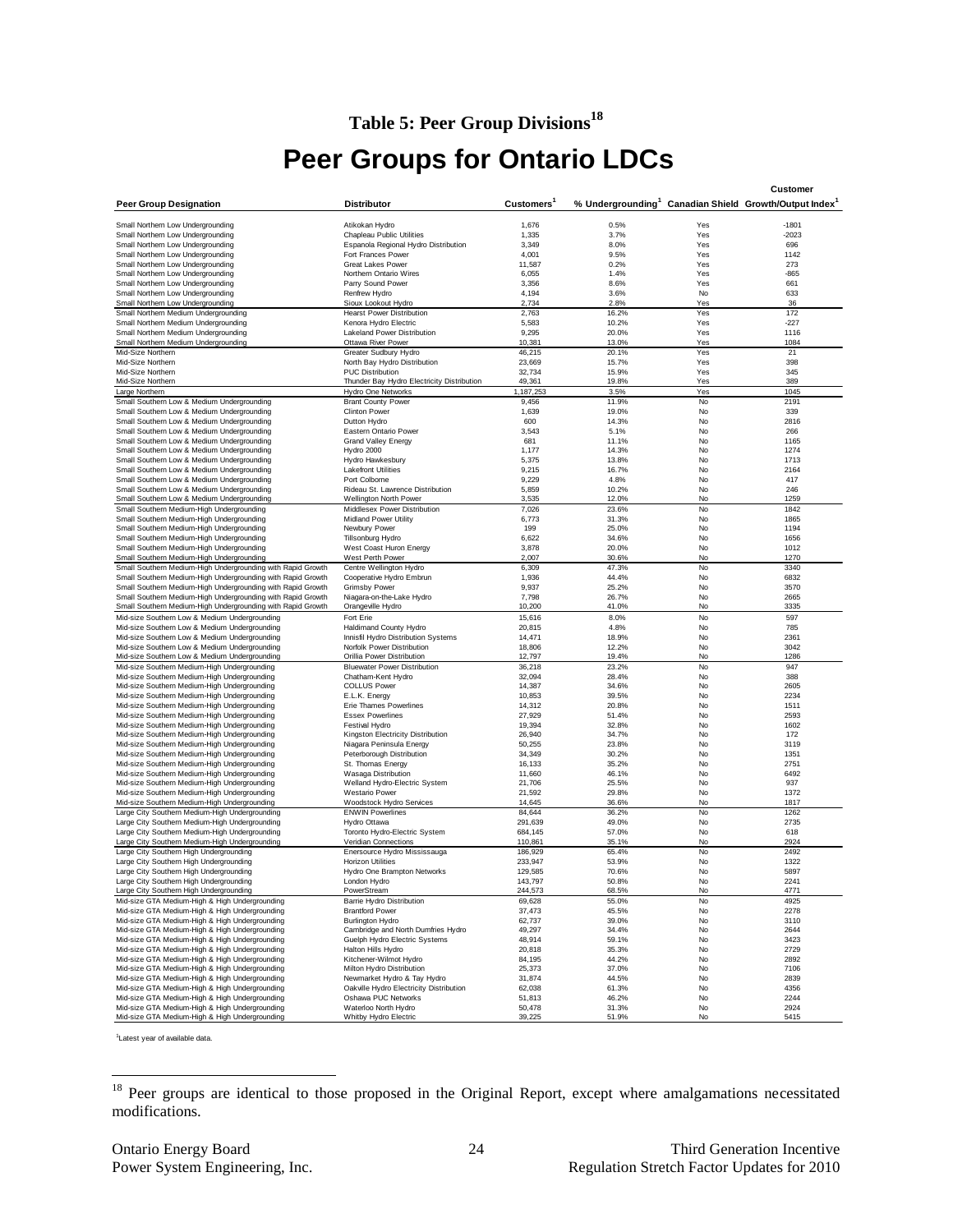### <span id="page-27-0"></span>**2.5.3 Unit Cost Indexing Results**

The OM&A performance evaluations for each year of available data are presented in Table 6. The ratio of the average actual OM&A unit cost index of each company in the last three years to the peer group's average OM&A unit cost index over the same years is reported. A lower ratio of actual unit cost to peer group unit cost implies better performance. Table 7 ranks each power distributor according to this ratio.

Two lines have been drawn on Table 7 demarcating the first quartile and the fourth quartile. The utilities on the top (efficiency rankings 1-20) are labeled as top quartile cost performers. The utilities on the bottom (efficiency rankings 62-81) are classified as bottom quartile cost performers according to the unit cost benchmarking method. Recall, Hydro One Networks is not included in Table 7 given its lack of suitable Ontario peers.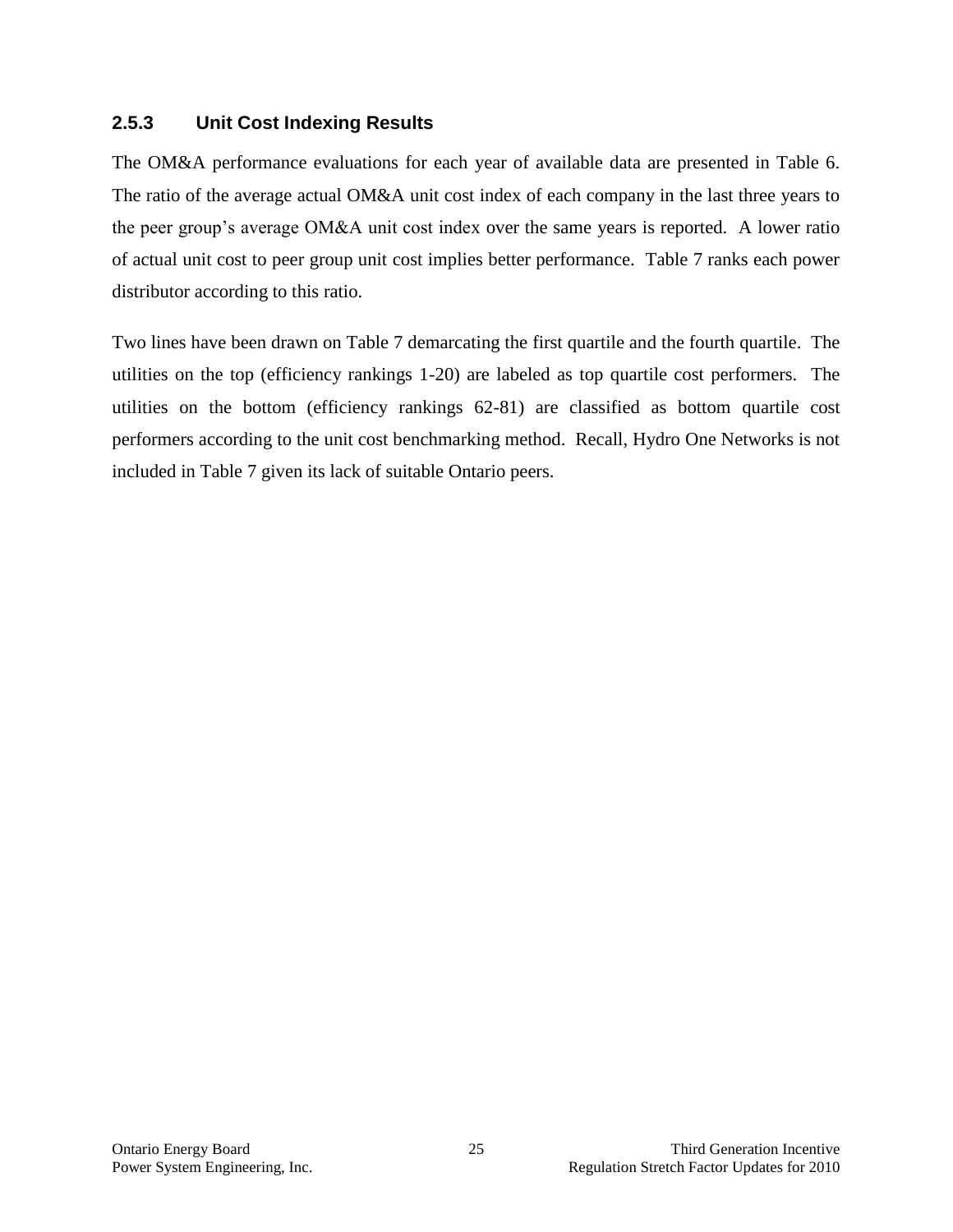### **Table 6: Unit OM&A Cost Indexes by Peer Group**

### **Unit OM&A Cost Indexes**

<span id="page-28-0"></span>

|                                                                                      |                |                |                |                |                |                |                | Average of Last    |                      |                                     |
|--------------------------------------------------------------------------------------|----------------|----------------|----------------|----------------|----------------|----------------|----------------|--------------------|----------------------|-------------------------------------|
|                                                                                      |                |                |                |                |                |                |                | 3 Available        | Average / Group      | Percentage                          |
|                                                                                      | 2002           | 2003           | 2004           | 2005           | 2006           | 2007           | 2008           | Years <sup>1</sup> | Average <sup>1</sup> | Differences <sup>1</sup><br>[A - 1] |
| <b>Small Northern Low Undergrounding</b>                                             |                |                |                |                |                |                |                |                    | [A]                  |                                     |
| Renfrew Hydro                                                                        | 0.930          | 0.996          | 0.922          | 0.813          | 1.004          | 1.100          | 1.222          | 1.108              | 0.665                | $-33.5%$                            |
| Northern Ontario Wires                                                               | 1.271          | 1.133          | 1.252          | 1.098          | 1.171          | 1.264          | 1.380          | 1.272              | 0.763                | $-23.7%$                            |
| Parry Sound Power                                                                    | 0.962          | 1.155          | 1.164          | 1.227          | 1.279          | 1.255          | 1.440          | 1.325              | 0.795                | $-20.5%$                            |
| Espanola Regional Hydro Distribution                                                 | 1.319          | 1.097          | 1.021          | 1.081          | 1.396          | 1.385          | 1.422          | 1.401              | 0.841                | $-15.9%$                            |
| Sioux Lookout Hydro                                                                  | 1.020          | 0.823          | 1.179          | 1.274          | 1.302          | 1.430          | 1.528          | 1.420              | 0.852                | $-14.8%$                            |
| Fort Frances Power                                                                   | 1.178          | 1.188          | 1.211          | 1.281          | 1.320          | 1.417          | 1.556          | 1.431              | 0.859                | $-14.1%$                            |
| Atikokan Hydro                                                                       | 1.364          | 2.549          | 1.625          | 1.518          | 1.519          | 1.876          | 2.417          | 1.937              | 1.163                | 16.3%                               |
| <b>Chapleau Public Utilities</b>                                                     | 1.609          | 1.667          | 1.703          | 1.884          | 1.806          | 2.345          | 2.185          | 2.112              | 1.268                | 26.8%                               |
| <b>Great Lakes Power</b>                                                             | 2.444          | 2.481          | 2.621          | 2.792          | 2.877          | 2.941          | 3.141          | 2.986              | 1.793                | 79.3%                               |
| <b>GROUP AVERAGE</b>                                                                 |                |                |                |                |                |                |                | 1.666              |                      |                                     |
|                                                                                      |                |                |                |                |                |                |                |                    |                      |                                     |
| <b>Small Northern Medium Undergrounding</b>                                          |                |                |                |                |                |                |                |                    |                      |                                     |
| <b>Hearst Power Distribution</b>                                                     | 0.648          | 0.625          | 0.783          | 0.767          | 0.848          | 0.888          | 1.037          | 0.924              | 0.839                | $-16.1%$                            |
| <b>Lakeland Power Distribution</b>                                                   | 0.987          | 1.189          | 0.830          | 0.834          | 0.993          | 0.894          | 1.238          | 1.042              | 0.946                | $-5.4%$                             |
| <b>Ottawa River Power</b>                                                            | 0.937          | 1.045          | 1.022<br>1.138 | 0.990          | 1.068          | 1.200          | 1.220          | 1.163              | 1.055                | 5.5%                                |
| Kenora Hydro Electric<br><b>GROUP AVERAGE</b>                                        | 1.085          | 1.104          |                | 1.099          | 1.133          | 1.270          | 1.433          | 1.278<br>1.102     | 1.160                | 16.0%                               |
|                                                                                      |                |                |                |                |                |                |                |                    |                      |                                     |
|                                                                                      |                |                |                |                |                |                |                |                    |                      |                                     |
| <b>Mid-Size Northern</b>                                                             |                |                |                |                |                |                |                |                    |                      |                                     |
| North Bay Hydro Distribution                                                         | 1.112          | 0.993          | 0.979          | 0.868          | 1.123          | 0.986          | 1.007          | 1.039              | 0.916                | $-8.4%$                             |
| <b>PUC Distribution</b><br>Thunder Bay Hydro Electricity Distribution                | 0.852<br>1.050 | 0.922<br>1.139 | 1.053<br>1.092 | 1.028<br>0.983 | 1.007<br>1.033 | 1.143<br>1.138 | 1.060<br>1.152 | 1.070<br>1.108     | 0.944<br>0.977       | $-5.6%$<br>$-2.3%$                  |
| Greater Sudbury Hydro                                                                | 1.017          | 0.983          | 1.109          | 0.991          | 1.054          | 1.747          | 1.159          | 1.320              | 1.164                | 16.4%                               |
| <b>GROUP AVERAGE</b>                                                                 |                |                |                |                |                |                |                | 1.134              |                      |                                     |
|                                                                                      |                |                |                |                |                |                |                |                    |                      |                                     |
| <b>Large Northern</b>                                                                |                |                |                |                |                |                |                |                    |                      |                                     |
| <b>Hydro One Networks</b>                                                            | N/A            | 0.936          | 0.893          | 0.961          | 1.152          | 1.351          | 1.604          | 1.369              | NA                   | <b>NA</b>                           |
| <b>GROUP AVERAGE</b>                                                                 |                |                |                |                |                |                |                | 1.369              |                      |                                     |
|                                                                                      |                |                |                |                |                |                |                |                    |                      |                                     |
|                                                                                      |                |                |                |                |                |                |                |                    |                      |                                     |
| Small Southern Low & Medium Undergrounding                                           |                |                | 0.504          |                |                |                |                | 0.616              | 0.440                |                                     |
| Hydro Hawkesbury<br><b>Lakefront Utilities</b>                                       | 0.527<br>0.705 | 0.551<br>0.626 | 0.718          | 0.603<br>0.853 | 0.569<br>0.917 | 0.616<br>0.934 | 0.662<br>0.943 | 0.931              | 0.666                | $-56.0%$<br>$-33.4%$                |
| Hydro 2000                                                                           | 0.567          | 0.645          | 0.645          | 1.165          | 0.929          | 0.983          | 1.008          | 0.973              | 0.696                | $-30.4%$                            |
| <b>Brant County Power</b>                                                            | 1.197          | 1.358          | 1.418          | 1.420          | 1.571          | 0.675          | 1.405          | 1.217              | 0.871                | $-12.9%$                            |
| Rideau St. Lawrence Distribution                                                     | 1.035          | 1.069          | 1.065          | 1.165          | 1.197          | 1.254          | 1.359          | 1.270              | 0.909                | $-9.1%$                             |
| <b>Wellington North Power</b>                                                        | 1.134          | 1.035          | 1.082          | 1.128          | 1.189          | 1.167          | 1.507          | 1.288              | 0.921                | $-7.9%$                             |
| <b>Clinton Power</b>                                                                 | 1.250          | 1.308          | 1.123          | 1.231          | 1.605          | 1.804          | N/A            | 1.547              | 1.106                | 10.6%                               |
| Eastern Ontario Power                                                                | N/A            | 1.613          | 1.234          | 1.474          | 1.804          | 1.669          | 1.456          | 1.643              | 1.175                | 17.5%                               |
| Dutton Hydro                                                                         | 1.281          | 1.399          | 2.284          | 1.581          | 1.504          | N/A            | N/A            | 1.790              | 1.280                | 28.0%                               |
| <b>Grand Valley Energy</b>                                                           | 1.587          | 1.440          | 1.574          | 1.795          | 2.232          | 1.969          | 1.934          | 2.045              | 1.463                | 46.3%                               |
| Port Colborne                                                                        | 0.734          | 0.821          | 0.896          | 2.040          | 2.051          | 2.241          | 1.881          | 2.058              | 1.472                | 47.2%                               |
| <b>GROUP AVERAGE</b>                                                                 |                |                |                |                |                |                |                | 1.398              |                      |                                     |
|                                                                                      |                |                |                |                |                |                |                |                    |                      |                                     |
| Small Southern Medium-High Undergrounding                                            |                |                |                |                |                |                |                |                    |                      |                                     |
| Middlesex Power Distribution                                                         | 0.967          | 1.108          | 0.907          | 1.083          | 0.926          | 0.910          | 0.928          | 0.921              | 0.816                | $-18.4%$                            |
| Tillsonburg Hydro                                                                    | 0.809          | 1.334          | 1.326          | 1.472          | 0.979          | 0.969          | 1.008          | 0.985              | 0.872                | $-12.8%$                            |
| <b>Midland Power Utility</b>                                                         | 1.143          | 1.110          | 1.086          | 1.009          | 1.124          | 1.099          | 1.120          | 1.114              | 0.986                | $-1.4%$                             |
| West Perth Power                                                                     | 1.155          | 1.165          | 1.075          | 0.910          | 1.167          | 1.127          | 1.308          | 1.200              | 1.063                | 6.3%                                |
| Newbury Power<br>West Coast Huron Energy                                             | N/A<br>1.164   | N/A<br>1.171   | 1.290<br>1.147 | 1.017<br>1.440 | 1.199<br>1.476 | 1.456<br>1.220 | N/A<br>1.301   | 1.224<br>1.332     | 1.084<br>1.180       | 8.4%<br>18.0%                       |
| <b>GROUP AVERAGE</b>                                                                 |                |                |                |                |                |                |                | 1.130              |                      |                                     |
|                                                                                      |                |                |                |                |                |                |                |                    |                      |                                     |
|                                                                                      |                |                |                |                |                |                |                |                    |                      |                                     |
| Small Southern Medium-High Undergrounding with Rapid Growth<br><b>Grimsby Power</b>  | 0.702          | 0.711          | 0.782          | 0.820          | 0.788          | 0.862          | 0.920          | 0.857              | 0.854                | $-14.6%$                            |
| Orangeville Hydro                                                                    | 0.848          | 0.905          | 0.840          | 0.852          | 0.836          | 0.918          | 1.033          | 0.929              | 0.926                | $-7.4%$                             |
| Niagara-on-the-Lake Hydro                                                            | 0.837          | 0.784          | 0.862          | 0.792          | 0.876          | 0.971          | 0.973          | 0.940              | 0.937                | $-6.3%$                             |
| Centre Wellington Hydro                                                              | 1.187          | 1.131          | 1.070          | 1.068          | 1.083          | 1.095          | 1.152          | 1.110              | 1.106                | 10.6%                               |
| Cooperative Hydro Embrun                                                             | 0.955          | 1.031          | 0.927          | 1.094          | 1.107          | 1.215          | 1.219          | 1.181              | 1.177                | 17.7%                               |
| <b>GROUP AVERAGE</b>                                                                 |                |                |                |                |                |                |                | 1.003              |                      |                                     |
|                                                                                      |                |                |                |                |                |                |                |                    |                      |                                     |
|                                                                                      |                |                |                |                |                |                |                |                    |                      |                                     |
| Mid-Size Southern Low & Medium Undergrounding<br>Innisfil Hydro Distribution Systems | 0.948          | 1.109          | 1.156          | 0.971          | 1.036          | 1.108          | 1.209          | 1.118              | 0.889                | $-11.1%$                            |
| Norfolk Power Distribution                                                           | 1.087          | 1.052          | 0.990          | 0.977          | 0.969          | 1.148          | 1.306          | 1.141              | 0.908                | $-9.2%$                             |
| Orillia Power Distribution                                                           | 0.927          | 1.031          | 1.062          | 1.188          | 1.160          | 1.249          | 1.347          | 1.252              | 0.996                | $-0.4%$                             |
| Haldimand County Hydro                                                               | N/A            | N/A            | N/A            | 1.049          | 1.120          | 1.415          | 1.422          | 1.319              | 1.050                | 5.0%                                |
| Fort Erie                                                                            | 1.364          | 1.216          | 1.230          | 1.285          | 1.425          | 1.531          | 1.408          | 1.455              | 1.157                | 15.7%                               |
| <b>GROUP AVERAGE</b>                                                                 |                |                |                |                |                |                |                | 1.257              |                      |                                     |
|                                                                                      |                |                |                |                |                |                |                |                    |                      |                                     |

**<sup>1</sup>** Lower values imply better performance.

Ontario Energy Board 26 Third Generation Incentive<br>Power System Engineering, Inc. 2010<br>Regulation Stretch Factor Updates for 2010 Regulation Stretch Factor Updates for 2010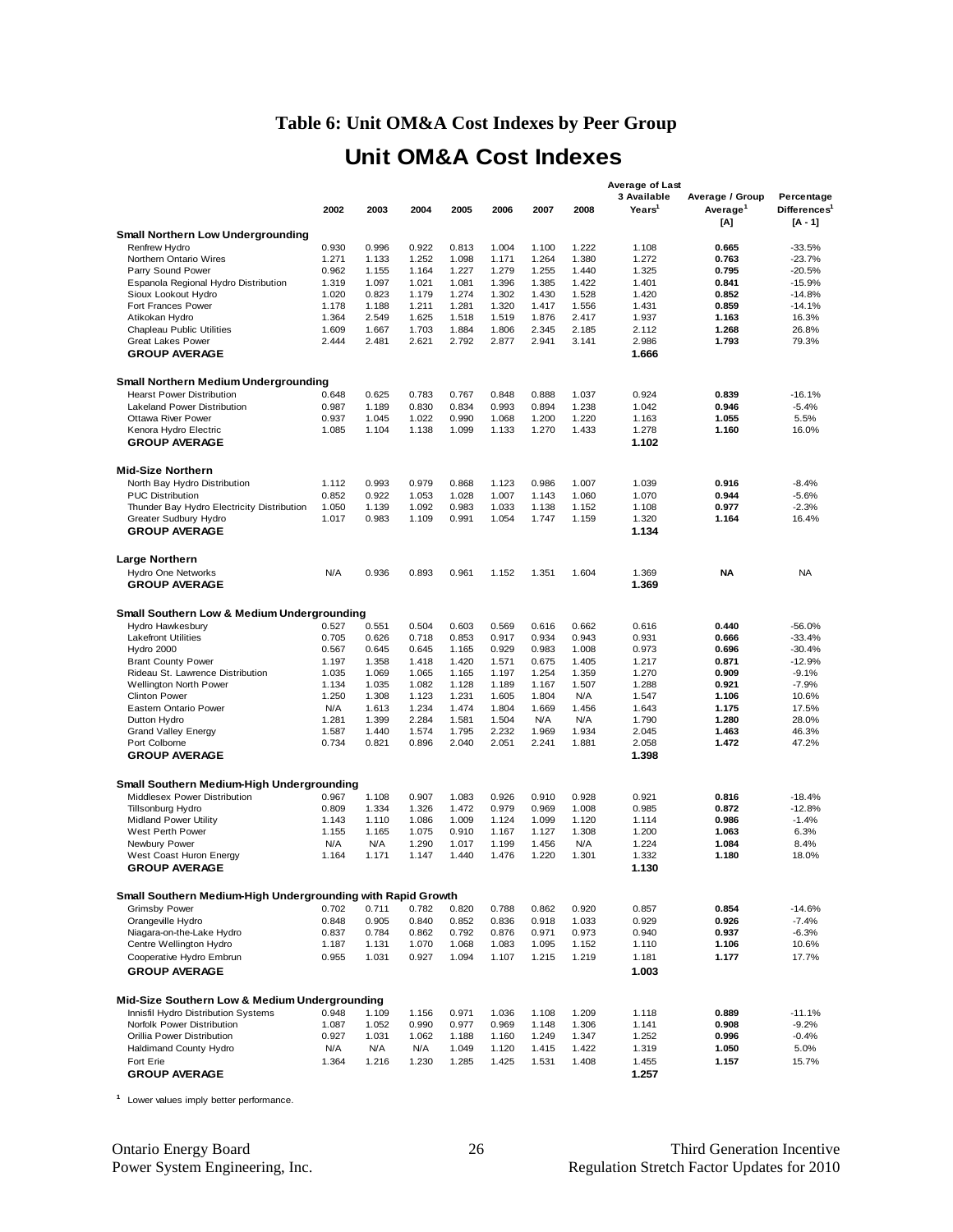#### **Continued**

### **Unit OM&A Cost Indexes**

|                                                |       |                |                |                |                |                |                | Average of Last    |                      |                          |
|------------------------------------------------|-------|----------------|----------------|----------------|----------------|----------------|----------------|--------------------|----------------------|--------------------------|
|                                                |       |                |                |                |                |                |                | 3 Available        | Average / Group      | Percentage               |
|                                                | 2002  | 2003           | 2004           | 2005           | 2006           | 2007           | 2008           | Years <sup>1</sup> | Average <sup>1</sup> | Differences <sup>1</sup> |
|                                                |       |                |                |                |                |                |                |                    | [A]                  | $[A - 1]$                |
| Mid-Size Southern Medium-High Undergrounding   |       |                |                |                |                |                |                |                    |                      |                          |
| Chatham-Kent Hydro                             | 0.667 | 0.662          | 0.696          | 0.687          | 0.696          | 0.714          | 0.781          | 0.730              | 0.723                | $-27.7%$                 |
|                                                | 0.786 |                |                |                |                |                |                |                    | 0.811                | $-18.9%$                 |
| <b>Festival Hydro</b>                          | 0.943 | 0.739<br>1.036 | 0.755<br>1.025 | 0.728<br>0.948 | 0.815<br>0.857 | 0.806<br>0.854 | 0.837<br>0.935 | 0.819<br>0.882     | 0.874                | $-12.6%$                 |
| Kingston Electricity Distribution              | 0.961 | 1.013          | 0.860          | 0.584          | 0.858          | 0.891          | 1.010          | 0.920              | 0.911                | $-8.9%$                  |
| E.L.K. Energy<br>Welland Hydro-Electric System | 0.813 | 0.899          | 0.974          | 0.835          | 0.779          | 1.003          | 1.021          | 0.935              | 0.926                | $-7.4%$                  |
| Peterborough Distribution                      | 0.803 | 0.747          | 0.809          | 0.787          | 0.892          | 0.923          | 0.999          | 0.938              | 0.929                | $-7.1%$                  |
| <b>Woodstock Hydro Services</b>                | 0.846 | 0.916          | 0.938          | 0.950          | 0.984          | 1.018          | 1.046          | 1.016              | 1.006                | 0.6%                     |
| <b>Westario Power</b>                          | 0.978 | 1.124          | 1.141          | 1.000          | 0.988          | 0.945          | 1.127          | 1.020              | 1.011                | 1.1%                     |
|                                                | 0.781 | 0.827          | 0.899          | 0.992          | 1.060          | 1.036          | 1.082          | 1.059              | 1.049                | 4.9%                     |
| Wasaga Distribution<br>St. Thomas Energy       | 0.791 | 0.828          | 0.894          | 0.975          | 1.109          | 1.051          | 1.028          | 1.063              | 1.053                | 5.3%                     |
| Niagara Peninsula Energy                       | 0.954 | 0.983          | 0.997          | 1.067          | 1.069          | 1.015          | 1.109          | 1.064              | 1.054                | 5.4%                     |
| <b>COLLUS Power</b>                            | 0.834 | 0.798          | 0.839          | 0.836          | 1.005          | 1.047          | 1.150          | 1.067              | 1.057                | 5.7%                     |
| <b>Essex Powerlines</b>                        | 1.054 | 0.951          | 1.057          | 1.175          | 1.153          | 1.067          | 1.018          | 1.080              | 1.069                | 6.9%                     |
| <b>Bluewater Power Distribution</b>            | N/A   | 1.059          | 1.027          | 1.047          | 1.123          | 1.063          | 1.091          | 1.093              | 1.082                | 8.2%                     |
|                                                |       | 1.257          | 1.298          |                | 1.298          |                |                |                    |                      |                          |
| <b>Erie Thames Powerlines</b>                  | 1.064 |                |                | 1.352          |                | 1.562          | 1.513          | 1.458              | 1.444                | 44.4%                    |
| <b>GROUP AVERAGE</b>                           |       |                |                |                |                |                |                | 1.010              |                      |                          |
| Large City Southern Medium-High Undergrounding |       |                |                |                |                |                |                |                    |                      |                          |
| Hydro Ottawa                                   | 0.850 | 0.771          | 0.648          | 0.601          | 0.727          | 0.696          | 0.848          | 0.757              | 0.828                | $-17.2%$                 |
| Veridian Connections                           | 0.962 | 1.129          | 0.933          | 0.831          | 0.874          | 0.772          | 0.863          | 0.836              | 0.914                | $-8.6%$                  |
| Toronto Hydro-Electric System                  | 0.862 | 0.892          | 0.921          | 0.867          | 0.862          | 0.932          | 1.081          | 0.958              | 1.048                | 4.8%                     |
| <b>ENWIN Powerlines</b>                        | 1.280 | 1.142          | 1.142          | 1.052          | 1.100          | 1.059          | 1.164          | 1.108              | 1.211                | 21.1%                    |
| <b>GROUP AVERAGE</b>                           |       |                |                |                |                |                |                | 0.915              |                      |                          |
| Large City Southern High Undergrounding        |       |                |                |                |                |                |                |                    |                      |                          |
|                                                |       |                |                |                |                |                |                |                    |                      |                          |
| Hydro One Brampton Networks                    | 0.584 | 0.570          | 0.524          | 0.521          | 0.567          | 0.533          | 0.624          | 0.574              | 0.757                | $-24.3%$                 |
| <b>Horizon Utilities</b>                       | 0.628 | 0.719          | 0.645          | 0.769          | 0.679          | 0.766          | 0.836          | 0.760              | 1.002                | 0.2%                     |
| PowerStream                                    | 0.631 | 0.721          | 0.747          | 0.770          | 0.699          | 0.760          | 0.829          | 0.763              | 1.006                | 0.6%                     |
| London Hydro                                   | 0.740 | 0.726          | 0.720          | 0.723          | 0.792          | 0.827          | 0.878          | 0.833              | 1.098                | 9.8%                     |
| Enersource Hydro Mississauga                   | N/A   | N/A            | 0.762          | 0.794          | 0.835          | 0.878          | 0.873          | 0.862              | 1.137                | 13.7%                    |
| <b>GROUP AVERAGE</b>                           |       |                |                |                |                |                |                | 0.758              |                      |                          |
| Mid-Size GTA Medium-High Undergrounding        |       |                |                |                |                |                |                |                    |                      |                          |
| <b>Barrie Hydro Distribution</b>               | 0.598 | 0.729          | 0.636          | 0.537          | 0.594          | 0.592          | 0.737          | 0.641              | 0.789                | $-21.1%$                 |
| Cambridge and North Dumfries Hydro             | 0.624 | 0.615          | 0.667          | 0.605          | 0.604          | 0.694          | 0.765          | 0.688              | 0.846                | $-15.4%$                 |
| Kitchener-Wilmot Hydro                         | 0.597 | 0.611          | 0.608          | 0.623          | 0.682          | 0.693          | 0.730          | 0.701              | 0.864                | $-13.6%$                 |
| Waterloo North Hydro                           | 0.822 | 0.796          | 0.798          | 0.754          | 0.773          | 0.744          | 0.770          | 0.762              | 0.939                | $-6.1%$                  |
| Oshawa PUC Networks                            | 0.892 | 0.958          | 0.929          | 0.687          | 0.701          | 0.755          | 0.864          | 0.773              | 0.952                | $-4.8%$                  |
| Milton Hydro Distribution                      | 0.839 | 0.797          | 0.777          | 0.788          | 0.771          | 0.784          | 0.844          | 0.799              | 0.984                | $-1.6%$                  |
| Oakville Hydro Electricity Distribution        | 0.783 | 0.863          | 0.863          | 0.815          | 0.879          | 0.821          | 0.756          | 0.819              | 1.008                | 0.8%                     |
| Guelph Hydro Electric Systems                  | 0.753 | 0.841          | 0.788          | 0.747          | 0.752          | 0.859          | 0.848          | 0.820              | 1.009                | 0.9%                     |
| Newmarket Hydro & Tay Hydro                    | 0.810 | 0.912          | 0.887          | 0.829          | 0.827          | 0.815          | 0.919          | 0.854              | 1.051                | 5.1%                     |
| <b>Burlington Hydro</b>                        | 0.736 | 0.769          | 0.795          | 0.783          | 0.851          | 0.882          | 0.931          | 0.888              | 1.094                | 9.4%                     |
| Halton Hills Hydro                             | 0.914 | 0.826          | 0.845          | 0.784          | 0.936          | 0.844          | 0.999          | 0.926              | 1.140                | 14.0%                    |
| <b>Brantford Power</b>                         | 0.755 | 0.862          | 0.925          | 0.903          | 0.802          | 0.987          | 0.989          | 0.926              | 1.140                | 14.0%                    |
| <b>Whitby Hydro Electric</b>                   | 0.902 | 0.973          | 0.872          | 0.894          | 0.940          | 0.979          | 0.963          | 0.961              | 1.183                | 18.3%                    |
| <b>GROUP AVERAGE</b>                           |       |                |                |                |                |                |                | 0.812              |                      |                          |
| <b>AVERAGE: ALL COMPANIES</b>                  | 0.957 | 1.010          | 1.007 1.020    |                | 1.071          | 1.110          |                | 1.121              | 1.000                | 0.000                    |
|                                                |       |                |                |                |                |                |                |                    |                      |                          |

**<sup>1</sup>** Lower values imply better performance.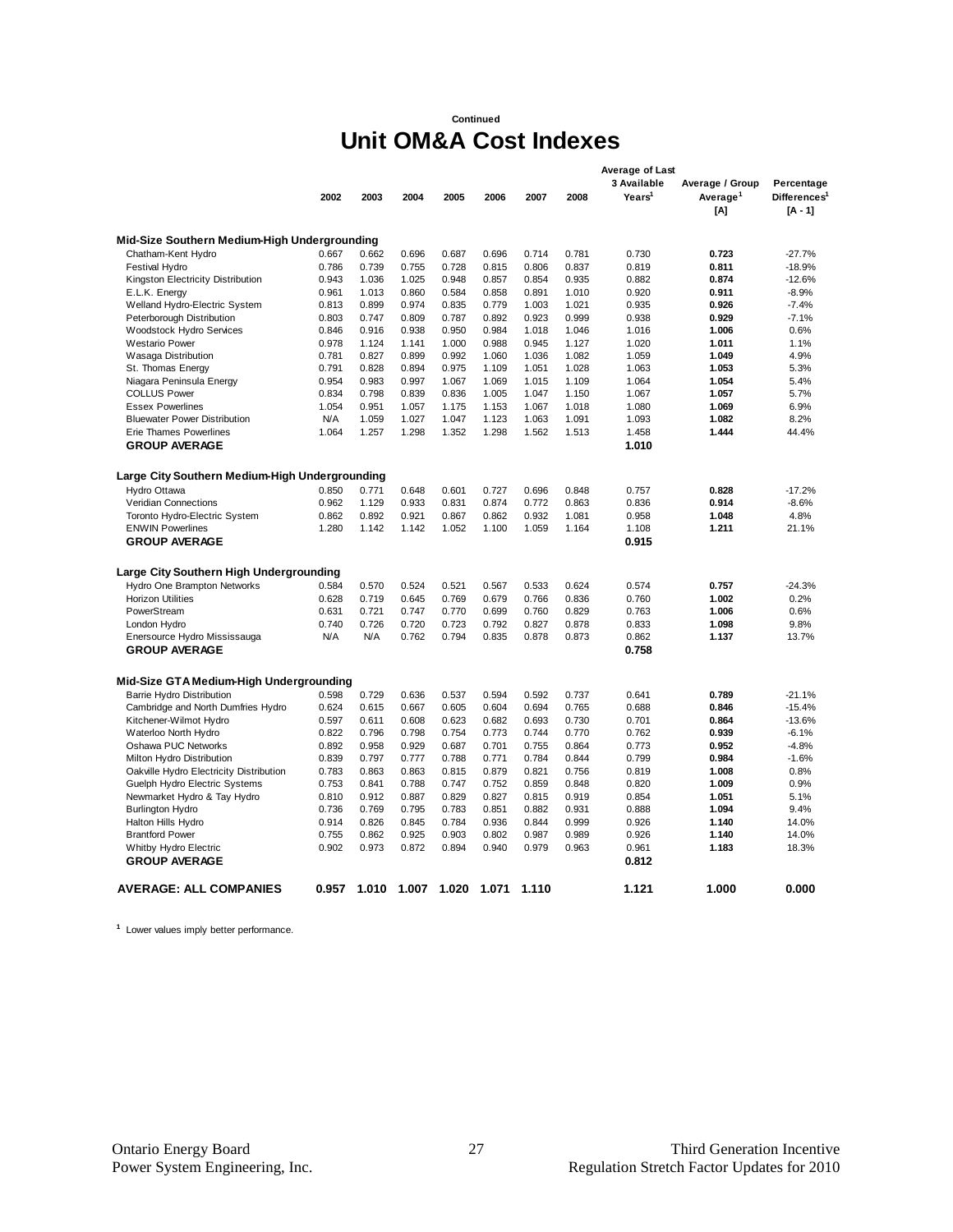# <span id="page-30-0"></span>**Updated Performance Rankings Based on Unit Cost Indexes**

|                                            | Average / Group<br>Percentage<br>Average <sup>1</sup><br>Differences <sup>1</sup> |           |                                 |
|--------------------------------------------|-----------------------------------------------------------------------------------|-----------|---------------------------------|
|                                            | [A]                                                                               | $[A - 1]$ | Efficiency Ranking <sup>1</sup> |
|                                            |                                                                                   |           |                                 |
| Hydro Hawkesbury                           | 0.440                                                                             | $-56.0%$  | $\mathbf{1}$                    |
| Renfrew Hydro                              | 0.665                                                                             | $-33.5%$  | $\overline{2}$                  |
| <b>Lakefront Utilities</b>                 | 0.666                                                                             | $-33.4%$  | 3                               |
| Hydro 2000                                 | 0.696                                                                             | $-30.4%$  | 4                               |
| Chatham-Kent Hydro                         | 0.723                                                                             | $-27.7%$  | 5                               |
| Hydro One Brampton Networks                | 0.757                                                                             | $-24.3%$  | 6                               |
| Northern Ontario Wires                     | 0.763                                                                             | $-23.7%$  | $\overline{7}$                  |
| <b>Barrie Hydro Distribution</b>           | 0.789                                                                             | $-21.1%$  | 8                               |
| Parry Sound Power                          | 0.795                                                                             | $-20.5%$  | 9                               |
| <b>Festival Hydro</b>                      | 0.811                                                                             | $-18.9%$  | 10                              |
| <b>Middlesex Power Distribution</b>        | 0.816                                                                             | $-18.4%$  | 11                              |
| Hydro Ottawa                               | 0.828                                                                             | $-17.2%$  | 12                              |
| <b>Hearst Power Distribution</b>           | 0.839                                                                             | $-16.1%$  | 13                              |
| Espanola Regional Hydro Distribution       | 0.841                                                                             | $-15.9%$  | 14                              |
| Cambridge and North Dumfries Hydro         | 0.846                                                                             | $-15.4%$  | 15                              |
| Sioux Lookout Hydro                        | 0.852                                                                             | $-14.8%$  | 16                              |
| <b>Grimsby Power</b>                       | 0.854                                                                             | $-14.6%$  | 17                              |
| Fort Frances Power                         | 0.859                                                                             | $-14.1%$  | 18                              |
| Kitchener-Wilmot Hydro                     | 0.864                                                                             | $-13.6%$  | 19                              |
| <b>Brant County Power</b>                  | 0.871                                                                             | $-12.9%$  | 20                              |
| <b>Tillsonburg Hydro</b>                   | 0.872                                                                             | $-12.8%$  | 21                              |
| Kingston Electricity Distribution          | 0.874                                                                             | $-12.6%$  | 22                              |
| Innisfil Hydro Distribution Systems        | 0.889                                                                             | $-11.1%$  | 23                              |
| Norfolk Power Distribution                 | 0.908                                                                             | $-9.2%$   | 24                              |
| Rideau St. Lawrence Distribution           | 0.909                                                                             | $-9.1%$   | 25                              |
| E.L.K. Energy                              | 0.911                                                                             | $-8.9%$   | 26                              |
| <b>Veridian Connections</b>                | 0.914                                                                             | $-8.6%$   | 27                              |
| North Bay Hydro Distribution               | 0.916                                                                             | $-8.4%$   | 28                              |
| <b>Wellington North Power</b>              | 0.921                                                                             | $-7.9%$   | 29                              |
| Welland Hydro-Electric System              | 0.926                                                                             | $-7.4%$   | 30                              |
| Orangeville Hydro                          | 0.926                                                                             | $-7.4%$   | 31                              |
| Peterborough Distribution                  | 0.929                                                                             | $-7.1%$   | 32                              |
| Niagara-on-the-Lake Hydro                  | 0.937                                                                             | $-6.3%$   | 33                              |
| Waterloo North Hydro                       | 0.939                                                                             | $-6.1%$   | 34                              |
| <b>PUC Distribution</b>                    | 0.944                                                                             | $-5.6%$   | 35                              |
| <b>Lakeland Power Distribution</b>         | 0.946                                                                             | $-5.4%$   | 36                              |
| Oshawa PUC Networks                        | 0.952                                                                             | $-4.8%$   | 37                              |
| Thunder Bay Hydro Electricity Distribution | 0.977                                                                             | $-2.3%$   | 38                              |
| Milton Hydro Distribution                  | 0.984                                                                             | $-1.6%$   | 39                              |
| <b>Midland Power Utility</b>               | 0.986                                                                             | $-1.4%$   | 40                              |
| Orillia Power Distribution                 | 0.996                                                                             | $-0.4%$   | 41                              |

**<sup>1</sup>** Lower values imply better performance.

**<sup>2</sup>** Hydro One Networks has no peer group and is not included in this analysis.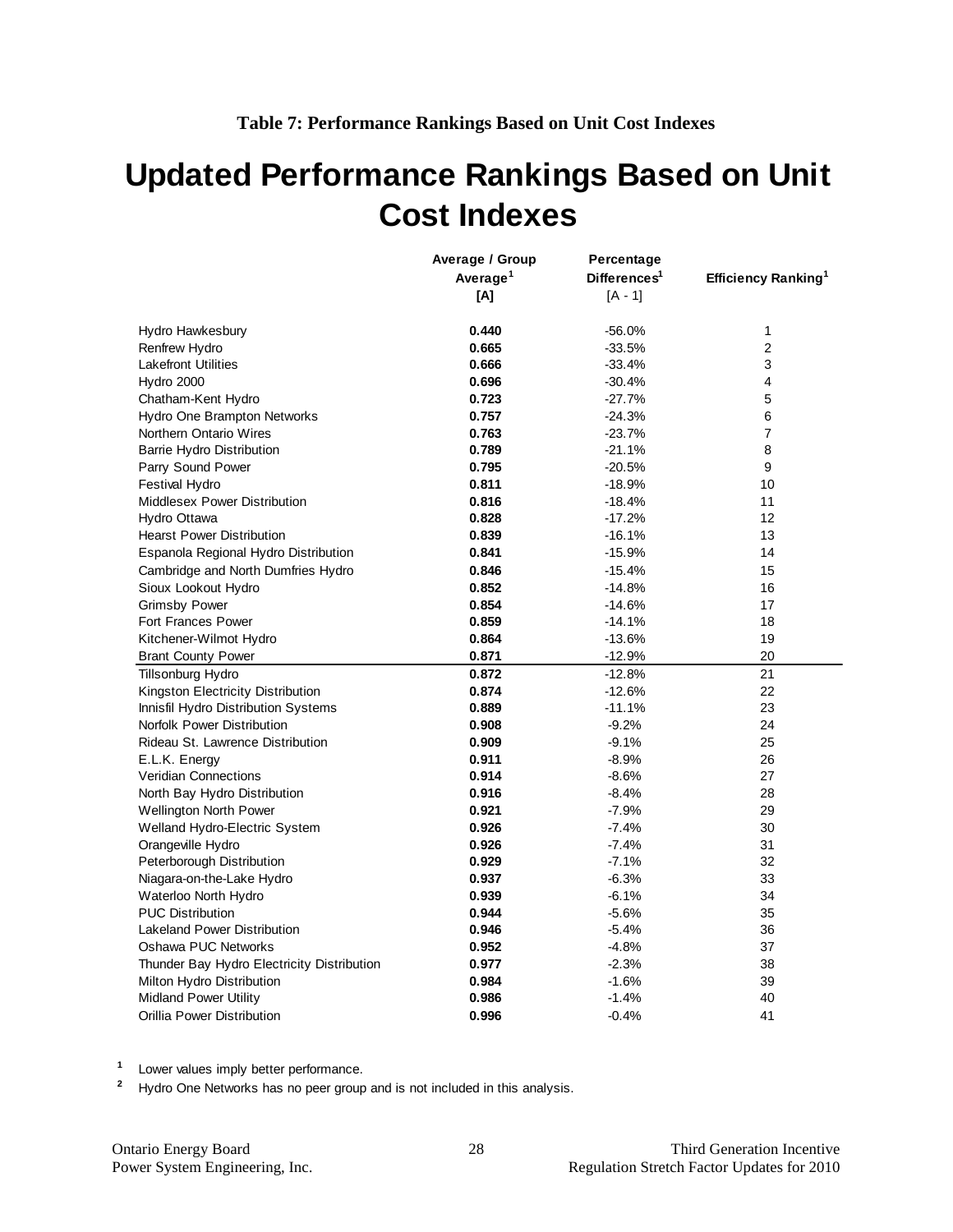#### **Continued**

# **Updated Performance Rankings Based on Unit Cost Indexes**

|                                         | Average / Group      | Percentage               |                                 |
|-----------------------------------------|----------------------|--------------------------|---------------------------------|
|                                         | Average <sup>1</sup> | Differences <sup>1</sup> | Efficiency Ranking <sup>1</sup> |
|                                         | [A]                  | $[A - 1]$                |                                 |
| <b>Horizon Utilities</b>                | 1.002                | 0.2%                     | 42                              |
| PowerStream                             | 1.006                | 0.6%                     | 43                              |
| <b>Woodstock Hydro Services</b>         | 1.006                | 0.6%                     | 44                              |
| Oakville Hydro Electricity Distribution | 1.008                | 0.8%                     | 45                              |
| Guelph Hydro Electric Systems           | 1.009                | 0.9%                     | 46                              |
| <b>Westario Power</b>                   | 1.011                | 1.1%                     | 47                              |
| Toronto Hydro-Electric System           | 1.048                | 4.8%                     | 48                              |
| Wasaga Distribution                     | 1.049                | 4.9%                     | 49                              |
| Haldimand County Hydro                  | 1.050                | 5.0%                     | 50                              |
| Newmarket Hydro & Tay Hydro             | 1.051                | 5.1%                     | 51                              |
| St. Thomas Energy                       | 1.053                | 5.3%                     | 52                              |
| Niagara Peninsula Energy                | 1.054                | 5.4%                     | 53                              |
| <b>Ottawa River Power</b>               | 1.055                | 5.5%                     | 54                              |
| <b>COLLUS Power</b>                     | 1.057                | 5.7%                     | 55                              |
| West Perth Power                        | 1.063                | 6.3%                     | 56                              |
| <b>Essex Powerlines</b>                 | 1.069                | 6.9%                     | 57                              |
| <b>Bluewater Power Distribution</b>     | 1.082                | 8.2%                     | 58                              |
| Newbury Power                           | 1.084                | 8.4%                     | 59                              |
| <b>Burlington Hydro</b>                 | 1.094                | 9.4%                     | 60                              |
| London Hydro                            | 1.098                | 9.8%                     | 61                              |
| Centre Wellington Hydro                 | 1.106                | 10.6%                    | 62                              |
| <b>Clinton Power</b>                    | 1.106                | 10.6%                    | 63                              |
| Enersource Hydro Mississauga            | 1.137                | 13.7%                    | 64                              |
| Halton Hills Hydro                      | 1.140                | 14.0%                    | 65                              |
| <b>Brantford Power</b>                  | 1.140                | 14.0%                    | 66                              |
| Fort Erie                               | 1.157                | 15.7%                    | 67                              |
| Kenora Hydro Electric                   | 1.160                | 16.0%                    | 68                              |
| Atikokan Hydro                          | 1.163                | 16.3%                    | 69                              |
| <b>Greater Sudbury Hydro</b>            | 1.164                | 16.4%                    | 70                              |
| <b>Eastern Ontario Power</b>            | 1.175                | 17.5%                    | 71                              |
| Cooperative Hydro Embrun                | 1.177                | 17.7%                    | 72                              |
| West Coast Huron Energy                 | 1.180                | 18.0%                    | 73                              |
| <b>Whitby Hydro Electric</b>            | 1.183                | 18.3%                    | 74                              |
| <b>ENWIN Powerlines</b>                 | 1.211                | 21.1%                    | 75                              |
| <b>Chapleau Public Utilities</b>        | 1.268                | 26.8%                    | 76                              |
| Dutton Hydro                            | 1.280                | 28.0%                    | 77                              |
| <b>Erie Thames Powerlines</b>           | 1.444                | 44.4%                    | 78                              |
| <b>Grand Valley Energy</b>              | 1.463                | 46.3%                    | 79                              |
| Port Colborne                           | 1.472                | 47.2%                    | 80                              |
| <b>Great Lakes Power</b>                | 1.793                | 79.3%                    | 81                              |

**<sup>1</sup>** Lower values imply better performance.

**<sup>2</sup>** Hydro One Networks has no peer group and is not included in this analysis.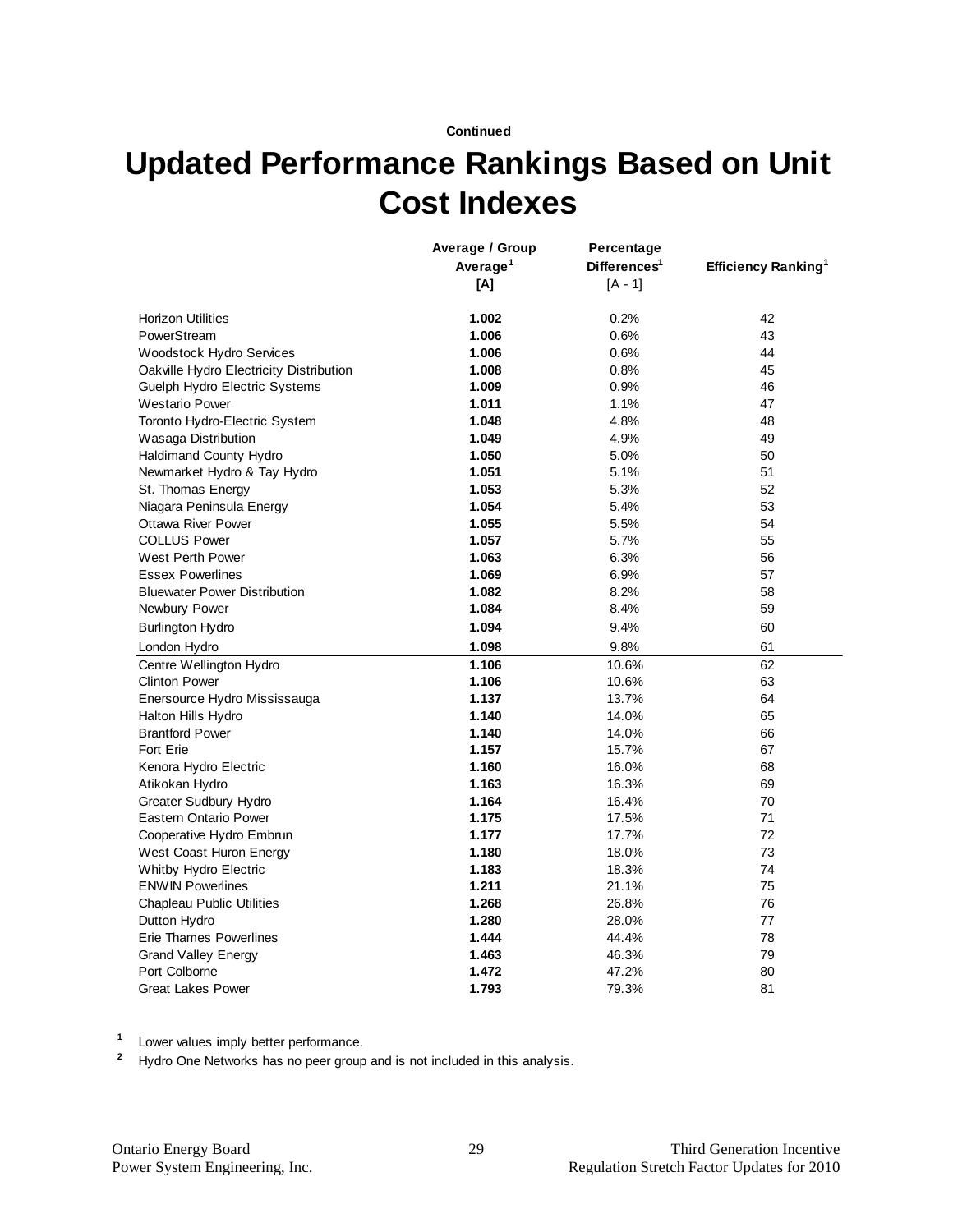# <span id="page-32-0"></span>**3 Efficiency Cohort Groupings**

A company will be in cohort one if it is statistically superior based on the econometric benchmarking results (found in Table 4) and in the top quartile of the unit cost benchmarking rankings (found in Table 7). A company will be in efficiency cohort three if it is statistically inferior based on the econometric benchmarking results and in the bottom quartile of the unit cost benchmarking rankings. All remaining companies are placed in efficiency cohort two. PSE's analysis of distributors' OM&A cost performance indicates that there are 11 firms in cohort one, 62 firms in cohort two, and 9 firms in cohort three.

The table below details the cohort changes which occurred from the 2009 Update to the 2010 update. Six cohort group changes occurred. The first column lists the one Local Distribution Company ("LDC") which was in cohort group one in the 2009 update but switched to group two for the 2010 update. The second column lists the distributor which transitioned from group two to group one. The third column reveals that one company went from group two to group three, and the last column lists the three firms which switched from group three to group two.

## **Cohort Changes from 2009 Update to 2010 Update**

| From Cohort 1 to 2 From Cohort 2 to 1 |               | From Cohort 2 to 3    | From Cohort 3 to 2                              |
|---------------------------------------|---------------|-----------------------|-------------------------------------------------|
| E.L.K. Energy                         | Grimsby Power | Greater Sudbury Hydro | Eastern Ontario Power (CNP)<br>Essex Powerlines |
|                                       |               |                       | Niagara Peninsula Energy                        |

Table 8 presents the full sample of Ontario power distributors that are identified to be in each of the three designated efficiency cohorts for the 2010 update.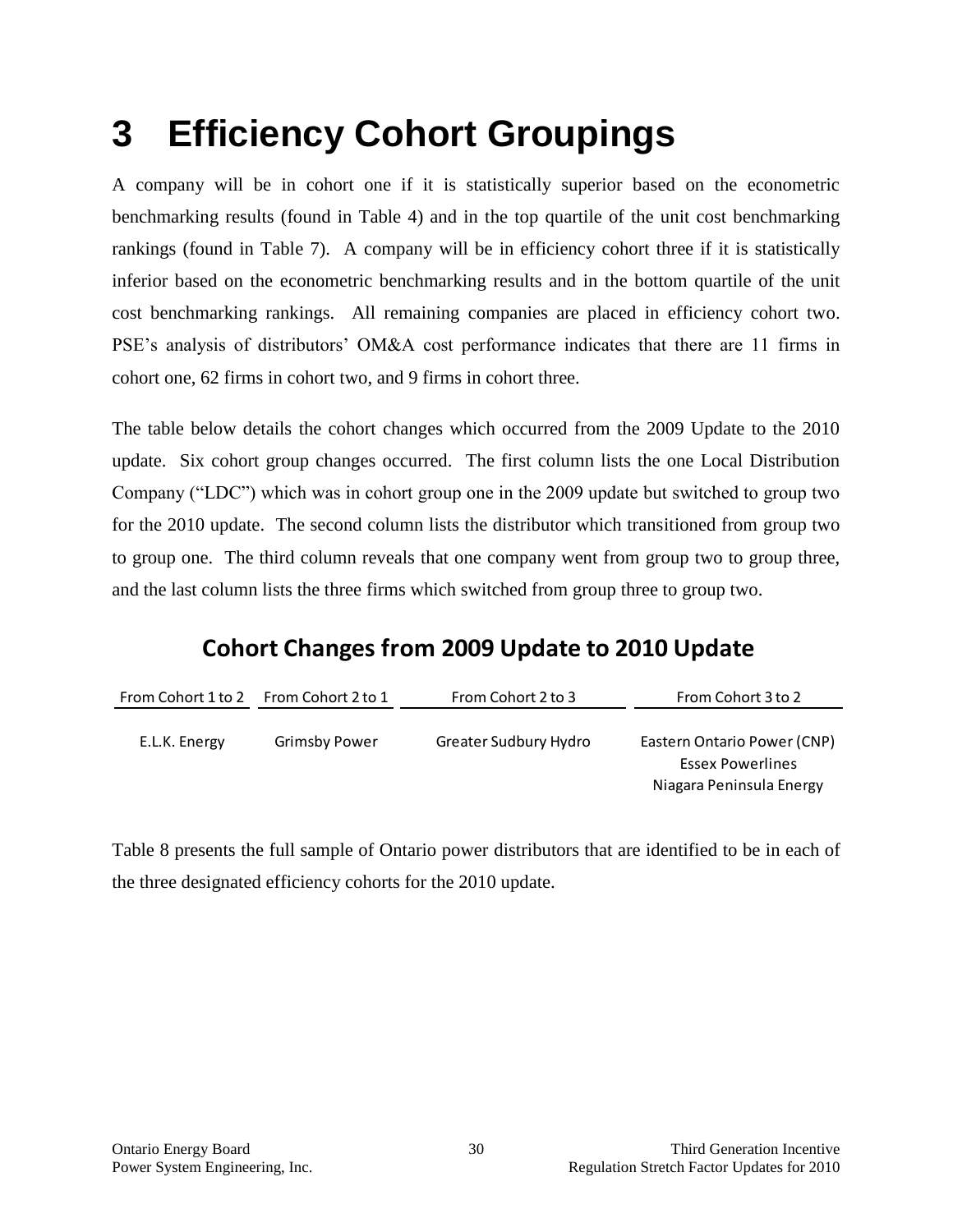**Table 8: Efficiency Cohort Groupings**

# <span id="page-33-0"></span>**Efficiency Cohort Grouping Results**

| Company                          | Cohort                  |
|----------------------------------|-------------------------|
|                                  |                         |
| Hydro Hawkesbury                 | 1                       |
| Chatham-Kent Hydro               | 1                       |
| <b>Northern Ontario Wires</b>    | 1                       |
| Cambridge North Dumfries Hydro   | 1                       |
| <b>Grimsby Power</b>             | 1                       |
| Hydro 2000                       | 1                       |
| Hydro One Brampton Networks      | 1                       |
| Kitchener-Wilmot Hydro           | 1                       |
| Renfrew Hydro                    | 1                       |
| <b>Barrie Hydro</b>              | 1                       |
| <b>Festival Hydro</b>            | 1                       |
| Oshawa PUC                       | $\overline{c}$          |
| Waterloo North Hydro             | 2                       |
| Kingston Electricity             | $\overline{c}$          |
| E.L.K. Energy                    | 2                       |
| Welland Hydro-Electric           | 2                       |
| <b>Hearst Power</b>              | 2                       |
| <b>Horizon Utilities</b>         | 2                       |
| Middlesex Power                  | $\overline{c}$          |
| <b>Lakeland Power</b>            | $\overline{2}$          |
| Kenora Hydro                     | $\overline{c}$          |
| <b>Lakefront Utilities</b>       | $\overline{c}$          |
| Rideau St. Lawrence Distribution | $\overline{2}$          |
| Newmarket-Tay Hydro Electric     | $\overline{c}$          |
| Niagara-on-the-Lake Hydro        | 2                       |
| Atikokan Hydro                   | 2                       |
| <b>Halton Hills</b>              | $\overline{2}$          |
| Innisfil Hydro                   | 2                       |
| North Bay Hydro                  | 2                       |
| Newbury Power                    | $\overline{2}$          |
| Hydro Ottawa                     | 2                       |
| <b>PUC Distribution</b>          | $\overline{2}$          |
| Orangeville Hydro                | 2                       |
| <b>Veridian Connections</b>      | $\overline{\mathbf{c}}$ |
| Wasaga Distribution              | $\overline{\mathbf{c}}$ |
| Peterborough Distribution        | 2                       |
| Enersource Hydro Mississauga     | $\overline{2}$          |
| Espanola Regional Hydro          | 2                       |
| Tillsonburg Hydro                | 2                       |
| Haldimand County Hydro           | 2                       |
| <b>Burlington Hydro</b>          | 2                       |
| Oakville Hydro                   | $\overline{c}$          |
| Milton Hydro                     | $\overline{c}$          |
| <b>Grand Valley Energy</b>       | $\overline{c}$          |
| <b>Brantford Power</b>           | $\overline{c}$          |
| <b>Westario Power</b>            | $\overline{c}$          |
| Woodstock Hydro                  | $\overline{c}$          |
|                                  |                         |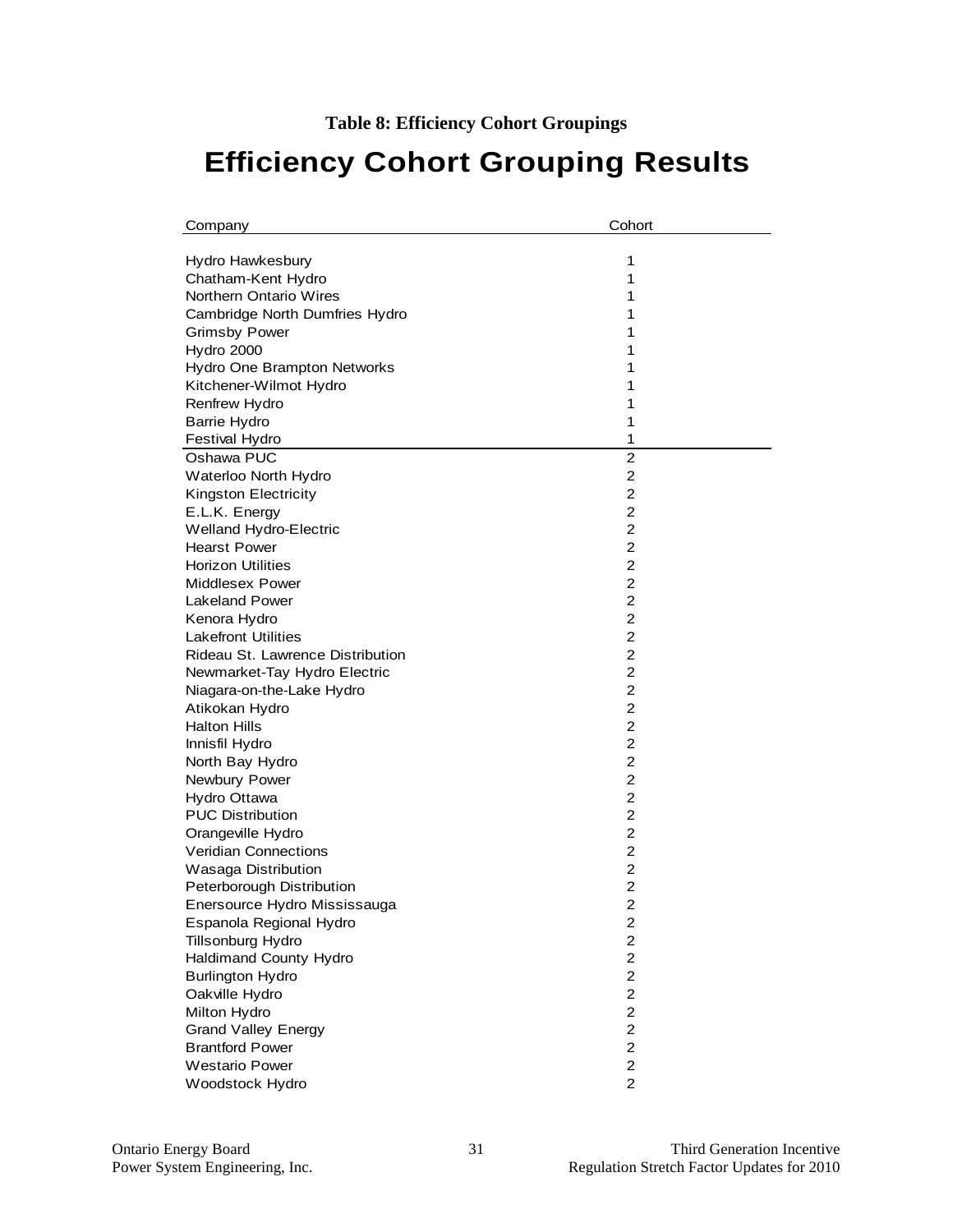#### **Continued**

# **Efficiency Cohort Grouping Results**

| <b>Ottawa River Power</b>        | 2                       |  |
|----------------------------------|-------------------------|--|
| London Hydro                     | $\overline{2}$          |  |
| Parry Sound Power                | $\overline{2}$          |  |
| <b>Bluewater Power</b>           | $\overline{c}$          |  |
| Thunder Bay Hydro                | $\overline{2}$          |  |
| Cooperative Hydro                | $\overline{c}$          |  |
| Guelph Hydro                     | $\mathbf 2$             |  |
| Sioux Lookout Hydro              | $\overline{c}$          |  |
| Toronto Hydro Electric           | $\overline{\mathbf{c}}$ |  |
| <b>Brant County Power</b>        | $\overline{2}$          |  |
| St. Thomas Energy                | $\overline{2}$          |  |
| <b>Wellington North Power</b>    | $\overline{c}$          |  |
| Powerstream                      | $\overline{2}$          |  |
| Norfolk Power                    | $\overline{c}$          |  |
| <b>Clinton Power</b>             | $\overline{c}$          |  |
| Dutton Hydro                     | $\overline{2}$          |  |
| Orillia Power                    | $\overline{2}$          |  |
| <b>Eastern Ontario Power</b>     | $\overline{2}$          |  |
| <b>Essex Powerlines</b>          | $\overline{2}$          |  |
| <b>Fort Erie</b>                 | $\overline{2}$          |  |
| <b>Fort Frances Power</b>        | $\overline{c}$          |  |
| <b>COLLUS Power</b>              | $\mathbf 2$             |  |
| <b>Hydro One Networks</b>        | $\overline{c}$          |  |
| West Perth Power                 | $\overline{2}$          |  |
| <b>Midland Power</b>             | $\overline{2}$          |  |
| Niagara Peninsula Energy         | $\overline{\mathbf{c}}$ |  |
| <b>ENWIN Powerlines</b>          | 3                       |  |
| <b>Greater Sudbury Hydro</b>     | 3                       |  |
| Centre Wellington Hydro          | 3                       |  |
| Whitby Hydro                     | 3                       |  |
| <b>Chapleau Public Utilities</b> | 3                       |  |
| West Coast Huron Energy          | 3                       |  |
| <b>Erie Thames Powerlines</b>    | 3                       |  |
| <b>Great Lakes Power</b>         | 3                       |  |
| Port Colborne                    | 3                       |  |
|                                  |                         |  |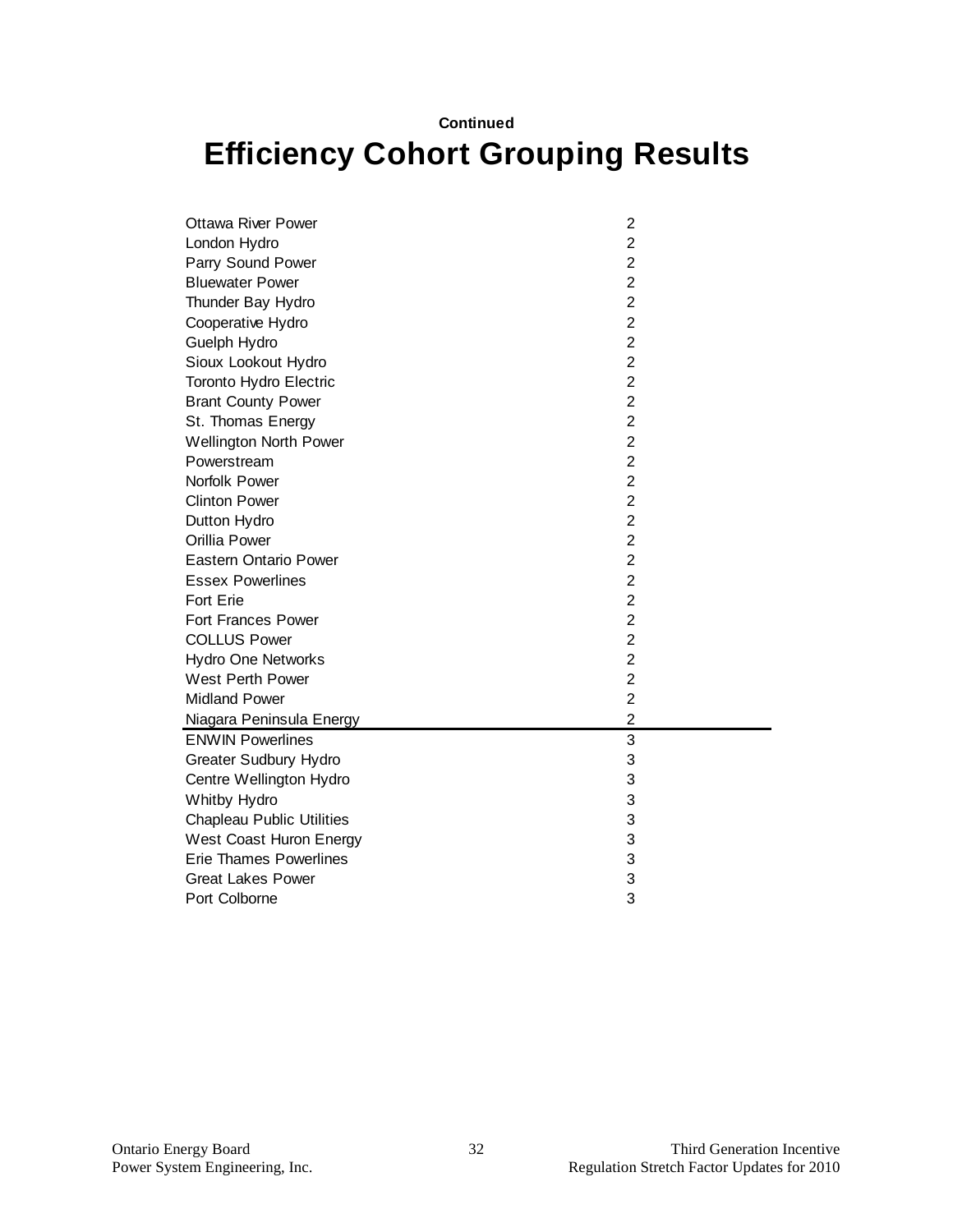# <span id="page-35-0"></span>**4 Replication and Update Process**

The 2010 rate year cohort groupings are based on identical methodology as was employed in the Original Report and subsequent 2009 Update. This section reveals the process applied by PSE to reassure Ontario stakeholders that no element of the previously established benchmarking methodology was modified. Section 4.1 discusses the PSE staff members who played an essential role in the benchmarking research. Section 4.2 talks about the data development process and incorporating new 2008 data into the benchmarking results. Section 4.3 reveals how PSE updated the SST database manager code. Section 4.4 discusses how PSE updated the econometric estimation code which used the software package GAUSS. A diagram of the overall process PSE engaged in is illustrated below.



# <span id="page-35-1"></span>**4.1 PSE Staff**

PSE's benchmarking practice, and other areas of expertise, focuses on the utility industry. Our clients include a number of power distributors interested in using benchmarking to improve their performance, provide recommendations for efficiency improvements, identify best practices, and assist in business case development for specific technologies. These clients include utilities of varied size ranging from a small distributor with less than 3,000 customers to a large distributor with customers in excess of 100,000. Our benchmarking studies encompass costs, as well as, reliability measurements.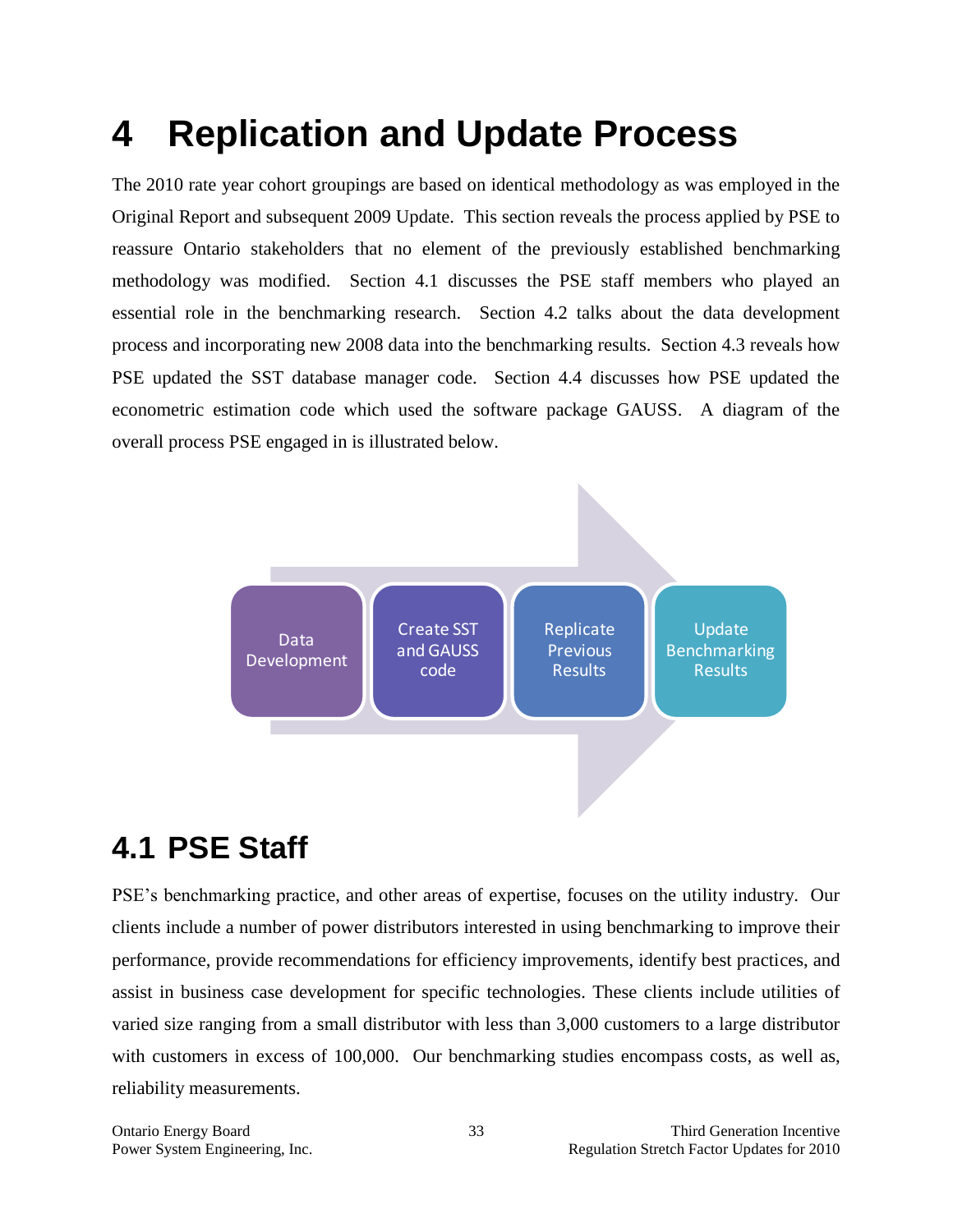PSE's benchmarking practice also extends into regulatory applications. For example, Mr. Fenrick recently testified before the Illinois Commerce Commission regarding the O&M cost performance of three large power distributors. This work used the econometric benchmarking method to evaluate each distributor's cost performance, similar to the econometric research found in this report.

The 2010 rate year update process was lead by Mr. Steven A. Fenrick and assisted by the involvement of Dr. Donald J. Wyhowski, Mr. Duane T. Kexel, and Mr. Erik S. Sonju. Mr. Fenrick co-authored the Original Report and assisted with the 2009 Update. Mr. Fenrick wrote the original OEB database management code, calculated unit cost index benchmarking results, and worked with other co-authors in the development of the econometric models and results, along with assisting on report development. Mr. Fenrick has authored reports and/or testified in a number of rate cases involving statistical cost analysis. He manages PSE's benchmarking department for both regulatory and internal improvement purposes. Mr. Fenrick also engages in research involving load forecasting and demand side management (DSM) programs.

Dr. Wyhowski did not have any direct involvement in the Original Report or 2009 Update, however, he has over two decades of experience in econometric modeling. He served as an economics professor, most notably at the Australian National University, served as a referee for a number of scholarly economic journals, and has been involved in econometric benchmarking model development. The econometric benchmarking code that uses the GAUSS software package<sup>19</sup> comes from the Original Report and 2009 Update, which were modified versions of benchmarking code originally written by Dr. Wyhowski during his tenure at Pacific Economics Group.

Mr. Kexel served as the economic technical review on this project and has over 35 years of consulting experience. His research focus is on using econometric analysis in load forecasting, stranded cost analysis, risk measurement and management, and competitive assessments for domestic electric utility clients and on carbon reduction projects in eastern and central Europe for the World Bank. Currently he is engaged in assessing electric utility energy efficiency potential in filings before regulatory bodies.

<sup>&</sup>lt;sup>19</sup> GAUSS version 8.0 from Aptech Systems, Inc.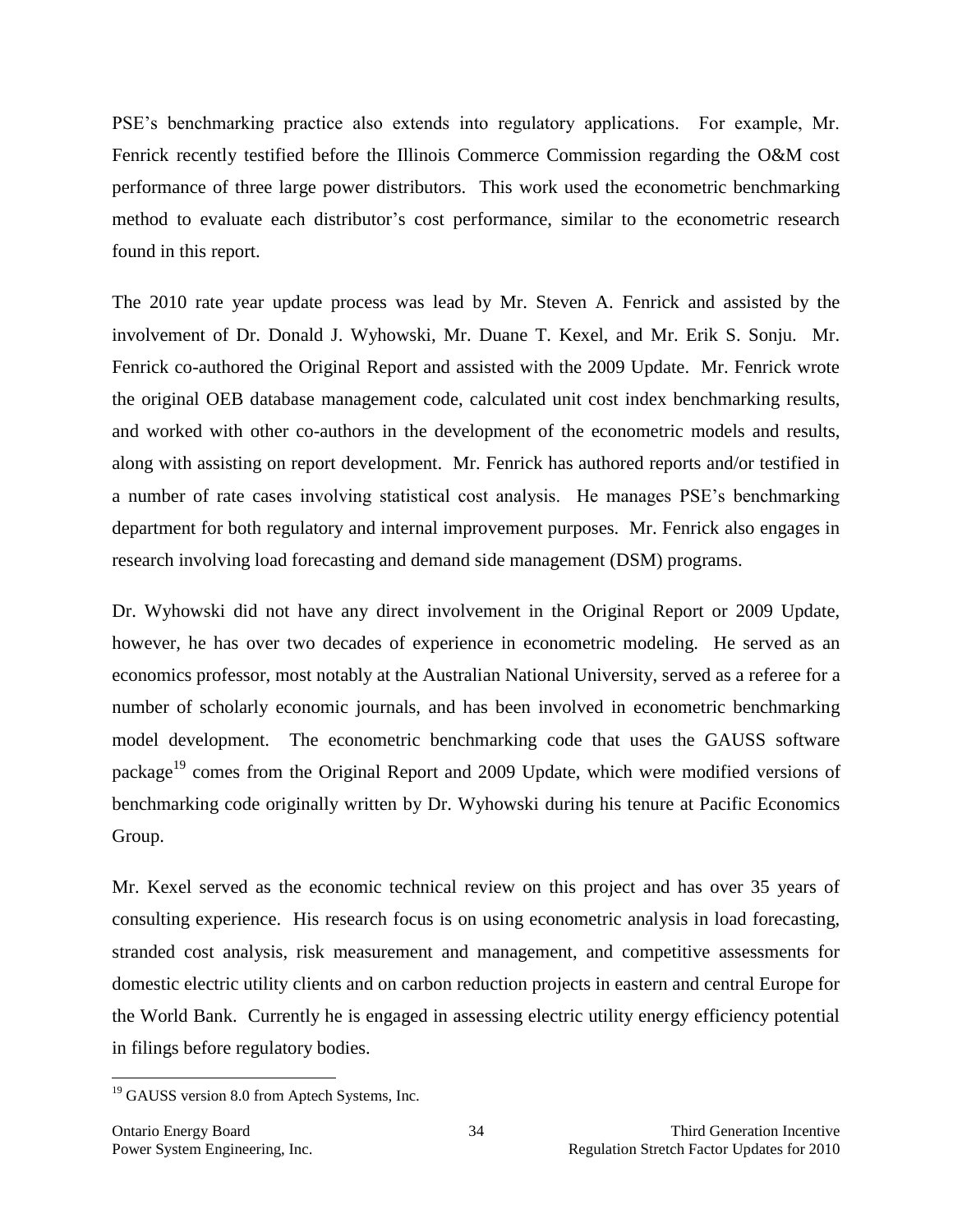Mr. Sonju served as the engineering technical review on this project. He is a licensed Professional Engineer in eleven states. Mr. Sonju leads PSE's System Planning and Line Design department. He works closely with Mr. Fenrick in PSE's utility management improvement benchmarking practice. This practice develops benchmarking evaluations of utility cost and reliability performance and provides recommendations for efficiency improvement.

The 2010 update team and their roles are detailed in the chart below.



## <span id="page-37-0"></span>**4.2 Data Development**

Ontario cost and output data used in this research was provided to PSE by the Ontario Energy Board. This data originated from Reporting and Record Keeping Requirements (RRR), filed by each power distributor. Data for the 2002-2008 time period was used, with minimal changes being made to the 2002-2007 data relative to that used for the 2009 Update.<sup>20</sup>

<sup>&</sup>lt;sup>20</sup> As stated earlier, the only changes to the 2002-2007 data are switching Renfrew Hydro to being "off" the Canadian Shield and revising ENWIN's 2007 OM&A expenses. These changes were made subsequent to the replication of the 2009 Update.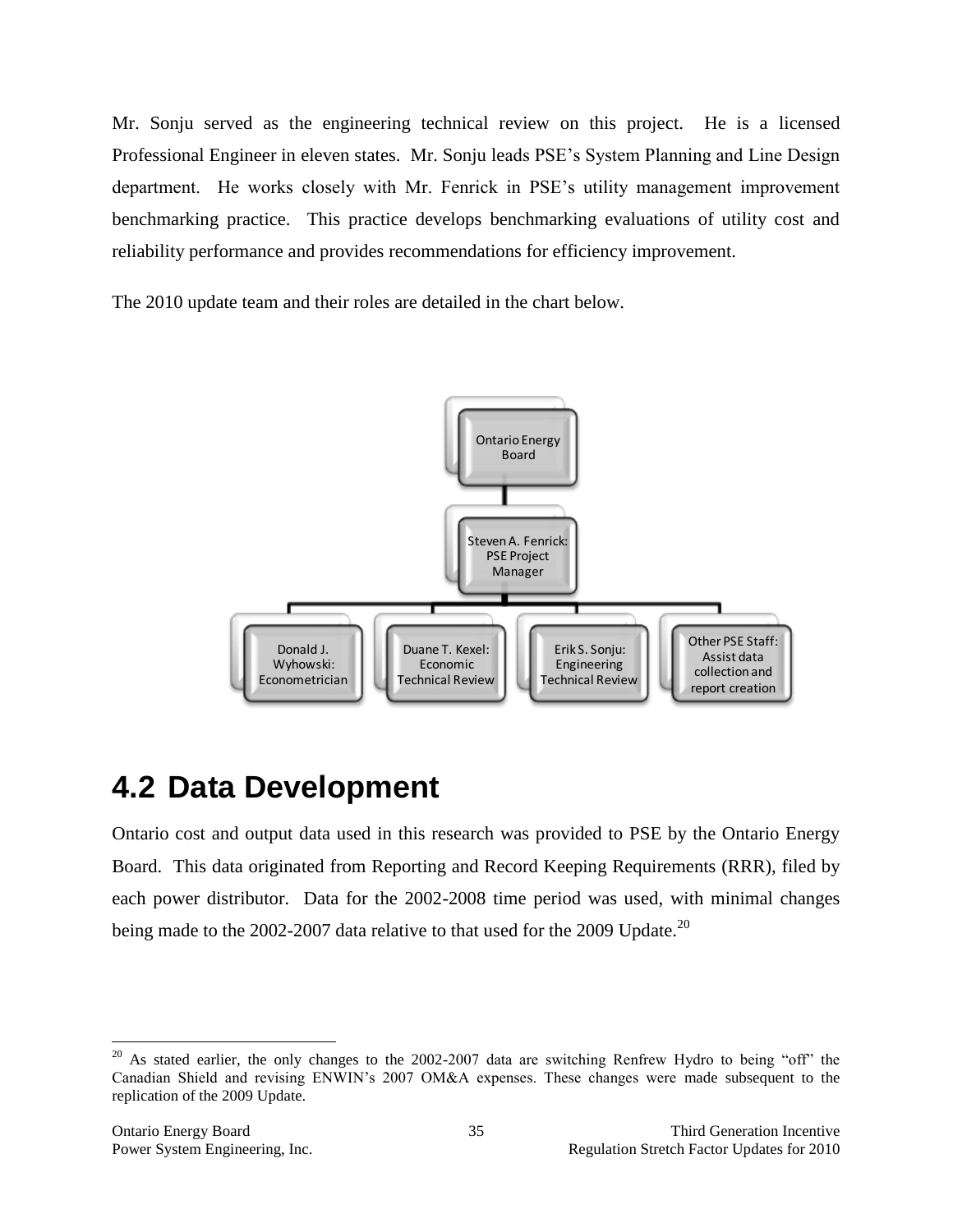Two data items were gathered from Statistics Canada. These items were the GDP-IP for Ontario and a measure of labor wage rates. $21$  These two data series correspond to the data series used in the previous benchmarking reports.

PSE used the same definitions for the Canadian Shield binary variable and wage levels that had previously been instituted.<sup>22</sup> One change from the 2009 Update that was necessary was adjusting for the merger between Niagara Falls Hydro and Peninsula West Utilities. PSE summed the data for these two entities, where they were reported separately, to form one data series for the successor utility. The individual companies were then eliminated from the analysis. $^{23}$ 

# <span id="page-38-0"></span>**4.3 SST Code Development**

The SST code is used to manage the database inputs. It calculates variables, creates the econometric dataset, and produces the unit cost index results found in Section Two. The first step was to replicate the 2009 Update results using the SST code. This was done by processing the data, loading it into SST, and verifying the econometric dataset was identical and the unit cost indexing results were identical to those reported in the 2009 Update. This provides reassurance that the only changes in 2010 cohort groups are a result of incorporating 2008 data and not a result of modifying benchmarking procedures or code.

This process was led by Steve Fenrick who wrote the original SST code for the Ontario Energy Board benchmarking work. He also was the primary person who modified it for the 2009 Update. As such, he has intimate knowledge of the OEB benchmarking initiative and is wellsuited to verify that identical procedures are being used compared to previous methods.

 $21$  External measures of input prices are necessary for two reasons. The first is that internal labor data remains confidential. More importantly, an external measure does not advantage a utility in the benchmarking analysis who is procuring inputs at above market prices. However, further analysis which would include actual internal input prices for each company would assist in determining the source of any identified inefficiencies and enable a researcher to better determine if inefficiencies are occurring due to the company paying higher than market input prices or if its input quantities (e.g., number of employees) are the cause of potential poor cost performance.

 $^{22}$  Again, except for changing Renfrew Hydro to not being on the Canadian Shield. <sup>23</sup> This merger was corrected for after the 2009 replication process was complete.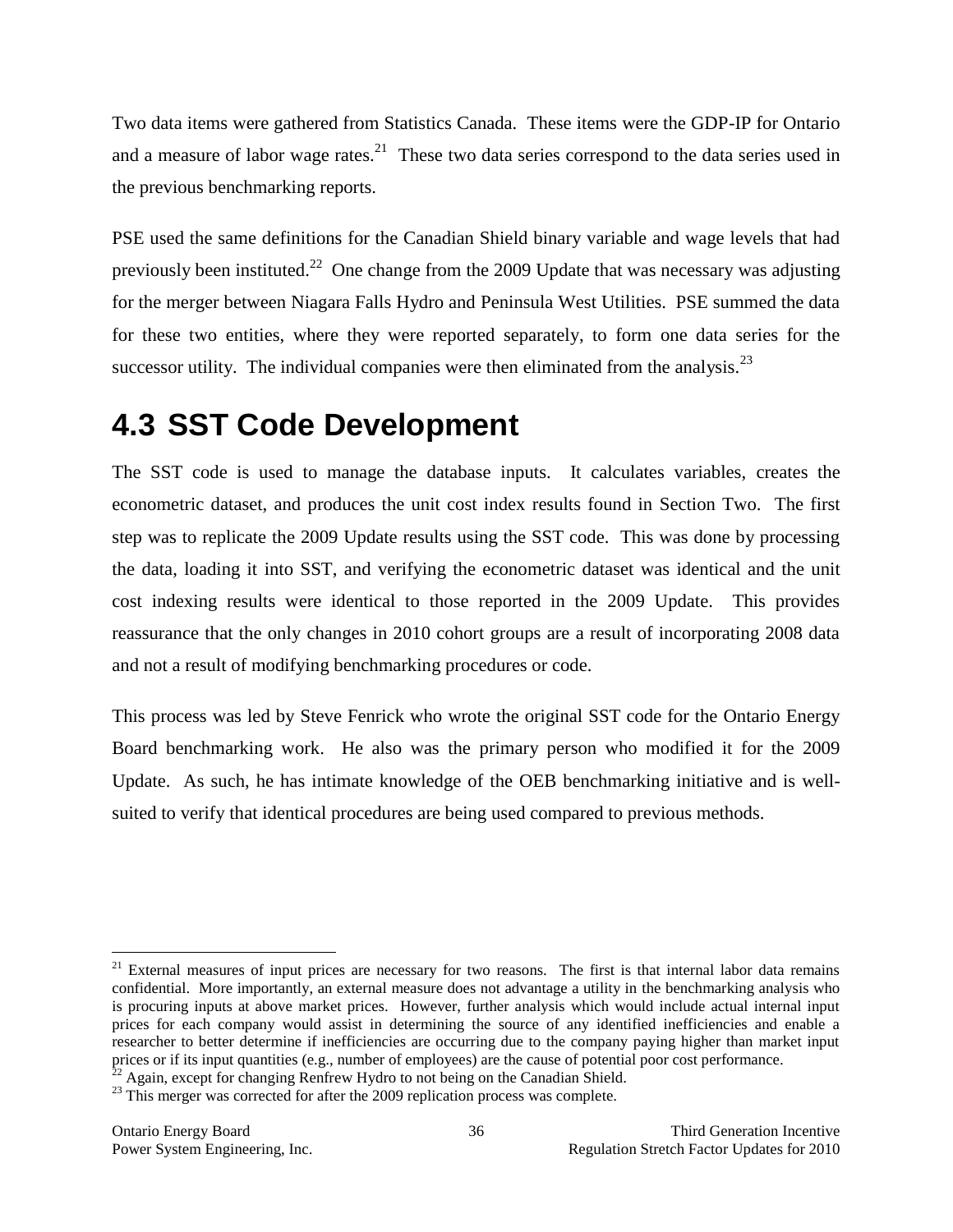# <span id="page-39-0"></span>**4.4 GAUSS Code Development**

After the data has been processed, the SST code produces a dataset with all of the variables needed to run the econometric model. The GAUSS code executes the estimation procedures and produces the parameter estimates found in Table 4. Additionally, it calculates the cost benchmarks used to determine cost performance for the econometric approach.

This process was led by Don Wyhowski. Dr. Wyhowski wrote the original estimation procedures which were modified for use in the Original Report and 2009 Update. Dr. Wyhowski was able to replicate the previous work using an updated version of GAUSS. He then incorporated 2008 data using the same estimation procedures as he did in the replication process.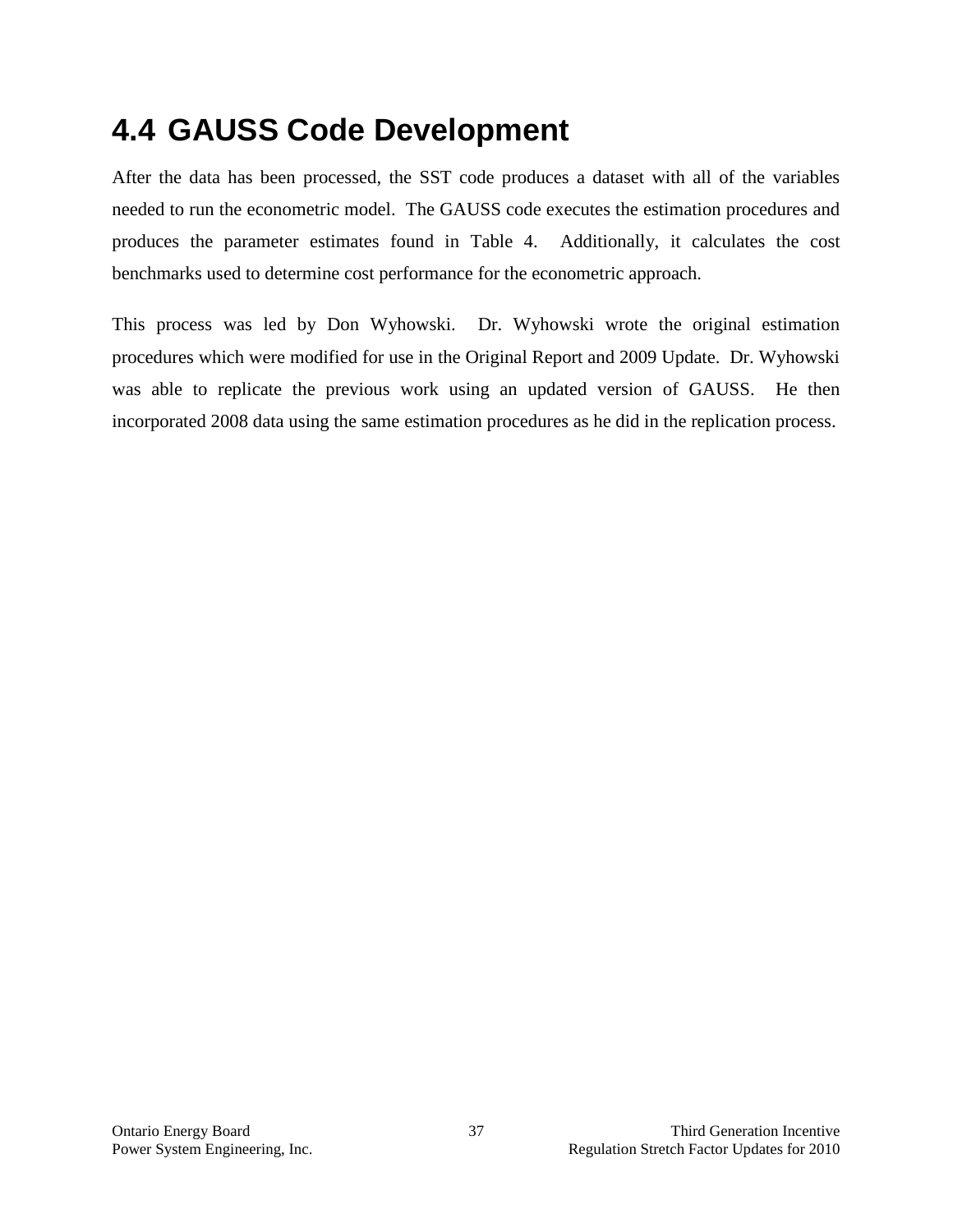# <span id="page-40-0"></span>**Appendix**

The Appendix contains the resumes of the primary 2010 update team members. These members include the team lead, Steve Fenrick, the econometrician, Don Wyhowski, the economic technical review, Duane Kexel, and the engineering technical review, Erik Sonju.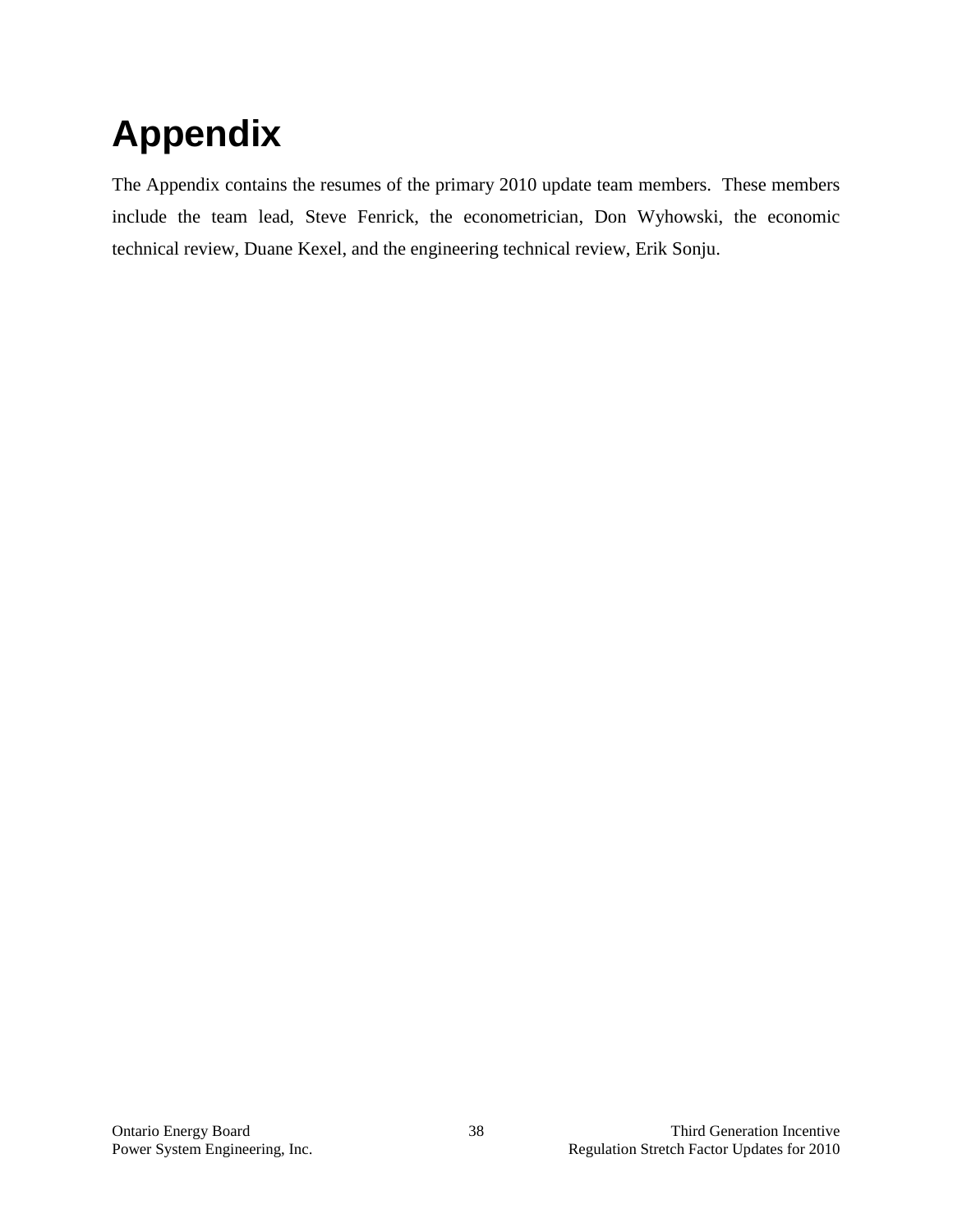## **Steve Fenrick [\(fenricks@powersystem.org\)](mailto:fenricks@powersystem.org) Economist Summary of Experience & Expertise**

- Statistical cost research including benchmarking, incentive/alternative regulation, and revenue decoupling.
- Develops forecasts related to electric energy efficiency and demand response.
- Experience with load research, end-use surveys, and market research methods.
- Assists with small area forecasts at the substation level to support long range system development plans.

### **Professional Experience**

### **Power System Engineering, In. – Madison, WI (2009-Present)**

### *Economist*

Responsible for providing consulting services to cooperative, investor-owned, municipal electric utilities, regulatory commissions, and consumer advocates in the areas of reliability and cost benchmarking, alternative regulation, revenue decoupling, energy efficiency, demand response, load research, weather normalization, demand-side management, end-use surveys, and market research.

### **Pacific Economics Group, Inc. – Madison, WI (2001-2009)**

### *Senior Economist*

Co-authored research reports that have been submitted as testimony in numerous proceedings in several states and in international jurisdictions. Research topics of reports have included statistical benchmarking, alternative regulation, and revenue decoupling mechanisms. Instructed utility personnel on benchmarking issues at EUCI conference. Directed empirical research efforts on various issues impacting energy utilities.

### **Publications and papers**

- "Altreg Rate Designs Address Declining Average Gas Use", *Natural Gas & Electricity*. April 2008. (With Mark Lowry, Lullit Getachew, and David Hovde).
- "An Introduction to Performance Benchmarking". PSE white paper.  $\bullet$
- "Regulation of Gas Distributors with Declining Use per Customer", *Dialogue*. August 2006. (With Mark Lowry and Lullit Getachew).
- "Revenue Decoupling Mechanisms: Designing an Appropriate Revenue Escalator for Central Vermont Public Service". June 2008. PSE Working Paper.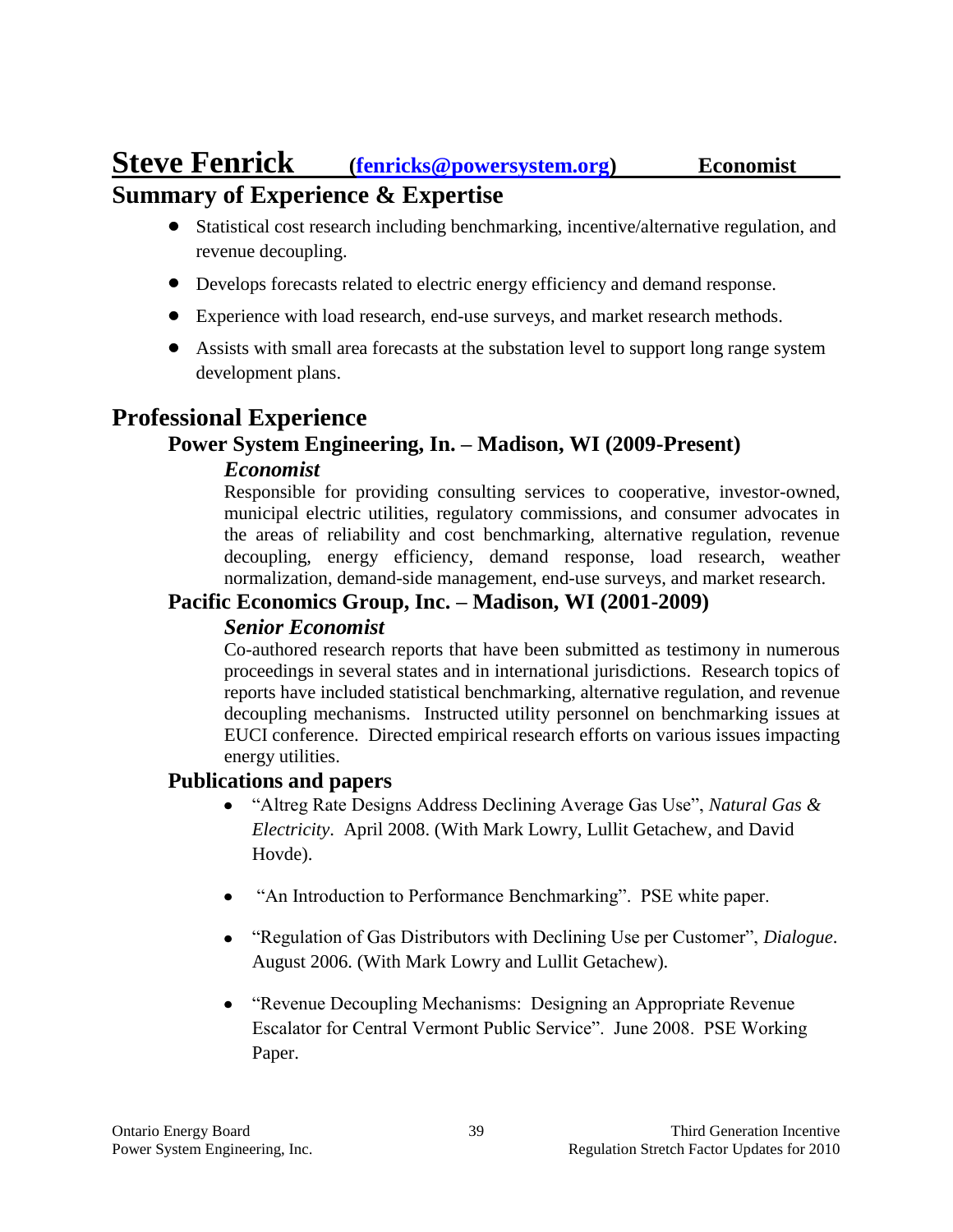• "Estimation of Household Water Demand Using a Panel of Wisconsin Municipalities". May 2008. PSE Working Paper.

### **Testimony Experience**

- Illinois Commerce Commission Central Illinois Light Company, Case No. 09-0306, sponsored by the Illinois Attorney General and the Illinois Citizens Utility Board.
- Illinois Commerce Commission Central Illinois Public Service, Case No. 09-0307, sponsored by the Illinois Attorney General and the Illinois Citizens Utility Board.
- Illinois Commerce Commission Illinois Power, Case No. 09-0308, sponsored by the Illinois Attorney General and the Illinois Citizens Utility Board.

### **Education**

University of Wisconsin-Madison (2000)

Bachelor of Science, Economics (Mathematical Emphasis)

University of Wisconsin-Madison (2007-Present)

Masters of Science, Applied Economics – Thesis topic: Statistical Cost and Reliability Benchmarking of Electric Distribution.

### **Selected List of Research Projects**

- 1. Cost and reliability benchmarking for utility management improvement purposes, numerous U.S. electric utilities, 2009-2010.
- 2. Demand response program design and reporting for U.S. Department of Energy demonstration grants involving twelve U.S. power distributors, 2010.
- 3. Business case development for mobile workforce management (MWM) technology options for a U.S. power distributor, 2010.
- 4. O&M benchmarking of electric operations of Ameren Corp., IL AG/CUB, 2009.
- 5. Cost benchmarking the electric operations of Union Electric, 2009.
- 6. O&M cost benchmarking of Vertically Integrated Electric Utility Expenses, OG&E, 2009.
- 7. Research U.S. power industry revenue decoupling precedents and applications, HECO, 2008.
- 8. Revenue Adjustment Mechanism for CVPS Revenue Decoupling Proposal, CVPS, 2008.
- 9. Productivity Research for Bundled Power Service, HECO, 2008.
- 10. A&G Power Benchmarking Research. 2008.
- 11. Incentive Regulation of Ontario's Power Distribution Utilities, OEB, 2008.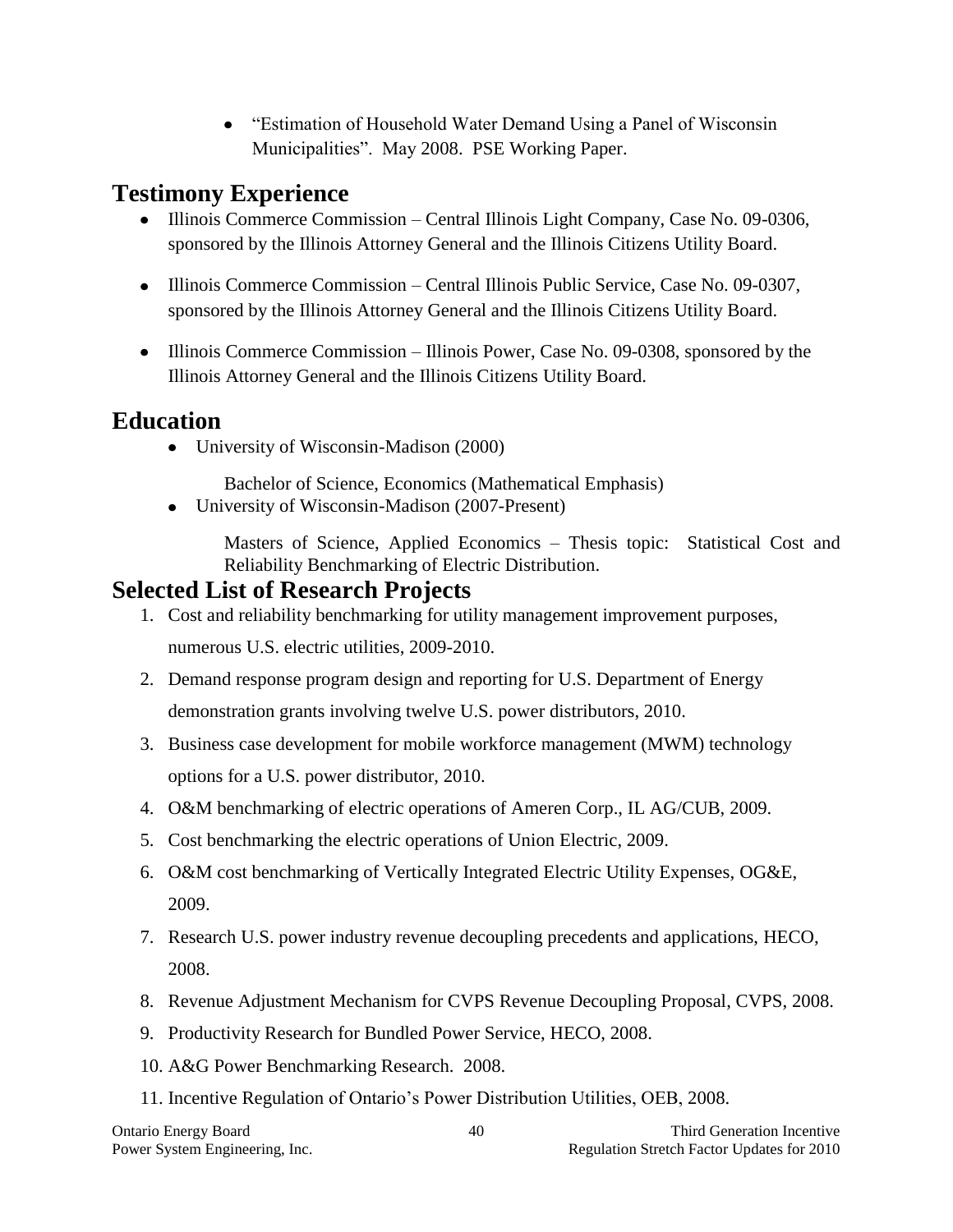- 12. Productivity Research of U.S. Power Generation and Distribution, APS, 2007.
- 13. Productivity Research of Northeast Power Distribution used for Price Cap Regulation, CMP, 2007.
- 14. Appropriate revenue and price escalation research for Ontario's Gas Distribution Utilities, OEB, 2007.
- 15. Benchmarking Research of Ontario's Power Distribution Utilities, OEB, 2007.
- 16. Benchmarking Research of Electric A&G Expenses, Michigan PSC, 2006.
- 17. Productivity Research for Gas Distribution, Sempra, 2006.
- 18. Productivity Research for Power Distribution, Sempra, 2006.
- 19. Benchmarking Research for Gas Distribution, Nstar Gas, 2006.
- 20. Benchmarking Research for Power Distribution, Central Vermont PSC, 2005.
- 21. Benchmarking Research of Nuclear Power Generation, Sempra, 2005.
- 22. Research on Rate Trends for Electric Power, EEI, 2005.
- 23. Benchmarking Research of Bundled Power Service, Florida Power, 2005.
- 24. Benchmarking Research of Canadian Electric Distribution, Hydro One, 2005.
- 25. Benchmarking Research of Gas Distribution, Bay State, 2005.
- 26. Benchmarking Research of Electric Distribution, Aquaelectra, 2004.
- 27. Benchmarking Research for the Caribbean Water Distribution Industry, Aquaelectra, 2004.
- 28. Compensatory Rate Trend for the U.S. Gas Industry, 2004.
- 29. Productivity Research for the U.S. Electrical industry, TXU, 2004.
- 30. Research on Productivity and Benchmarking for Queensland, Australia Electrical Companies, 2004.
- 31. Research on Productivity and Benchmarking for Gas and Electric Industries for Sempra, 2004.
- 32. Research on Productivity and Benchmarking for Jamaican Power Company. JPS, 2003- 2004.
- 33. Cost analysis research and benchmarking for the Bolivian Power regulator, 2003.
- 34. Research on Productivity and Benchmarking for Hydro One, 2002.
- 35. Research on Productivity and Benchmarking for a Natural Gas Distributor. Boston Gas, 2002-2003.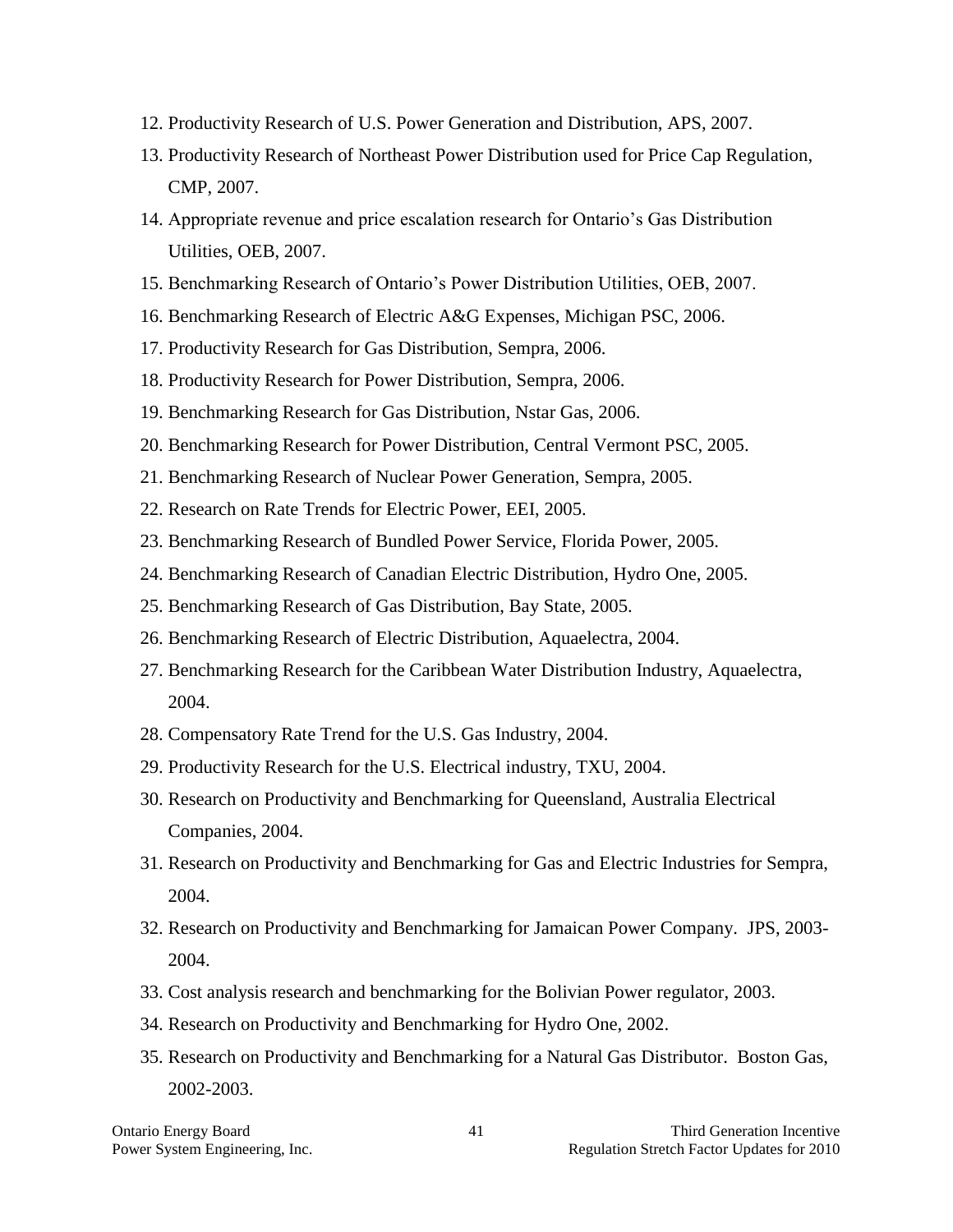- 36. Research on Benchmarking for Bundled Power Service. AmerenUE, 2002
- 37. Statistical Benchmarking for Electric Power Transmission. Transcend, 2002.
- 38. Statistical Benchmarking for three Australian Gas Utilities, 2001.
- 39. Power Distribution TFP trends for Bangor Hydro, 2001.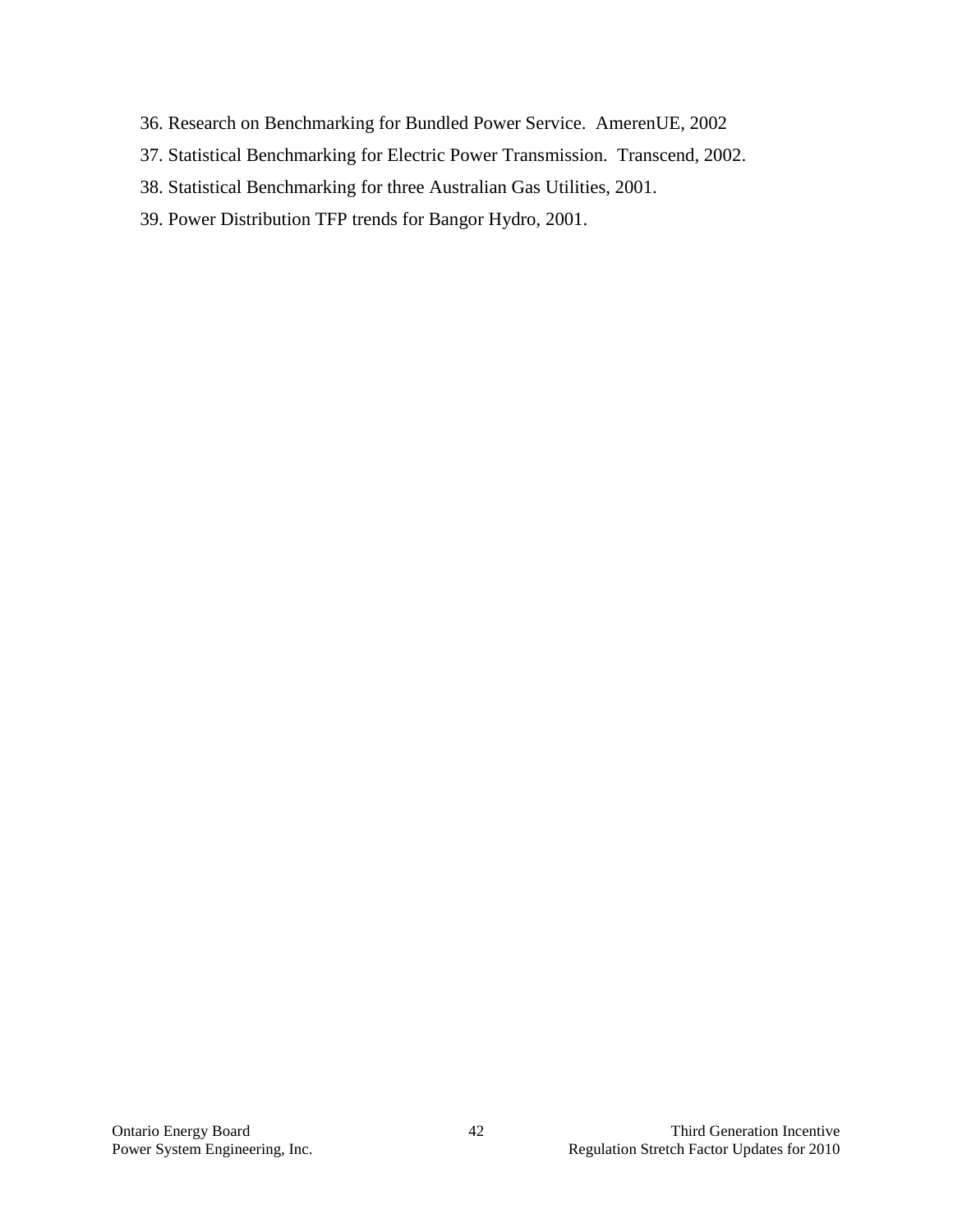### **DONALD J WYHOWSKI**

7525 State Road Coopersville, Michigan 49404 (616) 837 9060 wyhowski@verizon.net

### **EDUCATION:Michigan State University,** East Lansing, Michigan.

| August 1988 | <b>Ph.D. in Economics</b> specializing in econometrics, macroeconomics,<br>monetary theory, probability and statistics, and mathematical modeling.<br><b>Dissertation advisor:</b> Distinguished Professor Peter Schmidt |
|-------------|--------------------------------------------------------------------------------------------------------------------------------------------------------------------------------------------------------------------------|
| August 1985 | <b>Masters of Science in Mathematics</b> with emphasis in real and numerical analysis.                                                                                                                                   |
| August 1985 | <b>Masters of Arts in Economics.</b>                                                                                                                                                                                     |
| August 1980 | <b>Bachelor of Arts in Economics.</b> Minor in philosophy and accounting.                                                                                                                                                |
|             |                                                                                                                                                                                                                          |

#### **EMPLOYMENT EXPERIENCE:**

| March 2005<br>- Present                                       | Great Lakes Economics Group, Coopersville, Michigan.<br>Provide economic forecasts for states within the Great Lakes region.<br>Developed multivariate-pooled time series models for employment and income across<br>multiple state economies within subregions of the national economy.<br>Responsible for numerous policy proposals for revitalizing the manufacturing sector of<br>Michigan.                                                                                                                                                                                                                                                                                   |
|---------------------------------------------------------------|-----------------------------------------------------------------------------------------------------------------------------------------------------------------------------------------------------------------------------------------------------------------------------------------------------------------------------------------------------------------------------------------------------------------------------------------------------------------------------------------------------------------------------------------------------------------------------------------------------------------------------------------------------------------------------------|
| $2003 - 2005$                                                 | <b>Visiting Professor, Department of Statistics,</b><br>Grand Valley State University, Allendale, Michigan.                                                                                                                                                                                                                                                                                                                                                                                                                                                                                                                                                                       |
| February 2000<br>- May 2002                                   | Senior Economist, Pacific Economics Group, Madison, Wisconsin.<br>Responsible for overseeing PEG's empirical analysis and econometric research.<br>Projects completed include: a wide array of cost performance benchmarking studies of<br>independently owned public utilities involved in gas and/or power distribution and<br>transmission; econometric analyses of the issues of scale and scope economies in the<br>provision of power supply and delivery services; the econometric estimation of the<br>theoretical components of total factor productivity trends; the empirical analysis of<br>marginal costs with application for rate design.                          |
| <b>July 1994</b><br>- December 1999                           | <b>Associate Professor of Econometrics, Department of Statistics,</b><br>Australian National University, Canberra, Australia.<br>Served as a referee for the editorial boards of such influential journals as <i>Econometric</i><br>٠<br>Theory, Journal of Econometrics, and Journal of Applied Econometrics.<br>Effectively taught graduate level courses in economic modeling, econometric theory,<br>financial time series.<br>Effectively taught undergraduate course in quantitative methods that<br>$\bullet$<br>included<br>introducing students to statistical software and then solving empirical<br>problems using<br>these software programs during weekly tutorials. |
| - June 1994                                                   | September 1993 Visiting Professor, Department of Economics,<br>State University of New York, Albany, New York.<br>Effectively taught graduate level sequence in advanced econometric theory.<br>• Effectively taught large sections (e.g. 450 students) of Principles of Economics that<br>included concurrently mentoring graduate students during their first experiences as<br>teachers of smaller sections.                                                                                                                                                                                                                                                                   |
| <b>Ontario Energy Board</b><br>Power System Engineering, Inc. | 43<br>Third Generation Incentive<br>Regulation Stretch Factor Updates for 2010                                                                                                                                                                                                                                                                                                                                                                                                                                                                                                                                                                                                    |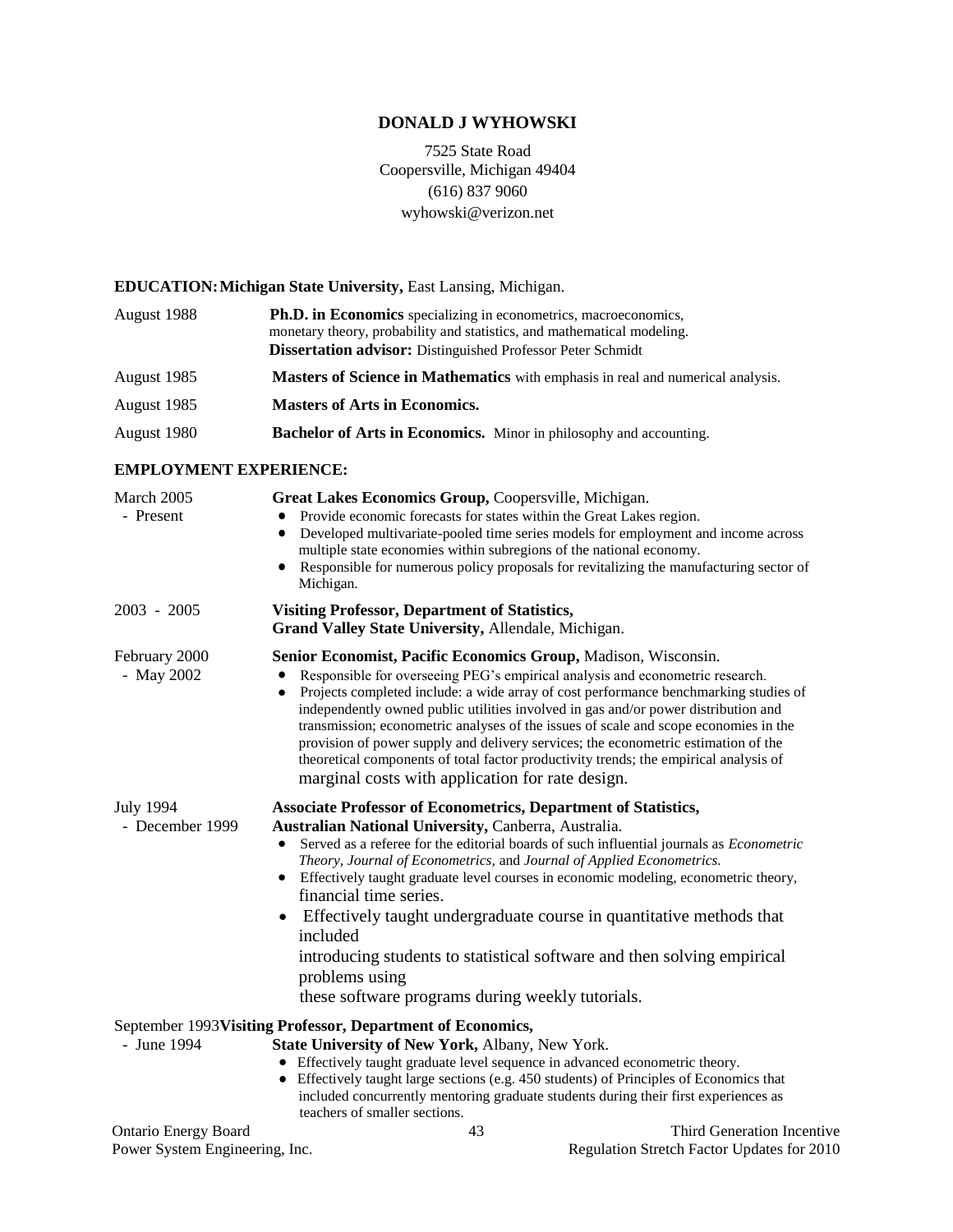#### September 1987**Associate Professor, Department of Economics,**

- August 1993**University of Memphis (Memphis State University),** Memphis, Tennessee.
	- Received the University's Outstanding Teaching Award for my lecturing of the large sections (e.g. 250 students) of Introductory Economics.
	- Served as the departments' media commentator for the local radio and television stations.

#### September 1981**Instructor, Department of Mathematics,**

- June 1987 **Michigan State University,** East Lansing, Michigan.

#### **SELECTED PUBLICATIONS:**

"Simultaneous Equations and Panel Data," with C. Cornwell and P. Schmidt, *Journal of Econometrics*, 51, 1992.

"Efficient Estimation of Panel Data Models with Autocorrelated Errors," with S. Ahn and P. Schmidt, *Journal of Business and Economic Statistics*, 10, 1992.

"Estimation of a Panel Data Model in the Presence of Correlation Between Regressors and Two-way Effects," *Econometric Theory*, 10, 1994.

"Supply of Information, Information Asymmetry, and the Bid-Ask Spread: Empirical Evidence from Analysts' Forecasts," with K. Chung, T. McInish, and R. Wood, *Journal of Banking and Finance*, 1994.

"Decomposing Real and Nominal Exchange Rate Movements of the Australian Dollar," *Review of Finance and Statistics*, 12, 1996.

"Estimating a Simultaneous-Equations Error Component Model of International Trade for Multiple Countries," *The Economic Record*, 73, 1997*.*

"Testing the Generalized Purchasing Power Parity Theory for Pacific Rim Countries," *Review of Finance and Statistics*, 13, 1997.

"Redundancy of Moment Conditions" with T. Breusch, H. Qian and P. Schmidt, *Journal of Econometrics*, 91, 1999.

"Monte Carlo Evidence for Dynamic Panel Data Models," Australian National

University Working Paper, July 1999.

"Statistical Benchmarking of Utility Service Quality," with Lowry, Kaufman, and Dresher, prepared for Counsel to the Massachusetts Gas and Electric Distribution Companies, 2001.

"Scale in Power Generation and Scope Economies Between Power Transmission and Power Generation: Implications for Public Policy in Western Australia, 2003.

"Estimating of the Theoretical Components of Total Factor Productivity Trends," 2004.

#### **MOST RECENT PRESENTATIONS:**

Symposium on the Future of Manufacturing in Michigan, East Lansing, Michigan, 2008. Conference on Current Issues in Energy Regulation, Boston, Massachusetts 2003 Conference on Performance-Based Regulation, Chicago, Illinois, 2001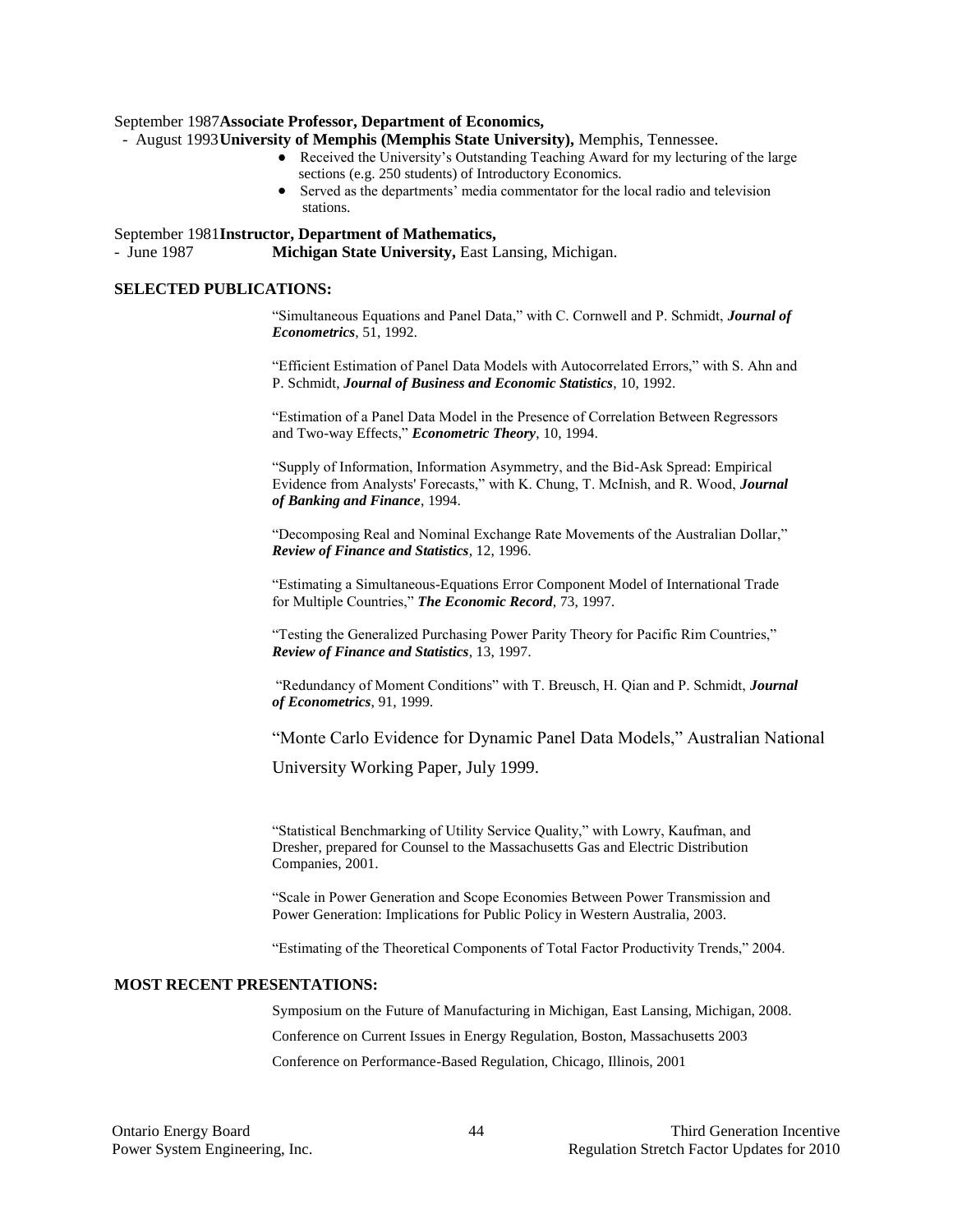### **DUANE T. KEXEL Power System Engineering, Inc.**

### **SUMMARY OF EXPERIENCE & EXPERTISE**

- Extensive consulting experience with utility, governmental, institutional, and industrial clients in both domestic and international locations.
- Experienced in all areas of electric load forecasting, MISO Module E forecast reporting, energy efficiency evaluation and potential assessments, demand response studies including innovative direct load control and critical peak pricing, financial forecasting, power supply studies, economic feasibility studies, acquisition valuations, and carbon baseline, monitoring and verification studies.
- Current focus on energy efficiency potential and demand response studies, market research on customer response to various incentives, and carbon reduction projects in eastern and central Europe for the World Bank to support sales of more than one hundred million dollars of emission reductions.
- Specialized expertise in econometrics, statistics, load research, and survey and experimental design for electric utilities.
- MA Degree and PhD coursework in economics completed.

### **PROFESSIONAL EXPERIENCE**

### **Power System Engineering - Madison, Wisconsin (1988 - Present) Executive Consultant**

Manager and principal investigator on senior level consulting projects in emerging practice areas such as energy efficiency and demand response potential and economic evaluations, probabilistic load forecasting and MISO Module E forecasting, carbon studies, and development of monitoring and verification methods for projects proposed for grant funding under 2009 stimulus bill authorizations. Senior advisor and Technical Reviewer for PSE load forecasting and load research projects. Author of Guidebook for Energy Efficiency and Demand Response for the Cooperative Research Network of the National Rural Electric Cooperative Association to be published in June 2009. Frequent speaker and trainer at national and regional conferences on Energy Efficiency, Demand Response and Carbon topics.

### **Vice President of Economics and Market Research Manager of Resource Planning**

Managerial and primary technical responsibility for resource planning work including power supply, load and price forecasting, competitive assessments, load and market research, risk measurement and management. Also serving as Client Liaison to the World Bank for PSE work in Central and Eastern Europe related to renewable energy and reductions in carbon emissions.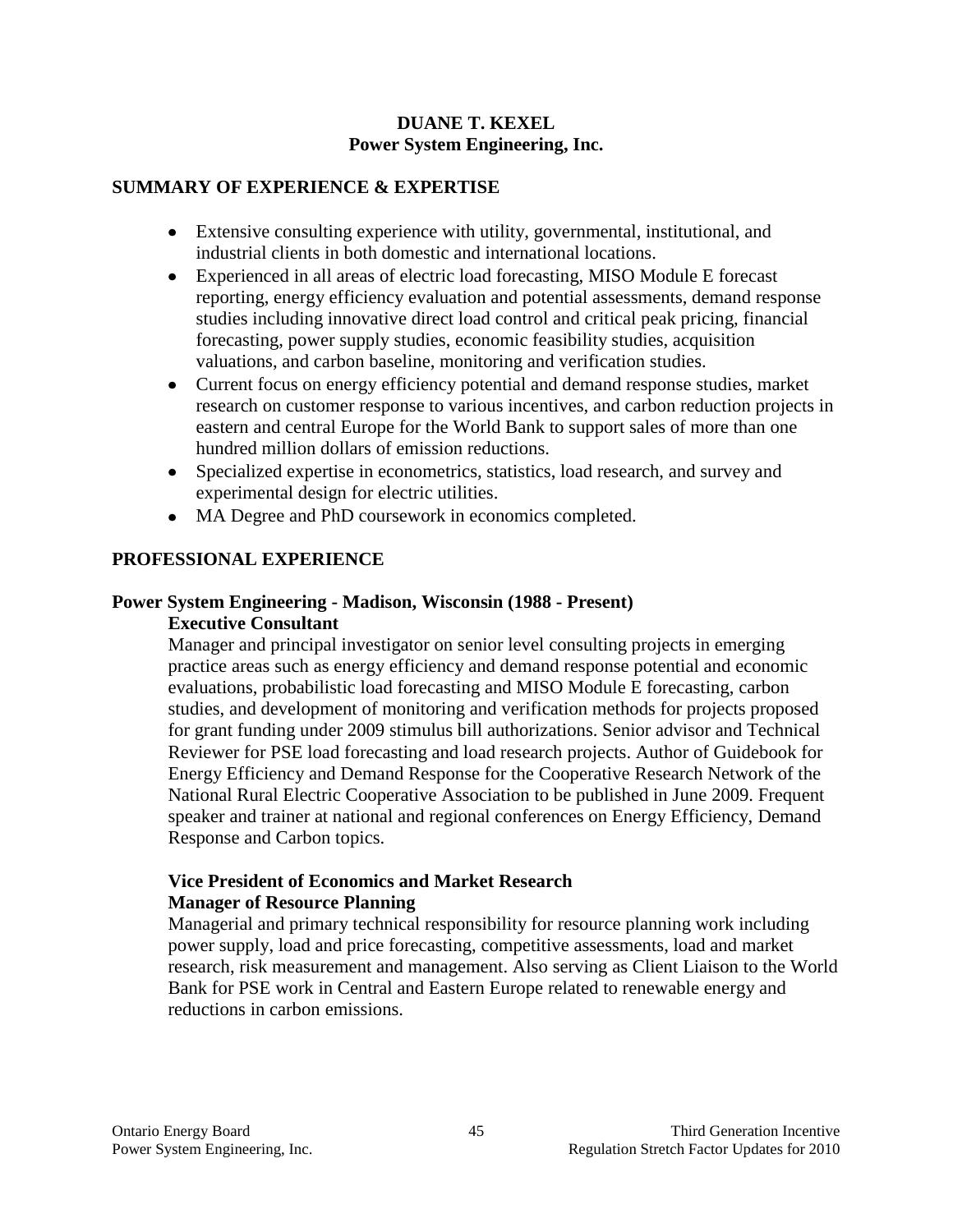#### **Chief Economist Senior Staff**

Technical responsibility for all PSE economic analyses. Serving as project manager, technical reviewer and client liaison for projects with primary economic or financial focus for both domestic and international clientele.

### **Manager of Forecasting and Economic Studies**

Department head with both technical and supervisory responsibility for load forecasting, financial forecasting, power supply studies and integrated resource planning.

### **Principal Economist**

Project manager with primary technical responsibility for load forecasting, economic feasibility studies, acquisition evaluations, and power supply studies.

### **Stanley Consultants, Inc. – Muscatine, Iowa (1973 – 1988)**

#### **Positions ranging from Senior Economist to Subsidiary Vice President**

Wide ranging experience in economic analyses of projects in transportation, water resources, and power sectors for both domestic and international clients in 12 countries.

### **Grinnell College - Grinnell, Iowa (1969 – 1973)**

#### **Instructor of Economics**

Taught courses including introductory micro and macro economics, international economics, statistical analysis, and a senior seminar in econometrics.

### **EDUCATION**

#### **University of Wisconsin**

Ph.D. course work completed, Economics MA, Economics John Carroll University BA, Magna Cum Laude, Mathematics Completed Short Courses in:

- Load Forecasting in a Restructured Electric Industry
- Price Forecasting in Deregulated Electric Markets
- Integrated Resource Planning and Demand-Side Management
- Strategic Marketing
- Merchant Power Plant Development
- Electric System Valuation
- Bidding Strategies in LMP Markets

### **PROFESSIONAL MEMBERSHIPS**

- American Economics Association
- National Association of Business Economists
- American Statistical Association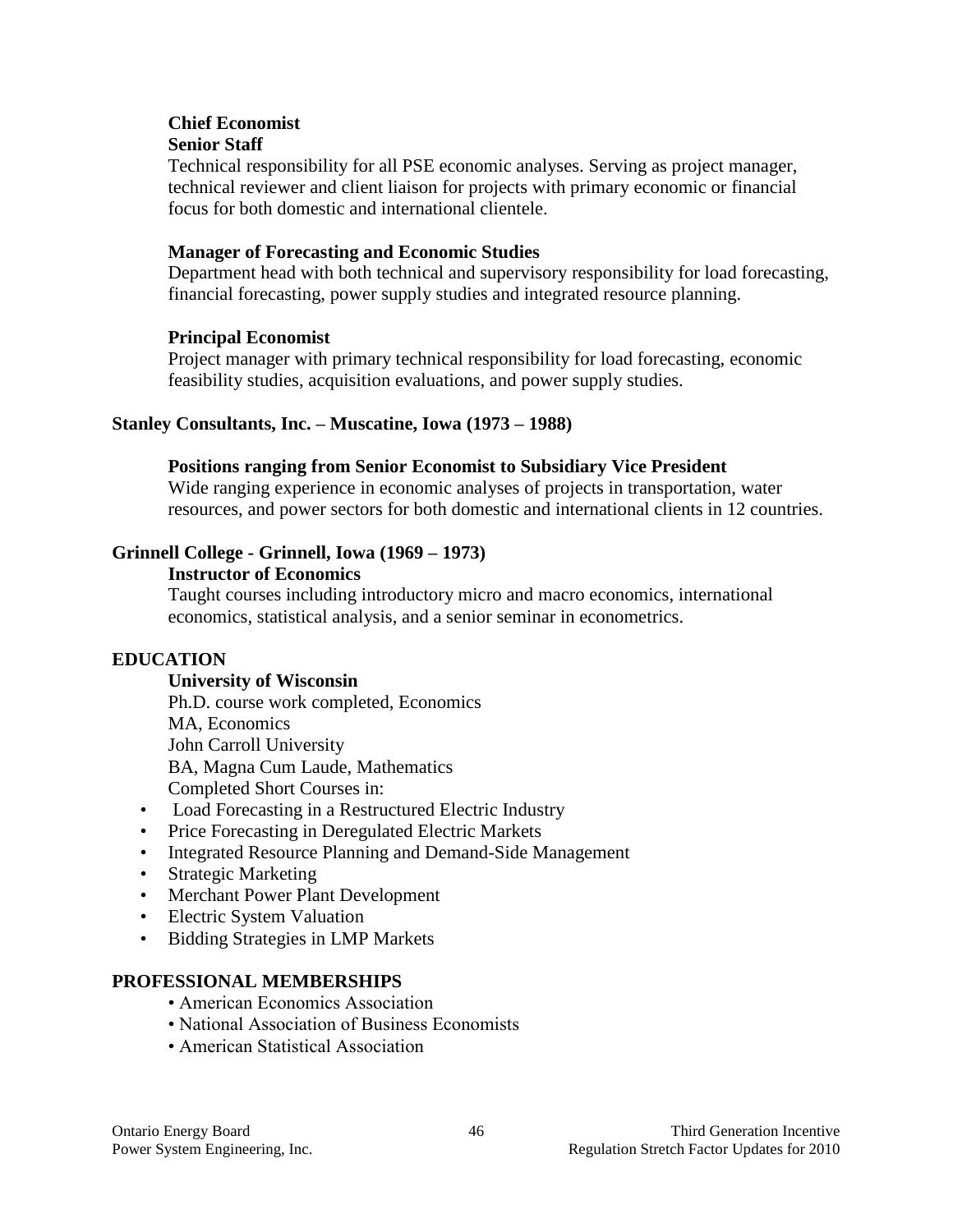### **Erik S. Sonju Power System Engineering, Inc.**

### **SUMMARY OF EXPERIENCE & EXPERTISE**

- Experienced Professional Engineer on projects involving electric transmission and distribution system planning, transmission and distribution design, post construction inspections, and system coordination and protection plans.
- Other specialties include reliability assessment and improvement plans, interconnection of distributed generation, connection of large loads, and system operations and maintenance.
- Instructor for professional development in distribution line design and staking courses for various cooperative state wide organizations and investor owned utilities.
- Instructor for professional development in distribution system protection and coordination courses for the National Rural Electric Cooperative Association.
- Registered Professional Engineer in the states indicated below.

### **PROFESSIONAL EXPERIENCE**

### **Power System Engineering Inc. - Madison, Wisconsin (2006 – Present)**

### *Leader of System Planning & Line Design*

Responsible for projects involving transmission and distribution system planning, transmission and distribution line design, overcurrent protection, economic analysis, system operations and maintenance, distributed generation interconnection applications and enterprise databases.

Accomplishments:

- Led and performed transmission short range and long range plans for Minnesota and Arkansas transmission system owners.
- Led and performed distribution short range and long range plans for Illinois, Michigan, Minnesota and Wisconsin distribution system owners.
- Led and performed transmission and sub-transmission energy and demand loss  $\bullet$ studies for FERC and Kansas PUC rate filings.
- Led and performed distributed generation system impact studies up to 5MW aggregated output capacity.
- Led and performed 34.5 kV through 161 kV transmission line design projects in Arkansas, Iowa, Minnesota, Texas and Virginia.
- Led and performed distribution line design projects in Iowa, Kansas, Michigan, Minnesota and Wisconsin.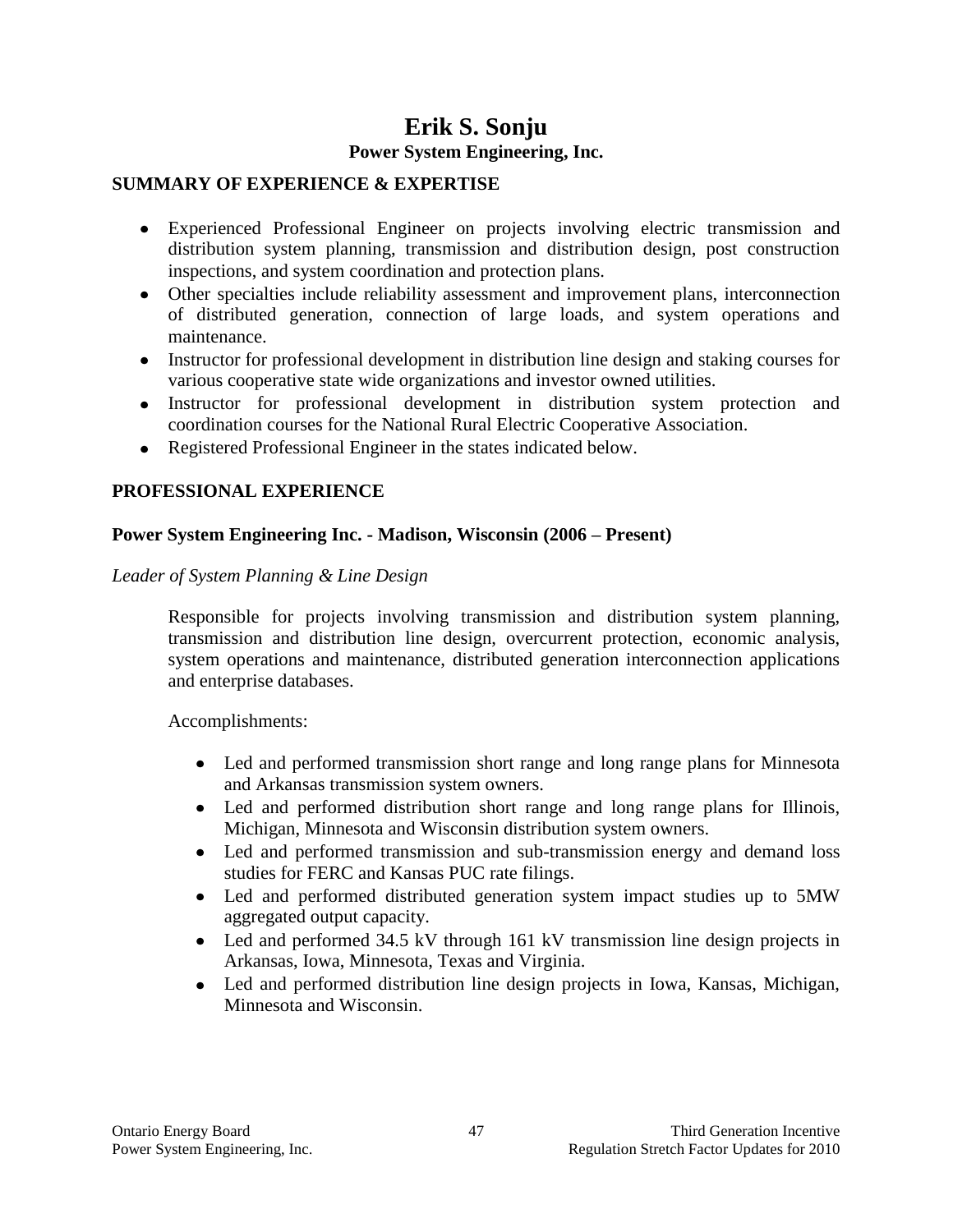### **Great Lakes Energy - Boyne City, MI (2001 - 2006)**

*System Engineer and Manager of Engineering & System Technology*

Responsibilities included system planning, system protection, daily engineering support, mapping, line design, metering, and distribution system technology applications for a 120,000-member electric distribution cooperative.

Accomplishments:

- Established Engineering Department Strategic Plan after the merger of three electric distribution cooperatives.
- Led in the development of uniform construction design and material standards.
- Led the consolidation of the Milsoft Windmil engineering model designed for the Milsoft DisSPatch outage management system.
- Led the development of a three-year \$63.7 million Construction Work Plan.
- Developed system protection and coordination standards. Led the development of a system wide sectionalizing study for over 80 substation areas.
- Team member in the development of Distributed Generation Interconnection Standards for the state of Michigan.
- Established electrical distribution requirements for industrial loads over 1 MW.

### **Heartland Engineering Services - Rockford, MN (1999 - 2001)**

#### *System Engineer*

Co-founder of an engineering consulting firm for utilities owning transmission and distribution facilities. Responsible for a wide range of engineering, project management and client relation functions.

Accomplishments:

- Project Coordinator for the construction of a 69 kV to  $2.4/4.16$  kV, 5 MVA substation and feeder exits. Project included equipment specifications and quote review of steel, grounding material, foundations, high side structure, low side structure, reclosers, voltage regulators, metering and fence.
- Lead Engineer in the investigation and structural analysis of over 100 miles of transmission line that experienced isolated premature failure associated with reconductoring.
- Assisted in the lighting design for the downtown main street of Montevideo, Minnesota.
- Project Manager in the development of a three-year, \$25 million Construction Work Plan.
- Developed power factor correction study for the City of Olivia, Minnesota.
- Lead Engineer in the development of protection/sectionalizing studies for three cooperative distribution systems.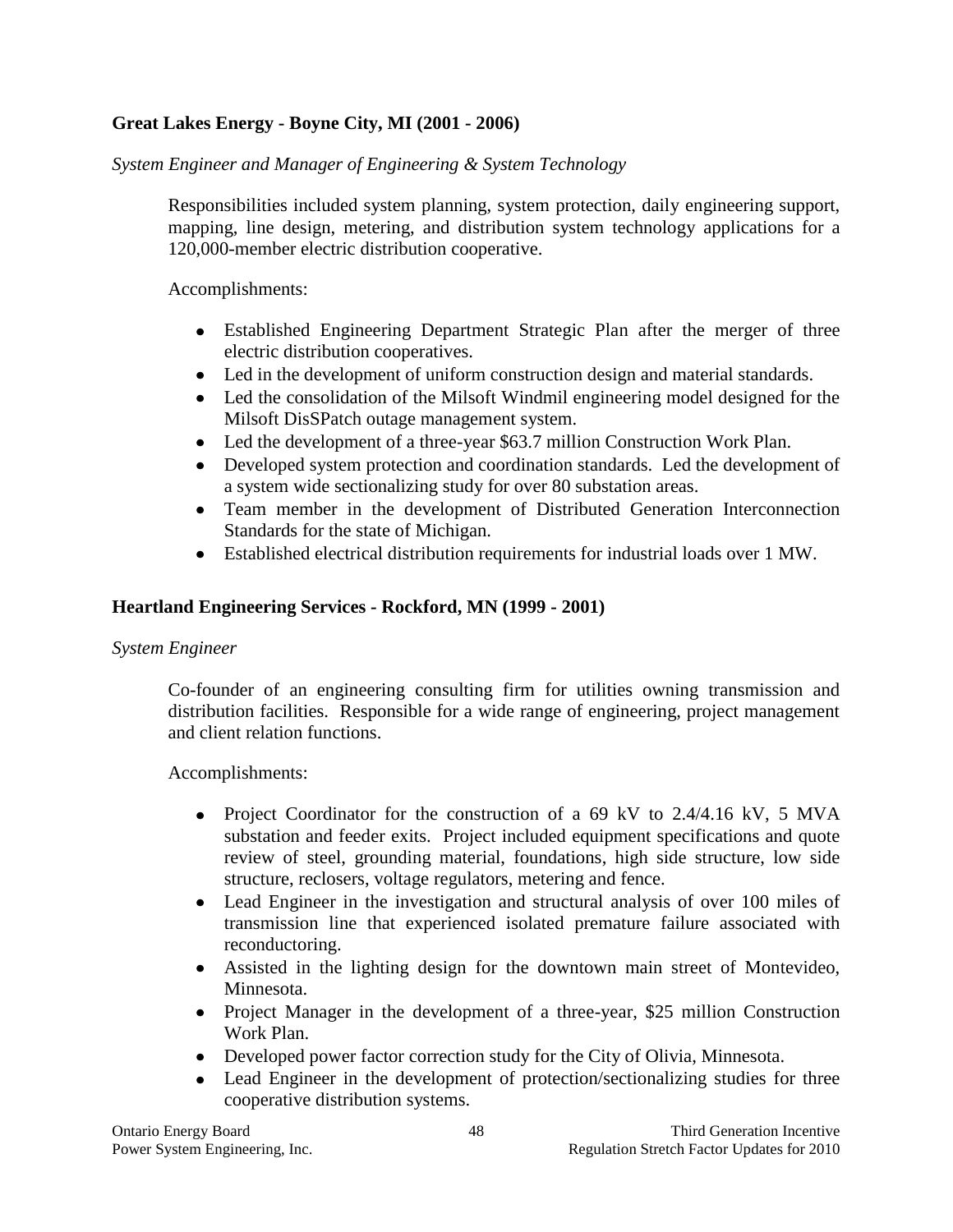- Lead Engineer in the design and construction of six miles of 69 kV transmission line.
- Assisted in the development of a capital credit allocation study for a large cooperative customer.
- Assisted in the development of a cost of service/rate study for a proposed ethanol plant facility.

### **United Services Group - Elk River, MN (1997 - 1999)**

### *Planning Engineer*

Responsible for short and long-range distribution planning studies, reliability analysis, system protection plans, and distribution design projects.

Accomplishments:

- Team member in the development of a distribution system Construction Work Plan.
- Developed multiple phase coordination plans between 69 kV to 7.2/12.47 kV distribution substations and feeder ties.
- Team member in the development of a 7.2/12.47 kV Distribution System Protection Study.
- Team member in the development of a Long Range Construction Work Plan.
- $\bullet$ Examined the design calculations of approximately 20 miles of existing 69 kV transmission line. Identified structural weak areas and developed upgrade recommendations.
- Designed and staked over 100 miles of overhead and underground 7.2/12.47 kV distribution facilities.
- Designed and supervised the installation of a series capacitor bank on a 7.2/12.47 kV rural distribution line for voltage stabilization during motor starting.

### **EDUCATION**

North Dakota State University - Fargo, North Dakota, 1997 Bachelor of Science Degree in Electrical Engineering

Continuing Education Courses in:

- PLS-CADD Design of Overhead Transmission Line Design using PLS-CADD
- PSS/E Introduction to Power Flow and Steady-State Analysis
- NRECA Management Internship Program University of Nebraska
- Power System Reliability and Risk Assessment Iowa State University
- Siemens Power Voltage Regulator College
- Cooper Power Systems Distribution System Overcurrent Protection
- S&C Power Quality Seminar
- Rockwell International Electric Motor Seminar